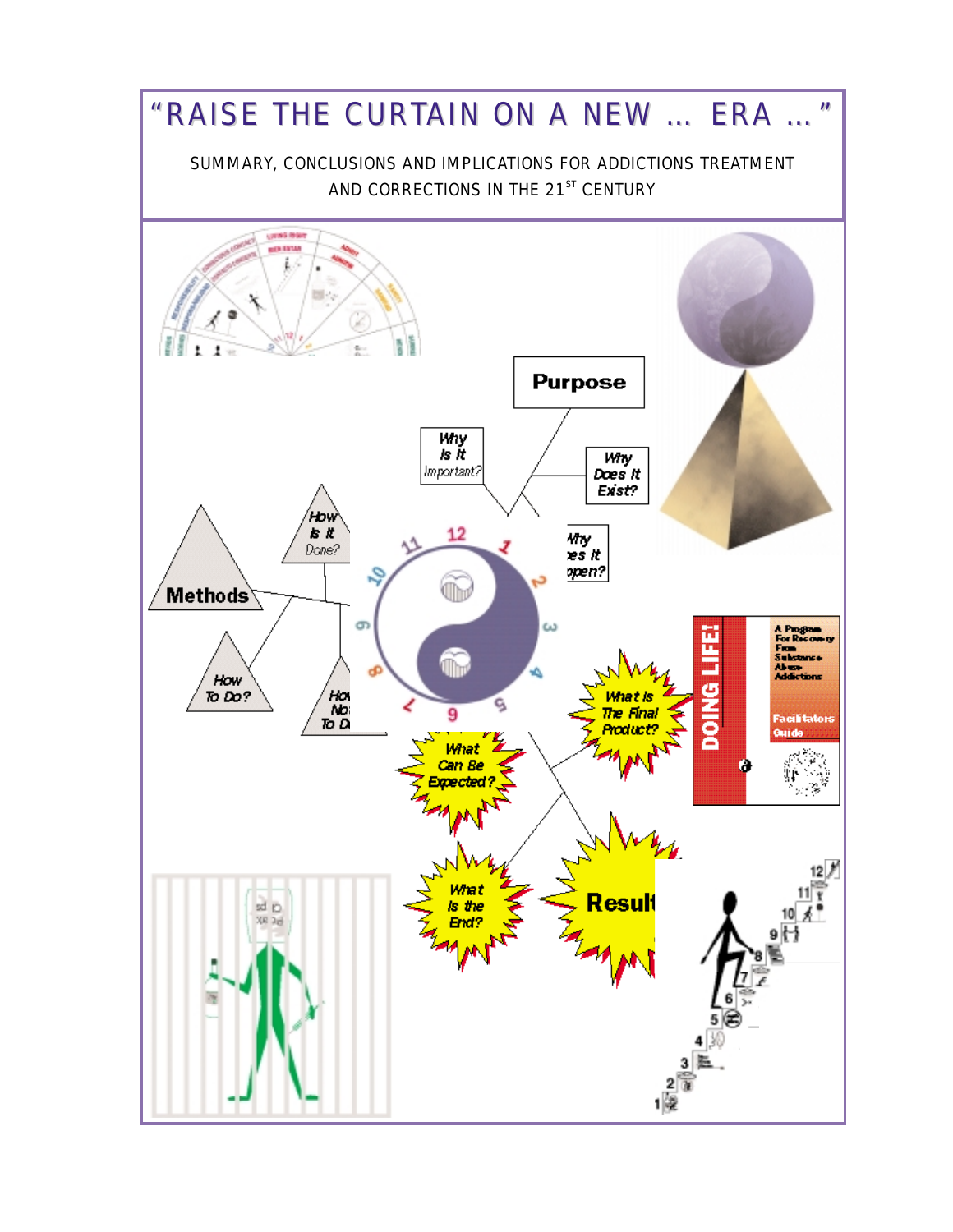This final chapter summarizes the findings, conclusions and implications of the theoretical model presented here. The chapter concludes with recommendations for the application of Synergetics to addictions treatment and corrections in the 21st Century.

| Summary                                            | 501 |
|----------------------------------------------------|-----|
| Review of Literature/Overview Of Chapters          | 502 |
| Chapter II: Every Day In America                   | 504 |
| Chapter III: 12° Of Freedom                        | 510 |
| Chapter IV: Environment Is Stronger Than Will      | 515 |
| Chapter V: DOING LIFE! 12° Of Freedom In 12 Steps  | 524 |
| Findings and Implications For Addictions Treatment | 530 |
| Recommendations                                    | 534 |
| Footnotes                                          | 544 |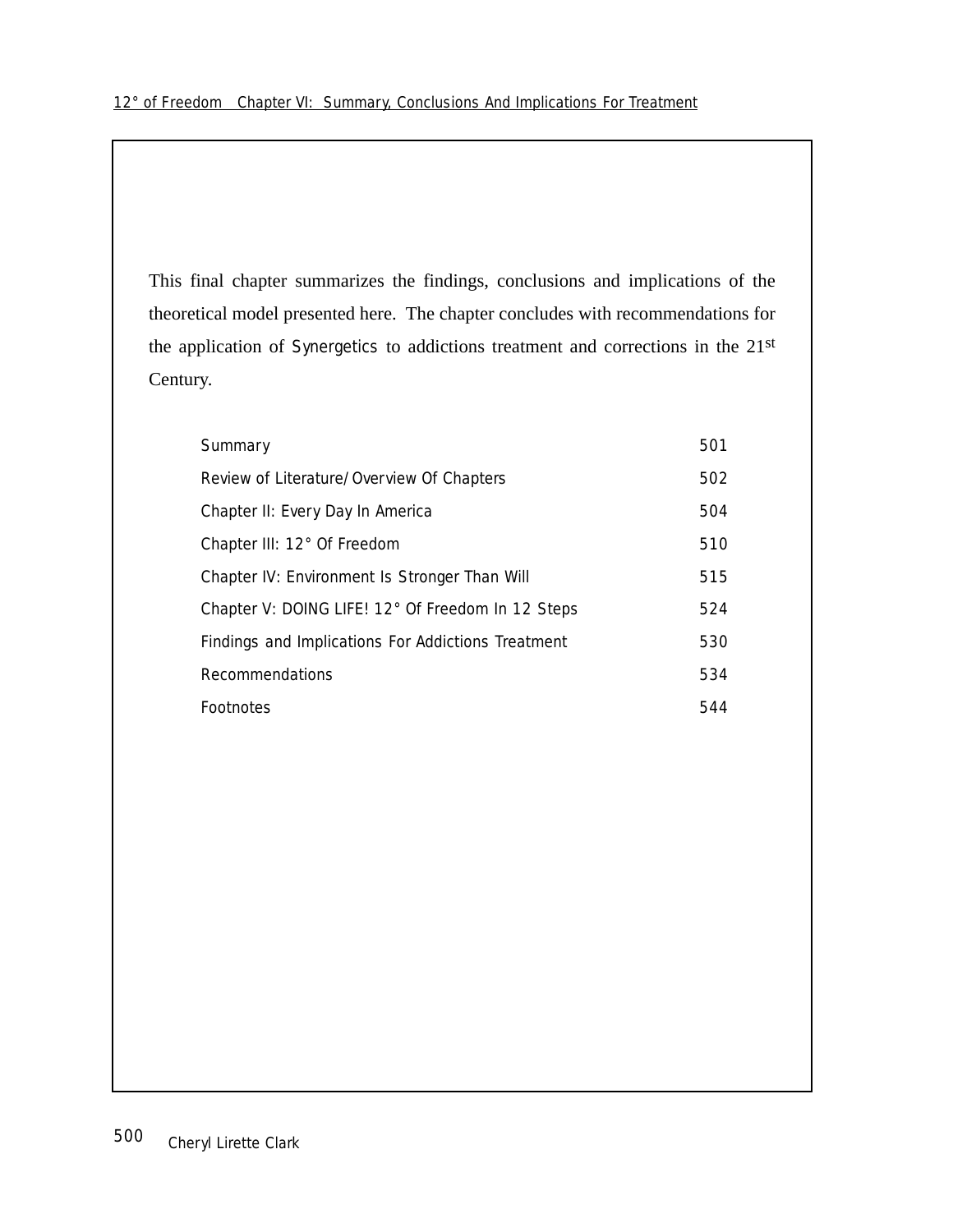# "RAISE THE CURTAIN ON A NEW … ERA …"

"… (A)ll the experimentally demonstrable, mathematically generalized principles thus far discovered by humans, and all the special case truths as we progressively discover them -- the universally favorable synergetic consequences of which integrating commitments, unpredictable by any of those commitments when they are considered only separately, may well raise the curtain on a new and universally propitious era of humans in universe."<sup>1</sup>

#### **Summary**

This manuscript has presented a new theoretical approach to Addictions Treatment and Corrections grounded in the context of the Synergetics of R. Buckminster Fuller, based in the 12 Steps to Recovery of Alcoholics and Narcotics Anonymous, and 5 Steps to Decisions, as presented in DOING LIFE! A Life Skills Approach To Recovery From Addictions. The operating premise for this work is that the generalized principles governing Universe, discovered and discussed by Fuller and presented here as a set of special case truths manifested in the 12 Steps to Recovery, have much to offer the treatment of addicts and offenders.

The four chapters following the Review of Literature responded to the twelve questions listed in the Abstract. Those questions asked:

Who becomes addicted? Who goes to prison? Why? How do offenders and addicts differ from those who do not go to prison or become addicted? Are addiction and incarceration related to learning difficulties? If so, can these learning difficulties be corrected effectively? How? What does the discipline of Synergetics have to contribute to the treatment of addicts and offenders? How does Synergetics relate to the 12 Steps to Recovery of Alcoholics Anonymous and Narcotics Anonymous? How is this discipline applied in an addictions treatment program, in prison or in any treatment setting? How does one establish a Total Learning Environment™ in prison? What results can be expected from a treatment approach based in Synergetics?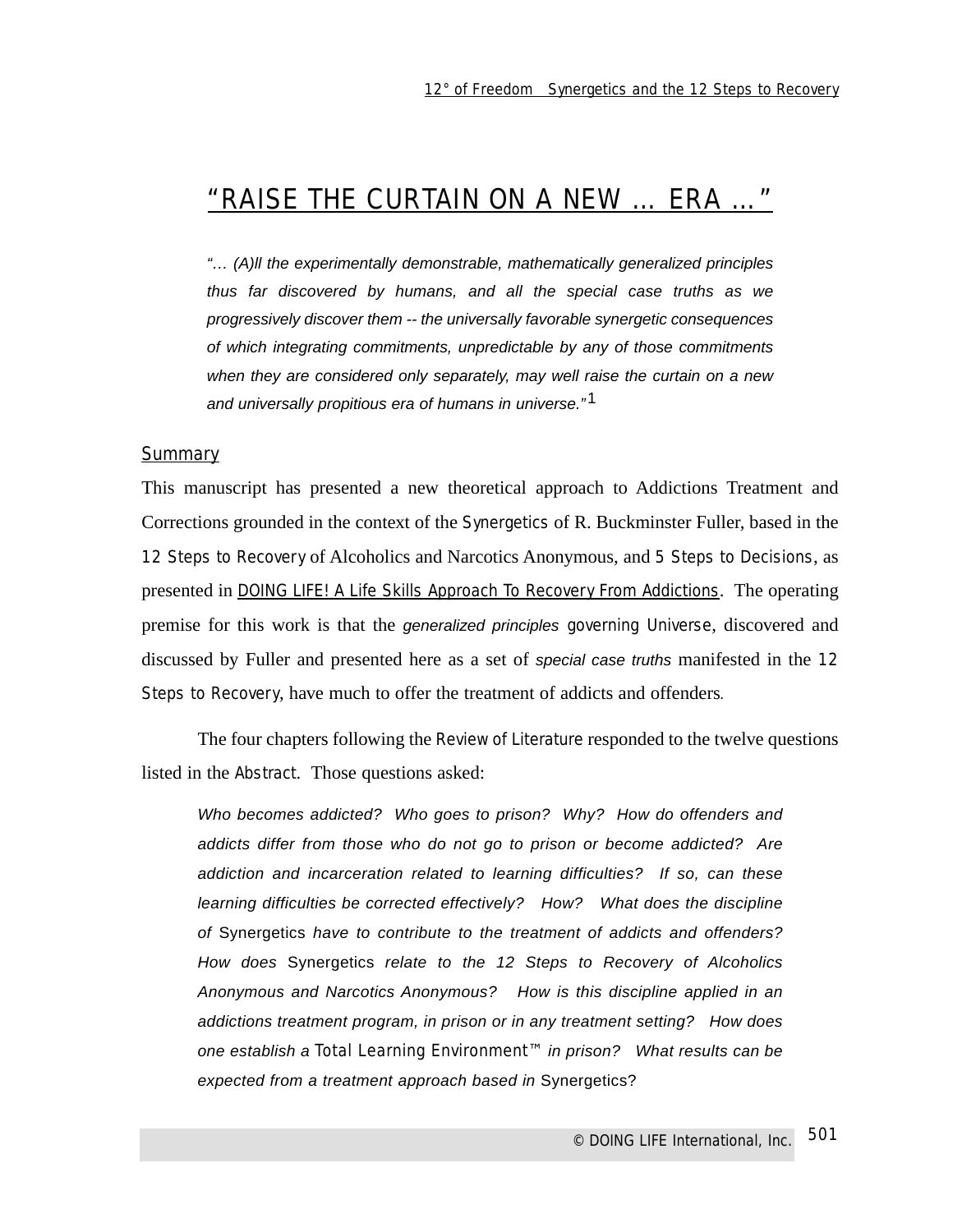#### Chapter I: Review Of Literature/Overview Of Chapters

The Review of Literature provided the background for the responses to these questions by offering an overview of key models for change that contributed to the development of Total Learning Environments™ in prisons and to the workbook series, DOING LIFE! A Life Skills Approach To Recovery From Addictions. The science of Synergetics, the foundation of this new theoretical approach to the treatment of addictions, was introduced and defined, followed by an overview of the other models contributing to the theory presented here, as they were discovered in the course of developing the "experience-based knowledge" Fuller insisted was so crucial to any design.

"From my viewpoint, by far the greatest challenge facing young people today is that of responding and conforming only to their own most delicately insistent intuitive awarenesses of what the truth seems to them to be as based on their own experiences and not on what others have interpreted to be the truth regarding events of which neither they nor others have experienced-based knowledge. $"^2$ 

Other key contributors to the theoretical model presented here include: Addictions Treatment, particularly from the perspective of the 12 Steps to Recovery introduced by Alcoholics Anonymous; Transactional Analysis; Imaginal Education and 7 Steps to Decision Making of the Thresholds program; Control Theory; Neuro-Linguistic Programming; Family Therapy; Accelerated Learning theories; and Wholistic Health and Wellness. A brief overview of these models included illustrations and examples, and added references to a Synergetic perspective on the models.

Chapter II: Every Day In America: A Discussion of the Nature Vs. Nurture Debate In Theories of Addiction and Criminal Behavior, addressed the questions, "Who becomes addicted? Who goes to prison? Why? How do offenders and addicts differ from those who do not go to prison or become addicted? Are addiction and incarceration related to learning difficulties? If so, can these learning difficulties be corrected effectively? How?" The two polarities of the debate were presented, including the impact of genetics, parenting, educational policies, politics, social pressures, poverty and crime, with a focus on integrating the two perspectives in a unified design through Synergetics.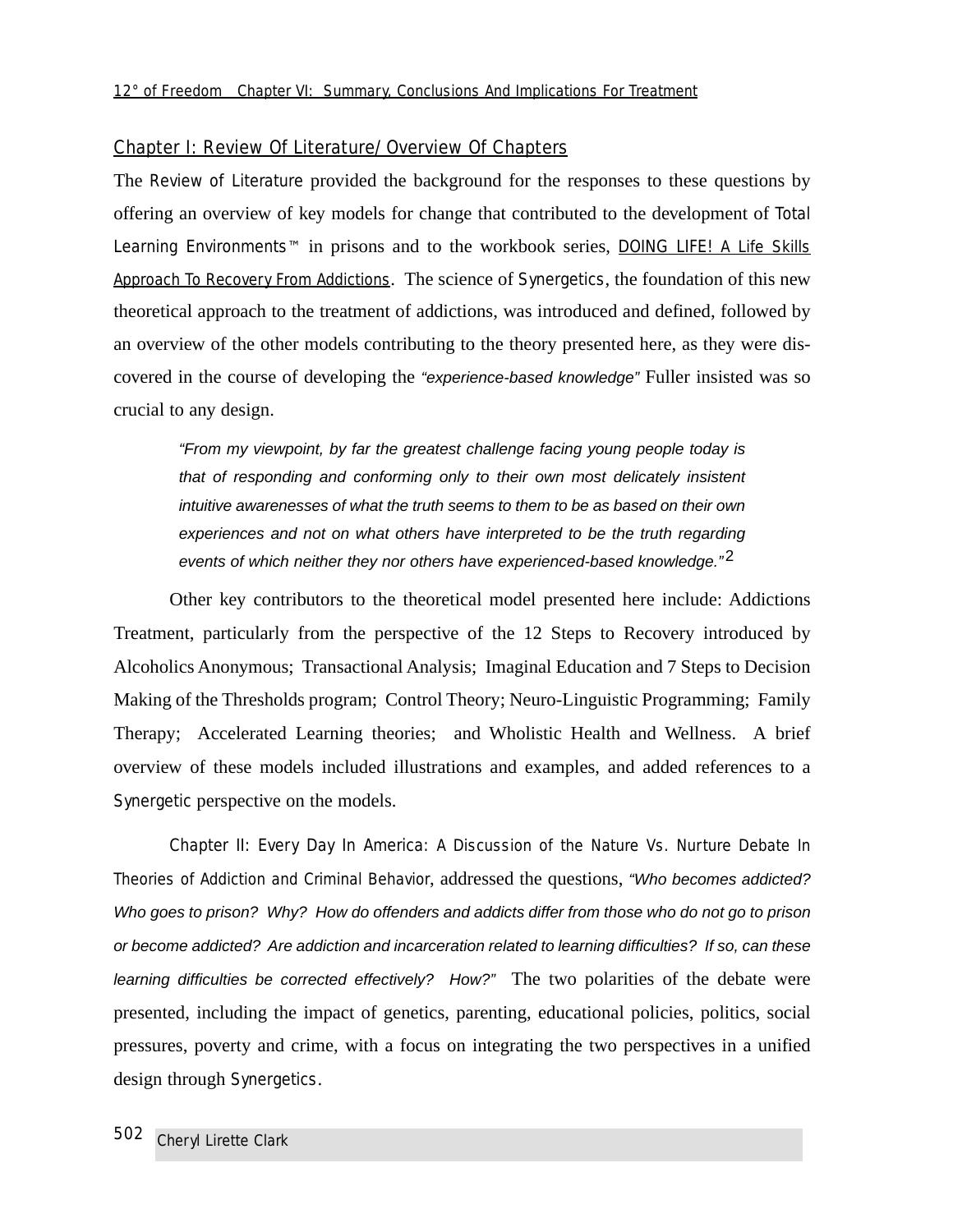Chapter III: 12° of Freedom: Synergetics in Correctional Treatment, explored the questions: "What does the discipline of Synergetics have to contribute to the treatment of addicts and offenders? How does Synergetics relate to the 12 Steps to Recovery of Alcoholics Anonymous and Narcotics Anonymous?" Here, the six positive and six negative degrees of freedom were defined and discussed, as was the Tetrahedron, the minimum structural system in universe. Each of the 12 Steps to Recovery were related to the  $12^{\circ}$  of Freedom as special case truths of the generalized principles operating in Universe. Further evidence that these generalized principles are always and everywhere true was presented in an overview of Epstein's 12 Stages of Healing.<sup>3</sup>

"The whole complex of omni-interaccommodative generalized principles thus far found by science to be governing all the behaviors of universe altogether manifest an infallible wisdom's interconsiderate, unified design, ergo an a priori, intellectual integrity conceptioning, as well as a human intellect discoverability."<sup>4</sup>

Chapter IV: Environment Is Stronger Than Will: A Comprehensivist's Approach to Structuring Environments for Success, addressed the questions: "How is this discipline applied in an addictions treatment program, in prison or in any treatment setting? How does one establish a Total Learning Environment™ in prison? What results can be expected from a treatment approach based in Synergetics?" The purpose, methods and results of the TLE™ were described from their origin in the Network Program, through Shock Incarceration, the Willard Drug Treatment Campus, and related programs in other State and local jurisdictions. Results of the longitudinal research about Shock Incarceration, since the first annual report was published in 1988, establish that this model does produce positive results when offenders are compared with similar cohorts. A number of factors, measured each year, including cost of care, educational development, community services, after care, recidivism and success rates post-release, were presented as evidence of the model's effective design and operations.

Finally, Chapter V: **DOING LIFE!:** Synergetics In The 12 Steps To Recovery, describes how DOING LIFE!: A Life-Skills Program for Recovery From Addictions was developed from an understanding of the generalized principles discovered through the study of Synergetics. This chapter further explored the questions: "What does the discipline of Synergetics have to contribute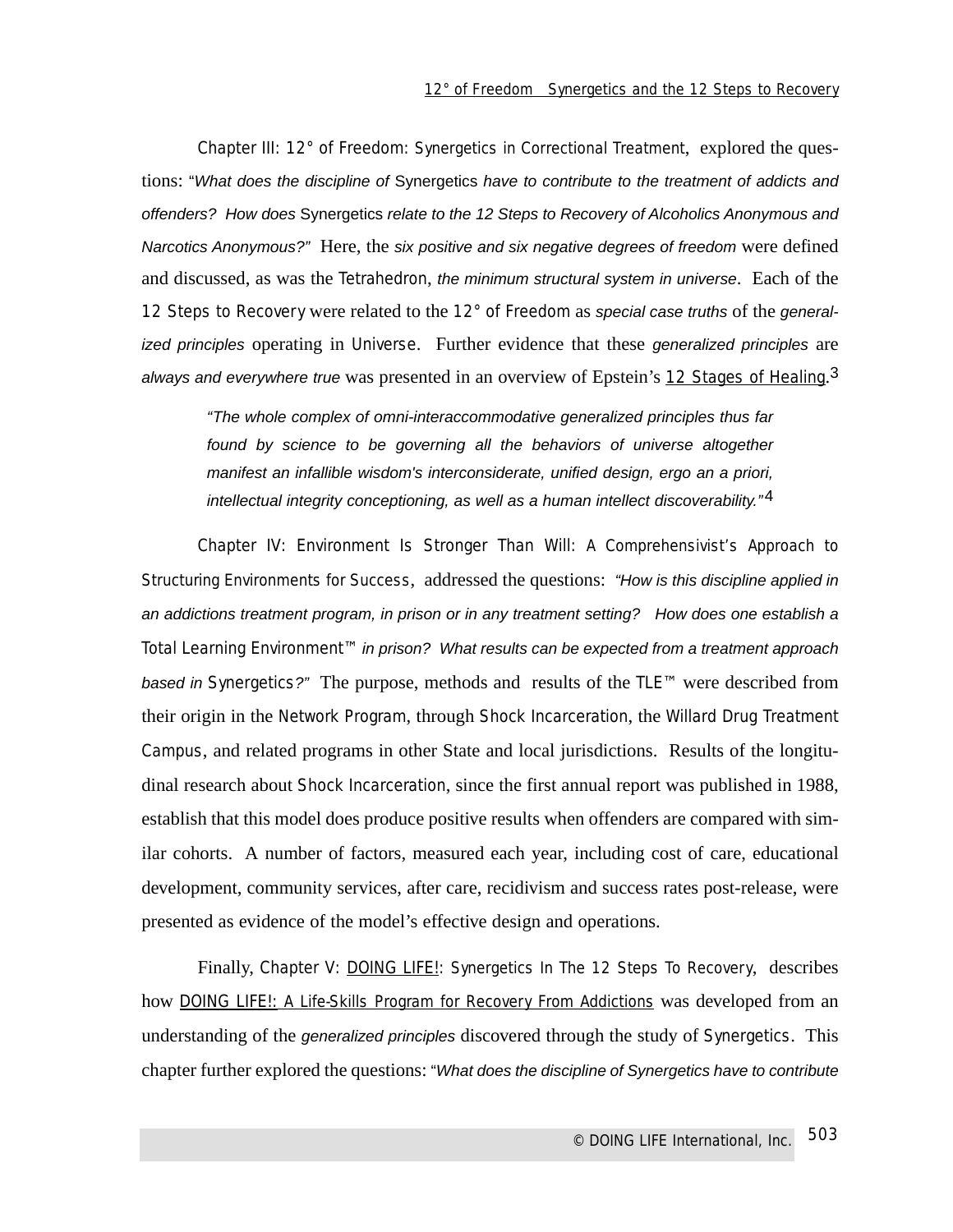to the treatment of addicts and offenders? How does Synergetics relate to the 12 Steps to Recovery of Alcoholics Anonymous and Narcotics Anonymous? How is this discipline applied in an addictions treatment program … in any treatment setting?" A review of the generalized principles as they are taught in this comprehensive curriculum for recovery demonstrated how 12° Of Freedom provide maximum stability for recovering addicts and ex-offenders as they navigate, while "moving at unannounced variable speeds on a heaving sea "<sup>5</sup> of life's challenges.

The work described and explained here has been an attempt to take up Fuller's challenge to create artifacts and systems through effective use of technology, that provide the greatest opportunity for humanity to live abundantly, healthfully and successfully, as he believed each human was designed to be by the cosmic integrity and absolute wisdom governing Universe. The following will review the major findings and conclusions reached in each of the chapters responding to the questions introduced in the Abstract.

#### Chapter II: Every Day In America

Chapter II opened with a list of events that occur Every Day In America; shocking, sad statistics that reflect the impact of addiction on all. From these tragic statistics, this Chapter explored the questions: "Who becomes addicted? Who goes to prison? Why? How do offenders and addicts differ from those who do not go to prison or become addicted? Are addiction and incarceration related to learning difficulties? If so, can these learning difficulties be corrected effectively? How?" Addiction is a scourge that robs people of their freedom, not just the addicted, their families, friends, co-workers,—strangers as well. Drunk drivers are not only responsible for killing innocent victims of their accidents, they are also responsible for economic impact on all who pay taxes and buy auto insurance policies. Addiction drains resources from businesses, communities, educational systems; it tears at the very fabric of society.

The primary focus of this chapter was to explore the long-standing debate about who becomes addicted, who goes to prison and why? Examples from proponents on both sides of the issue, "Nature" vs. "Nurture" were offered. That is, those who propose that "Nature" is the deciding factor offer evidence for genetic markers that inevitably and irrevocably lead to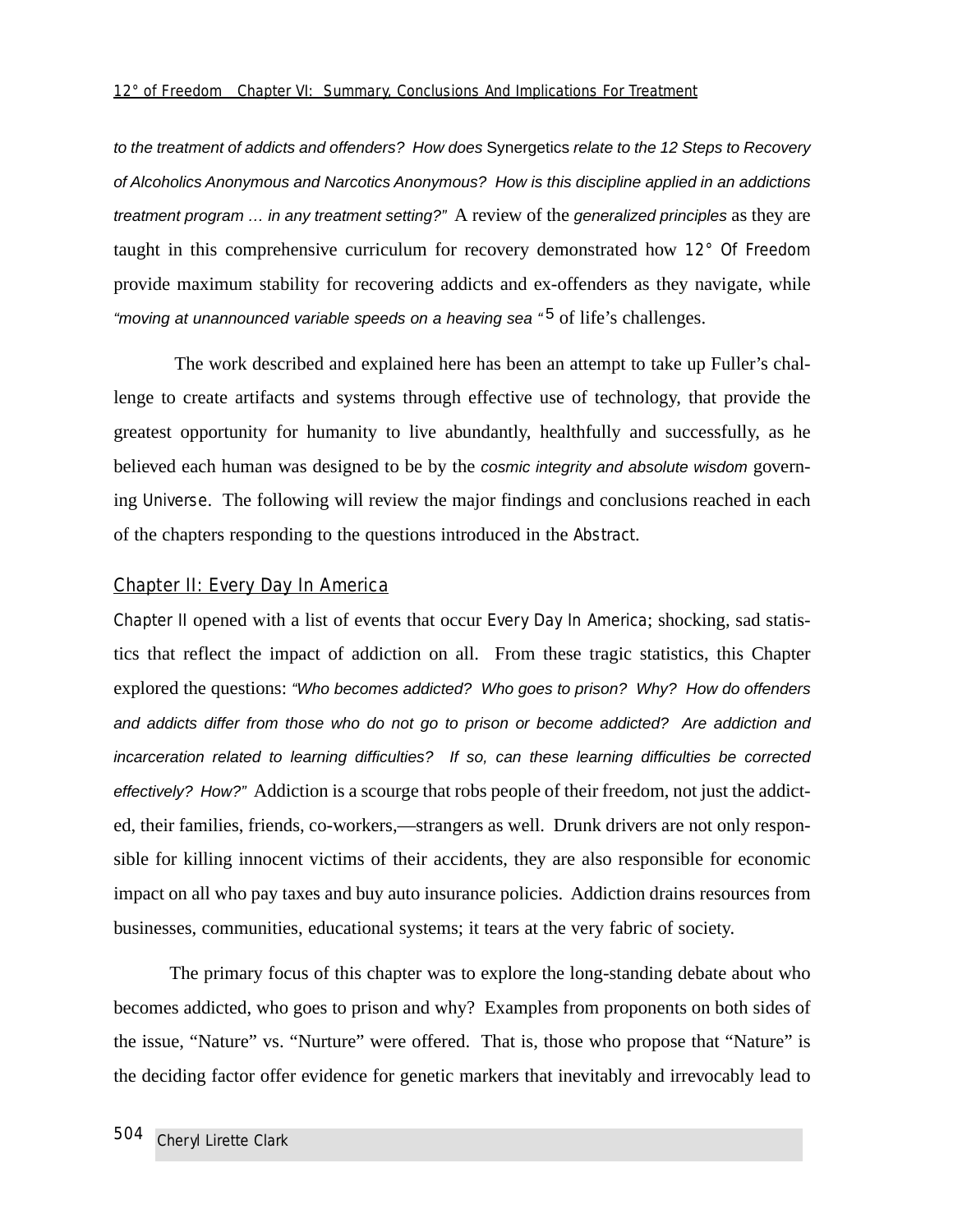lower intelligence, criminality and addiction Those on the "Nurture" side of the debate use their "facts" as "proof" that it is parenting, learning, and the environment that is at cause for society's struggle with addiction and criminal behavior. The polarized positions of this debate were most recently presented in Herrnstein and Murray's The Bell Curve<sup>6</sup> and the immediate response of The Bell Curve Debate, edited by Jacoby and Glauberman.7 This debate was explored both in terms of issues resurrected by The Bell Curve and from the perspective of earlier research on both sides of the issue.

Within the context of this debate, this chapter suggested that society has been "conditioned to think" of certain classes and races of people as more likely to be engaged in criminal behavior than others. It was pointed out here that the racial makeup of those incarcerated has changed over the years, though this is not considered consciously by those who assume that *"they"* are the problem. When it comes to crime and justice, the generally accepted biases of the late 20th Century and early 21st Century are that black and brown people, the poor from the inner cities, *"those people"* are the ones who commit crimes. Society doesn't want *"them"* in their neighborhoods. The white majority in society are certain that, *"everyone knows that black people commit more crimes than whites."* It is a basic assumption, comforting to those who do not want to believe that *"we"* are as much a part of the problem as *"they"* are. The majority "know" this is true because of media features, public consciousness,—and resent when statistics are offered to establish that while crime rates are similar, Americans of African descent are six to ten times more likely to be arrested and convicted of crimes than are those of white, European descent.<sup>8</sup> Fuller cautioned against "yielding unthinkingly to 'in' movements or to crowd psychology", encouraging each to think for oneself:

"… This involves assessing thoughtfully one's own urges. It involves understanding but not being swayed by the spontaneous group spirit …. It involves thinking before acting in every instance. It involves eschewing all loyalties to other than the truth and love through which the cosmic integrity and absolute wisdom we identify inadequately by the name "God" speaks to each of us directly -- and speaks only through our individual awareness of truth and our most spontaneous and powerful emotions of love and compassion."<sup>9</sup>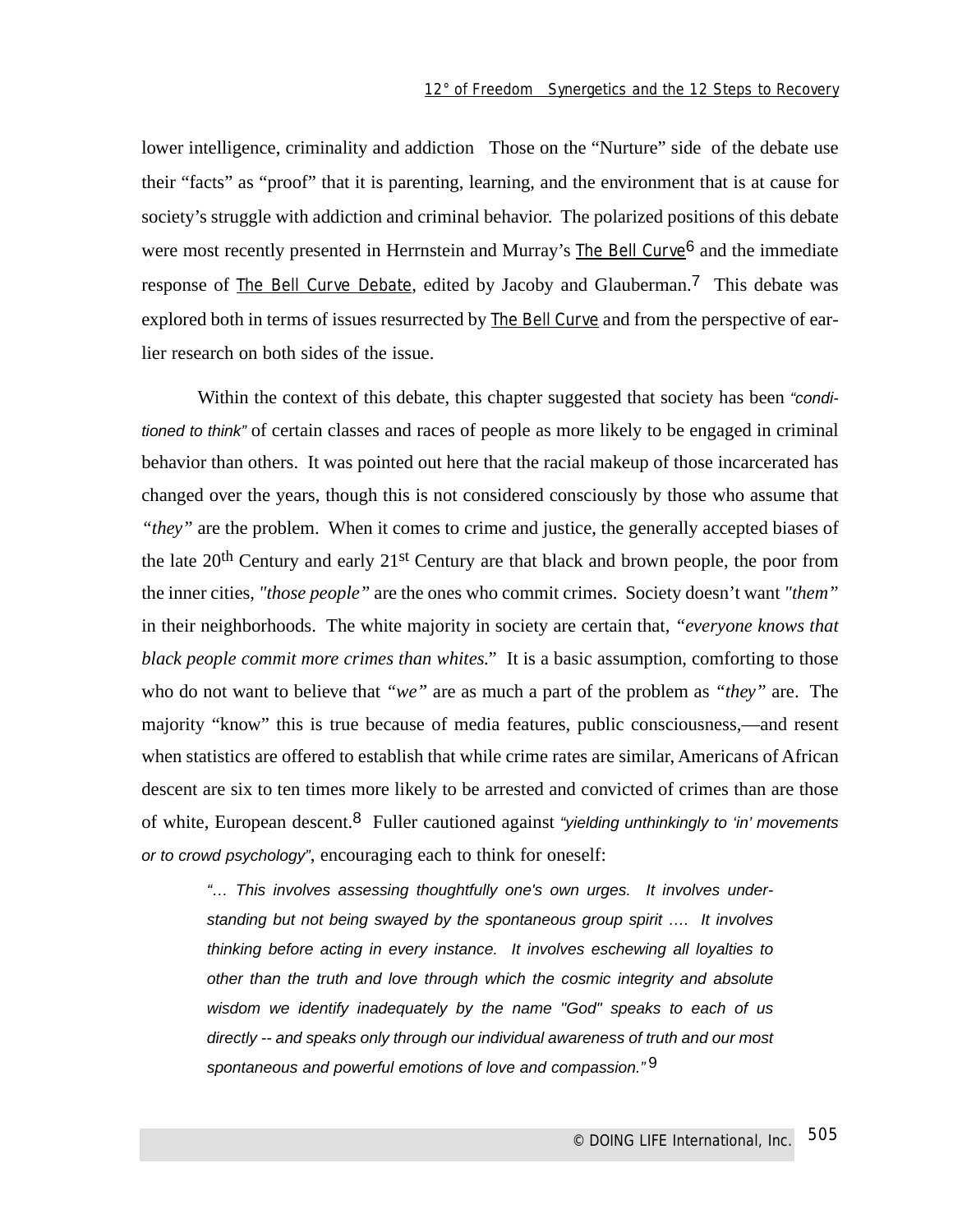A public service commercial from the Partnership for a Drug-Free America, depicts a young, well-dressed, white, adolescent male on an expensive skateboard, riding through an obviously upper middle-class, white neighborhood, between two fresh-faced, young, wellheeled, white teenage girls, as background for the statement, *"Forty percent of teenagers who use drugs are from inner city neighborhoods."* As the teen sits down on a curb and takes a "joint" from a friend, the announcer goes on to ask, *"So where do the other sixty percent come from?"* Indeed, 60% of known users are from upper middle class suburbia and urban power centers of wealth and privilege. It is the 40% who are over-represented in the prison system, comprising more than 85% of those incarcerated in jails and prisons in the United States.

When one looks at the pictures taken in prisons today, it is rare to see a white face. People of color, African-American and Hispanic made up more than 66% of the prison population in the United States at the close of the 20th Century. Since many Hispanics in prison are frequently of mixed races, their darker skin makes the prison population appear much more African-American than it once was. A look back to the prison population at the end of the 19<sup>th</sup> Century shows a far different picture. Faces of prisoners were mostly white, their names largely Irish, Italian and Polish. Black faces stood out because they were relatively few and far between. The Polish, Italian and Irish were the undesirables of 120 to 150 years ago, the new immigrants. This chapter makes the point that scholars were as certain of *their* genetic inferiority as some are of the genetic inferiority of African-Americans today. Those early ethnic groups can still be found in prisons today, go to any line-up and listen to the names at officers' roll-call.

Is there bias in sentencing? Most assuredly. A well-connected, 23 year old, young, upstate white man, who has an automobile accident while driving drunk, throwing his buddy who was "joy riding" with him out of the car and dragging him eight feet to his death by decapitation, receives a "1 to 3" year sentence for *Reckless Endangerment*. The calls come in from family and the politicians they have enrolled in their cause, to be sure that he doesn't get excluded from Shock as "unsuitable." The program is designed for non-violent offenders, but he was drunk, which somehow excuses him from responsibility for murder in the eyes of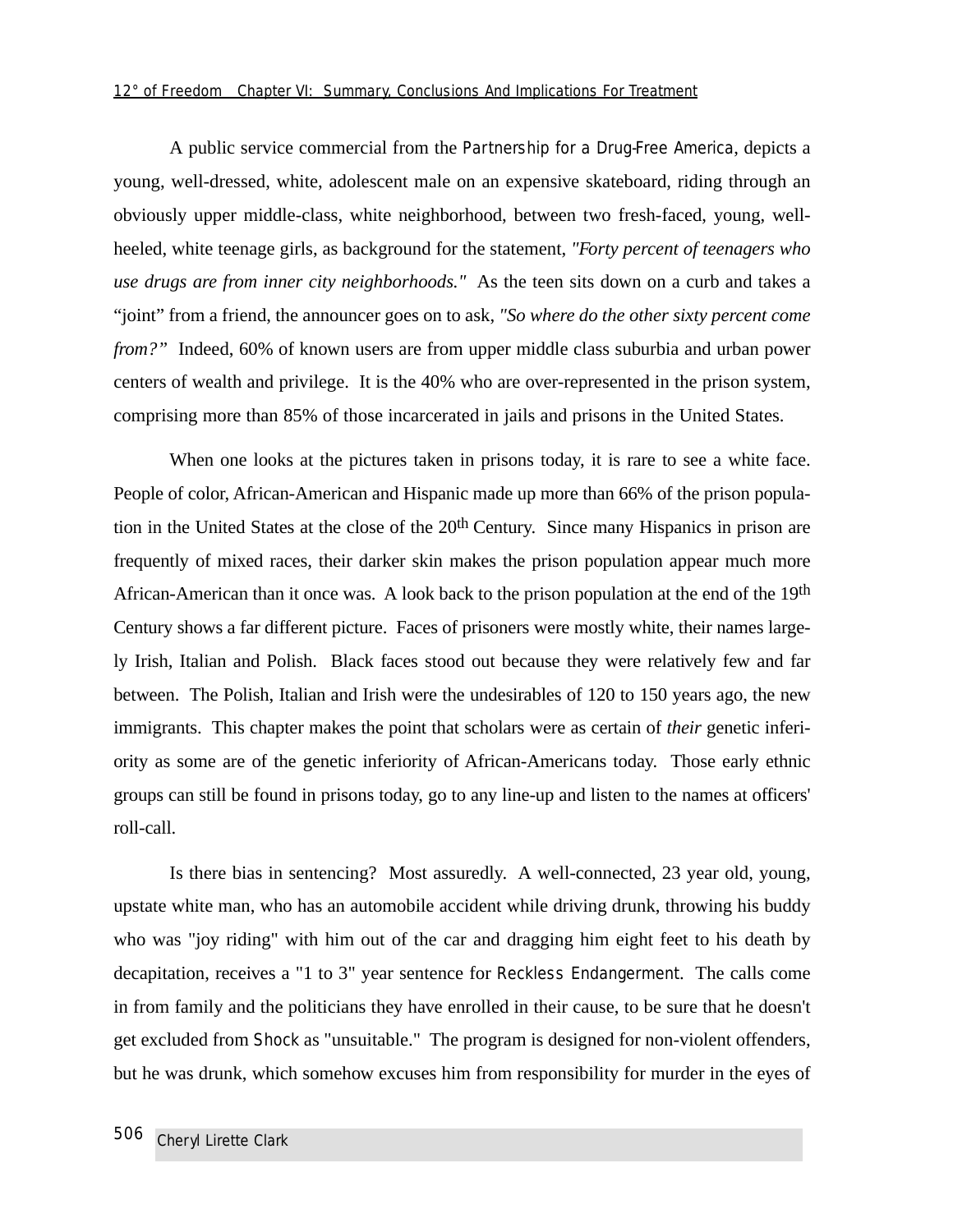the law. The political uproar generated by his exclusion from Shock Incarceration dramatically contrasts with the case of a young, disadvantaged mother who was denied Shock because of her crime, simple possession of crack cocaine.

This 19 year old, stunningly beautiful young black woman, on probation since age 14 for drug use, a single mother with two young children, sees hope for her future as she hears in orientation that she could learn to read in Shock, and be eligible for a job that does not involve selling her body, her only asset. She is excluded. The mandatory sentence for the heinous offense of possessing two \$20 "rocks" is three years to six, a Shock eligible term of incarceration. The mandatory sentence for crack cocaine is more than that for possession of powder cocaine. The difference being that whites can afford the more expensive powder cocaine and poor, inner-city blacks more likely to purchase the cheaper rock cocaine. The young woman's overworked public defender recommends that she sign a plea-bargain agreement that reduces her sentence to "1.4 to 4" years on the condition that she waive her right to any program which would make her eligible for early release, including Shock. She tells the screening committee, stunned, *"I didn't know what I was signing. My lawyer said it was better for me to do less time."* He has now told her he is *"done with her case"* and has moved on to the next ones piled on his desk. In effect, she has been sentenced to a year and a third of watching cartoons and soap operas on TV because she waived her right to any program that could help her.

Where's the real crime? Where is justice? — She's still blind; just not color blind.

This chapter included a discussion of the genetic research which points to certain DNA markers that indicate a predisposition to addiction. Research from a variety of sources, including criminal justice and social sciences literature, and that of the National Institute on Drug Abuse was included to establish that there is some agreement that a physical component is often present in addicts and alcoholics. Alcoholics and Narcotics Anonymous account for this by saying, *"Don't pick up the first one."* Addicts, by definition, cannot stop at *"just one"*, therefore it is important to never pick up the first one. The failure of programs like Moderation Management<sup>10</sup> were also discussed. Whether genetically predisposed or not, addicts appear to be incapable of moderation, therefore abstinence is key to recovery.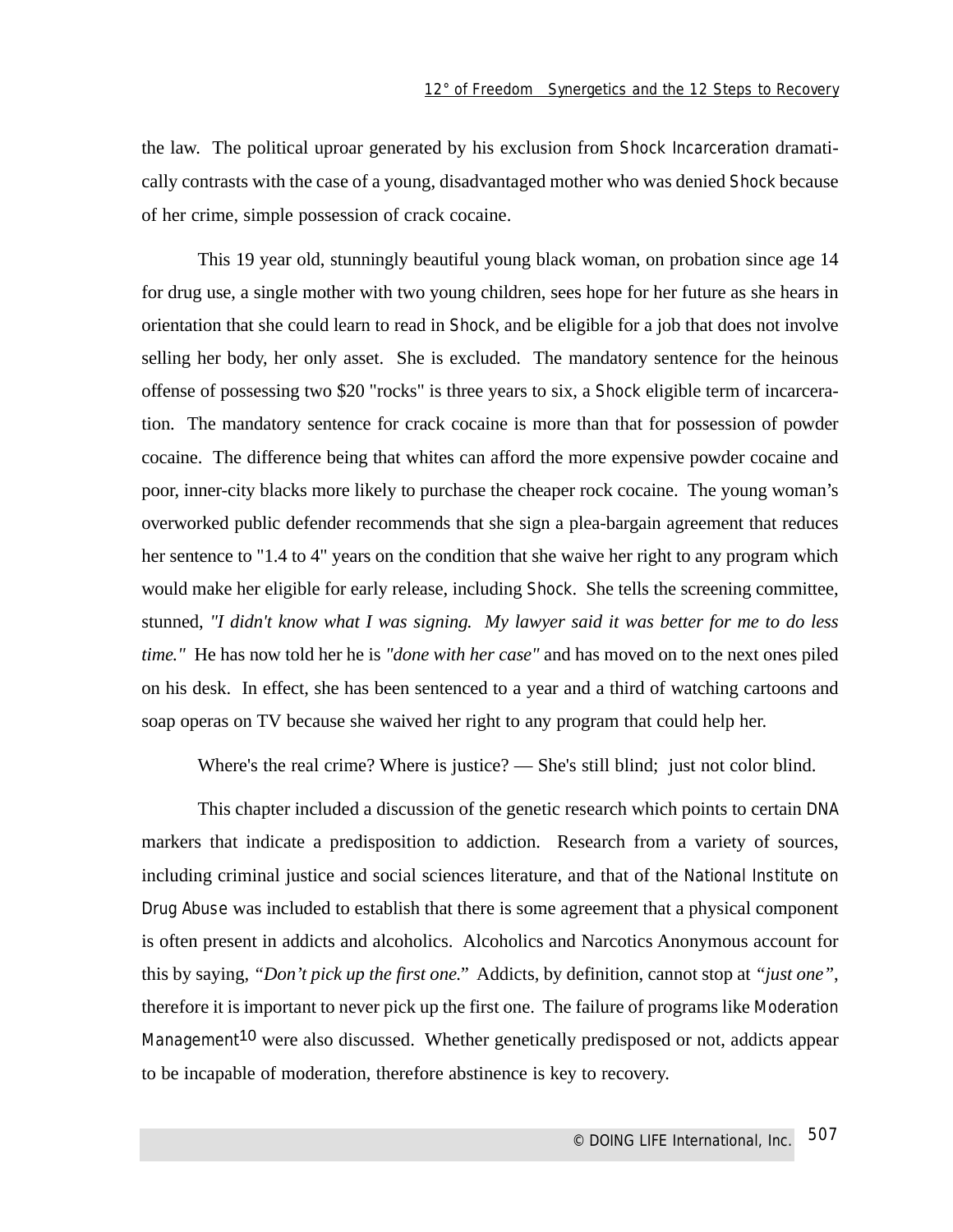Relative to the questions, Are addiction and incarceration related to learning difficulties? If so, can these learning difficulties be corrected effectively? How? Evidence suggests that learning difficulties are highly correlated with addiction and criminal activity. Research also suggests that educational deficiencies can be corrected in an environment designed to structure learning experiences that are positive. One most dramatic support for this finding is the work of Marva Collins,<sup>11</sup> an educator harshly criticized in The Bell Curve. Further evidence was offered based in the longitudinal research on educational achievements of offenders participating in the TLE™. Luis Machado, Minister of State for the Development of Human Intelligence in Venezuela, is another whose work with intelligence is cited here, as further support for the role "Nurture" can play in teaching every human being to succeed.<sup>12</sup>

Chapter II offers a response to the issues discussed here by proposing a Synergetic alternative to the "Nature/Nurture" debate. This alternative included a discussion of the philosophy of Dr. Deepak Chopra whose approach to DNA research is remarkably similar to Fuller's. The illustration on the facing page, from page 187 of Chapter II summarizes the approach toward learning suggested by a review of the research on DNA from a Synergetic perspective. This positive perspective is the operating premise of the approach presented here, the basis of both Total Learning Environments™ and DOING LIFE! A Life Skills Approach To Recovery From Addictions.

These approaches are founded in the premise that addiction and criminal behavior are poor solutions to life problems. Each offer alternative solutions that are based in a belief that human beings can learn to make positive, life-affirming choices when taught effective skills and strategies that lead to success. These models proceed from the operating assumption:

"… that there are no 'good' or 'bad' people, no matter how offensive or eccentric to society they may seem. I am confident that if I were born and reared under the same circumstances as any other known humans, I would have behaved much as they have."<sup>13</sup>

The chapter concludes with a call to responsible action, based in one's own "individual awareness of truth and our most spontaneous and powerful emotions of love and compassion."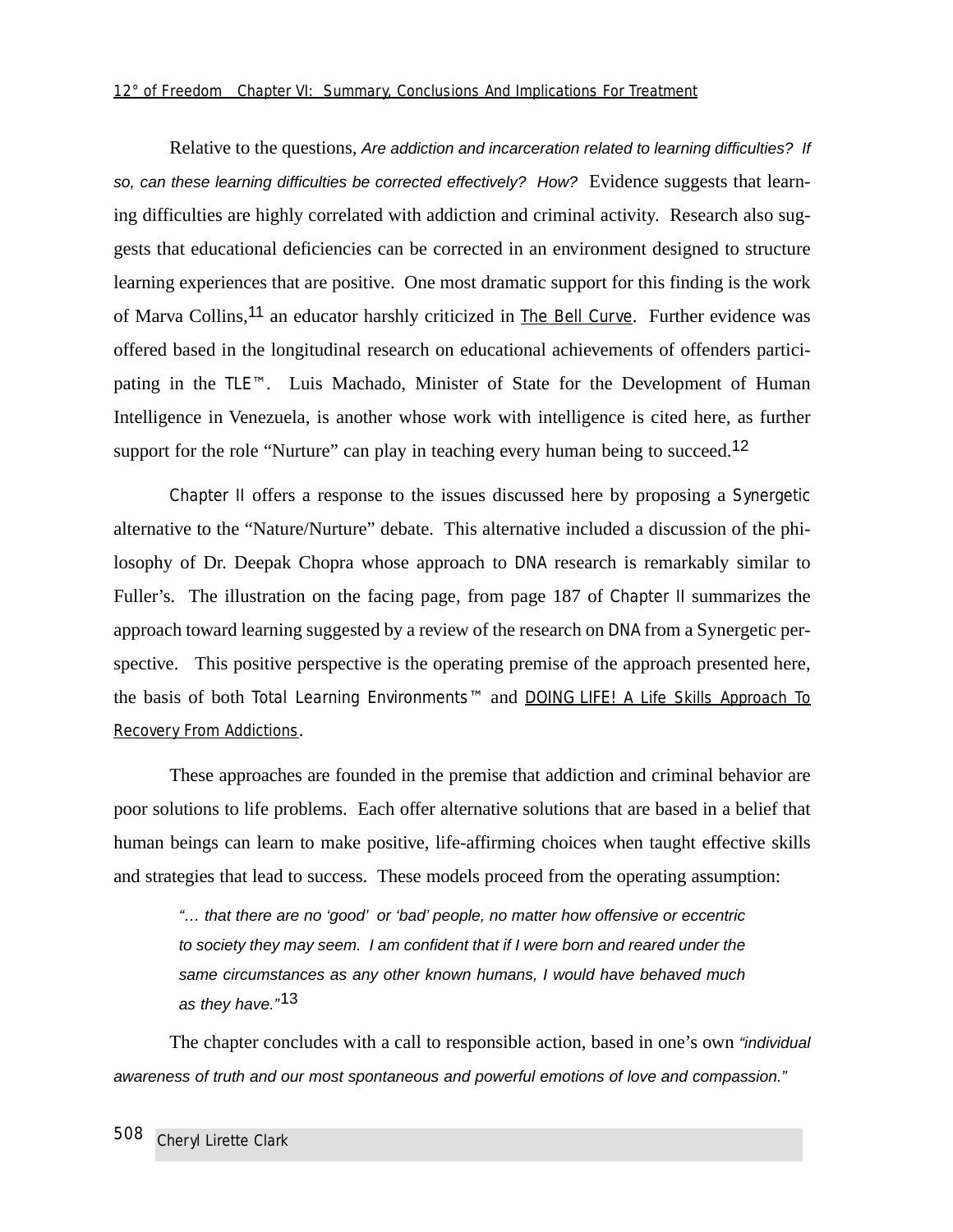



# *"Your I Will Is More Important Than Your IQ."*

- Marva Collins, Educator

*"I am convinced all of humanity is born with more gifts than we know. Most are born geniuses and just get de-geniused rapidly."*

> - Buckminster Fuller, Philosopher - Architect As quoted in People Magazine 7/26/99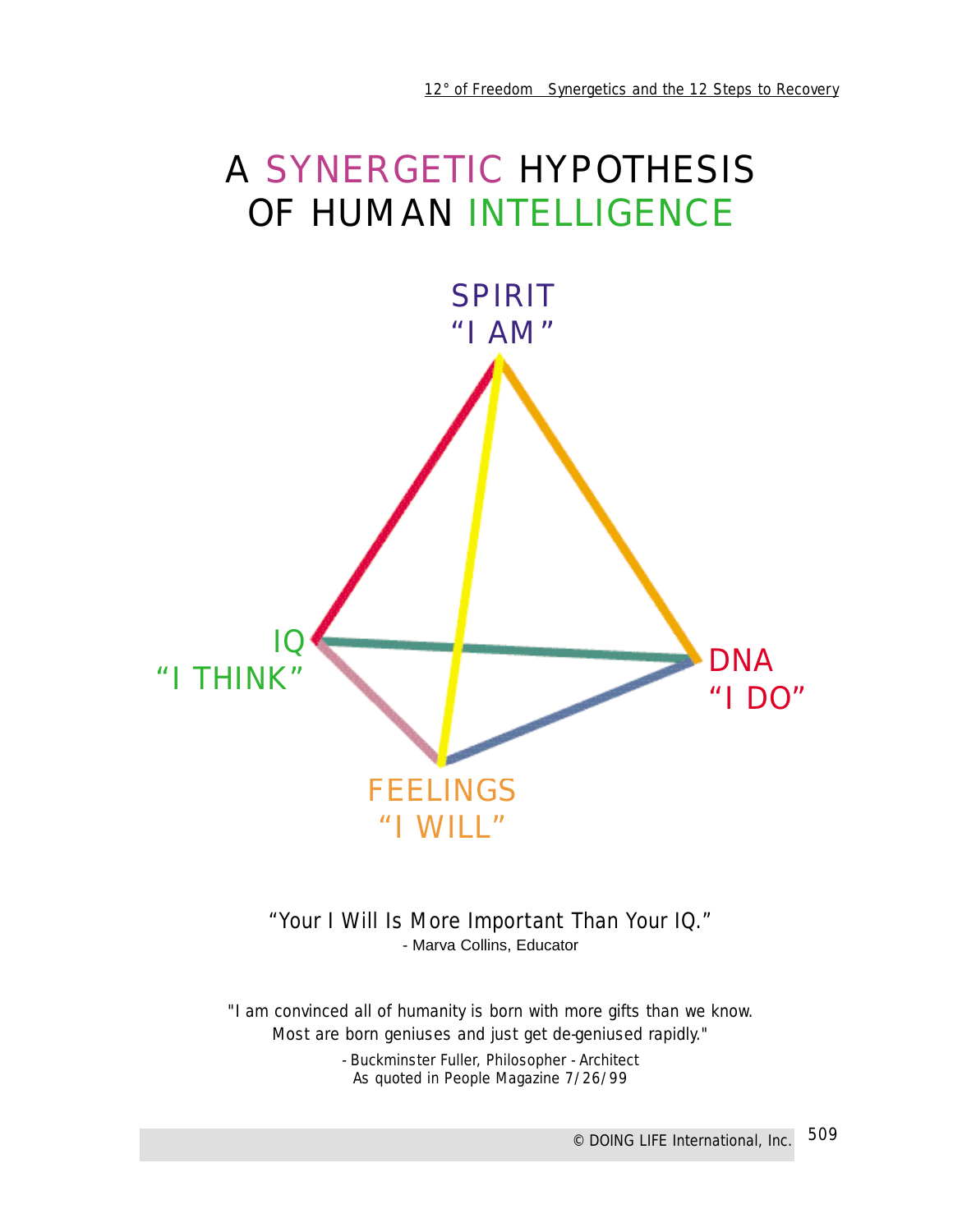#### Chapter III: 12° Of Freedom

Chapter III specifically responds to the questions: "What does the discipline of Synergetics have to contribute to the treatment of addicts and offenders? How does Synergetics relate to the 12 Steps to Recovery of Alcoholics Anonymous and Narcotics Anonymous?" The chapter opens with an introduction to what Fuller referred to as "Dark Ages thinking"<sup>14</sup>—that is the habitual "terms in which we are conditioned to think"—by failing to examine one's assumptions, in this specific case, beliefs about punishment and corrections. Dark Ages thinking is characterized by unexamined beliefs and language that reflect widespread cultural assumptions, generally unconscious, and usually no longer valid in terms of current information or values. For example, the expression, "Rule of Thumb," is in the popular vernacular, and is defined by most to be a guideline applicable in any situation. In fact, the origin of that term is one dating back to women as chattel, when the "Rule of Thumb" was that no man could beat his wife with a stick larger than his thumb. As Fuller says, "We are powerfully imprisoned in these Dark Ages simply by the terms in which we are conditioned to think."

This chapter focuses on raising awareness of the assumptions made about addictions and corrections and presents the theoretical assumptions and philosophy underlying a treatment approach informed by Synergetics. Sixteen specific theoretical assumptions are listed that form the basis of the Synergetic approach to recovery presented here. In brief, these assumptions operate from the premise that learning is natural, and is fun and easy when the most learning is taking place. F.E.A.R. inhibits the learning response.

Edmondson's question, "What if every idea had 12 degrees of freedom?" is the basis of the program planning guide presented here, which includes internal and external factors that must be considered in any approach to planned change. The mind map illustrated here, from page 231, provides a guideline for thinking through implementation issues that must be responded to in any program design. This chapter then responds to the twelve focus questions summarized on this mind map and to define what is meant by 12° of Freedom as they relate to the 12 Steps to Recovery.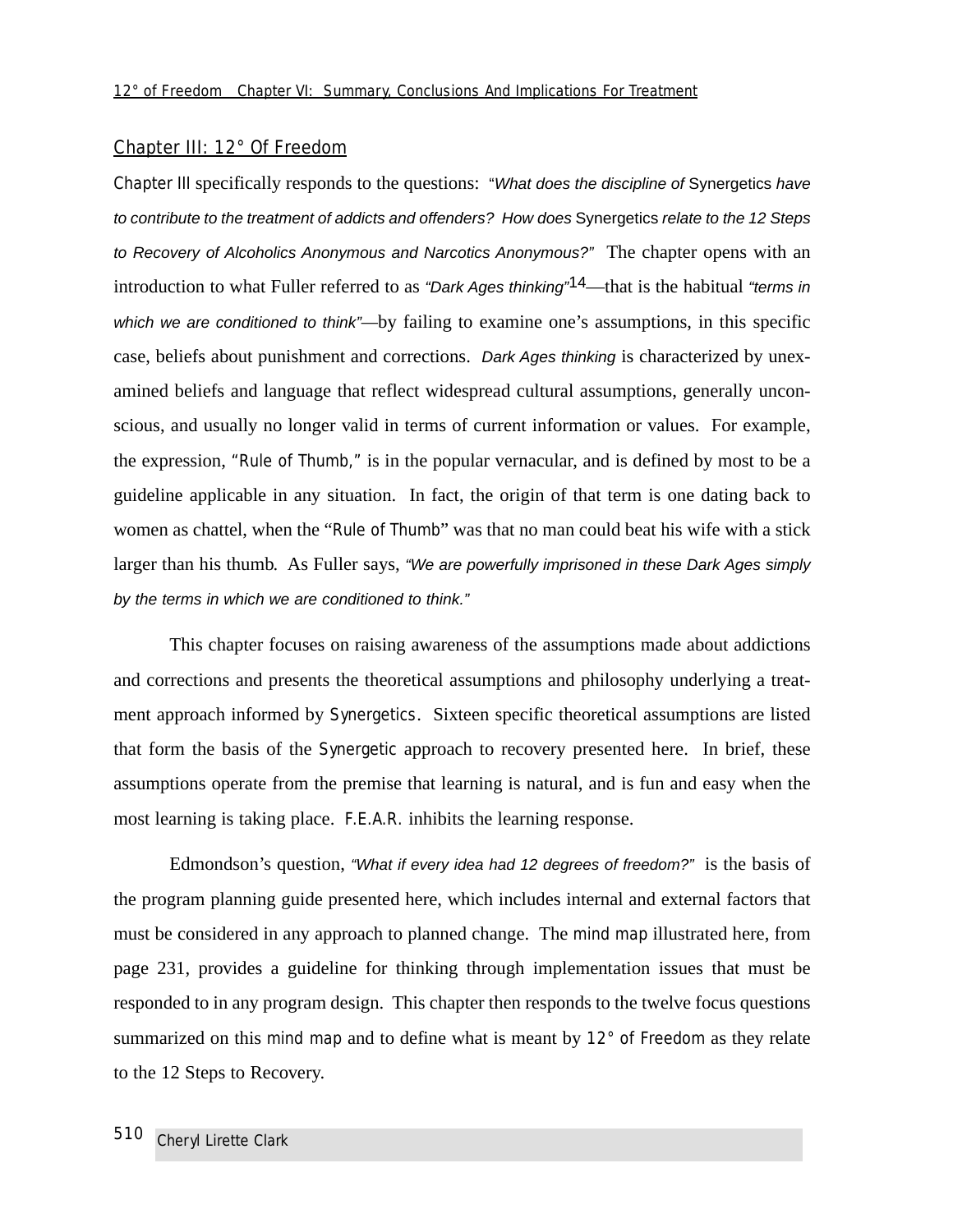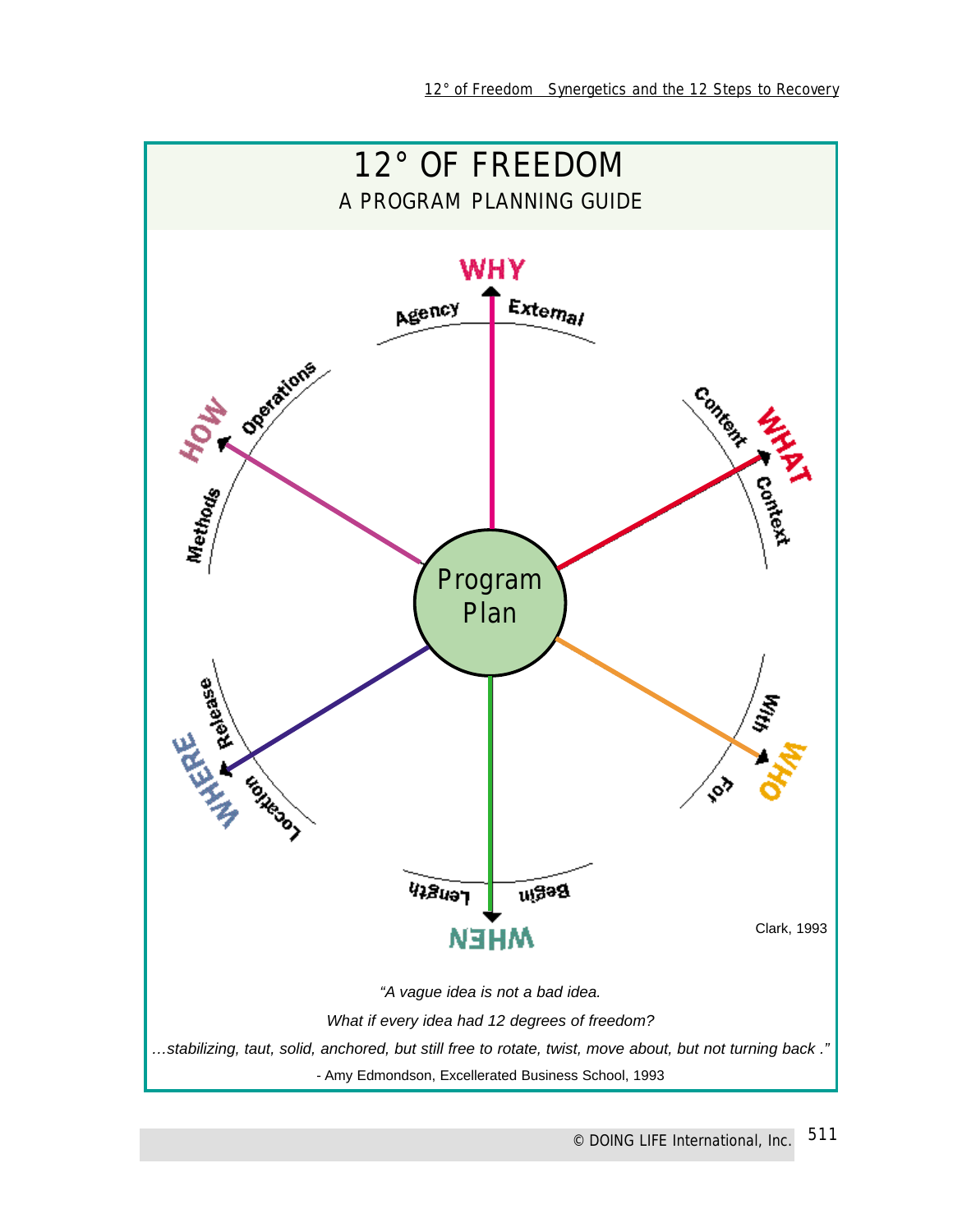Each of the six positive and six negative degrees of freedom in Universe in respect to which all structural systems in Universe must abide",<sup>15</sup> were defined and explained as they appear to correspond to the 12 Steps to Recovery. This illustration represents the balance of the six negative (internal) degrees of freedom as expressed in Steps 1 through 6 to Recovery and the six positive (external)… degrees of freedom as expressed in Steps 7 through 12.

"… each of the twelve radiating vectors is perfectly aligned with an opposite vector exactly 180 degrees apart. Thus the twelve can be seen as six intersecting lines with a positive and negative direction ...  $46$ 

The six positive and six negative degrees of freedom, identified previously, were defined, explained and illustrated in this chapter as *special case truths*. To summarize briefly they are:

—Spin: Spinning is horizontal or vertical axial rotation. …

—Orbit: … 99.9 percent of the bodies in motion … are operating orbitally …

—Inside-out: Anything with a hole in it turns inside-out. …

—Expansion-contraction: … radiant divergence … gravitational convergence.

—Torque: … twist …

 $-$ Precession: ... the effect of bodies in motion on other bodies in motion<sup>"17</sup>

Spin or Axial Rotation is manifested in Steps 1 and 7, as rediscovering one's center by admitting one is powerless over addiction and operating humbly in the world from that center. Orbital Rotation is manifested in Steps 2 and 8, by becoming aware that one learns from trial and error experience, only through mistakes, and by reviewing the ways one Hurt, Intimidated and Threatened others while actively addicted. Expansion-contraction is the principle expressed in Steps 3 and 9, by deciding to turn one's will and one's life over to Good Orderly Direction and making direct amends to the people one has harmed. Torque is the pressure of a searching and fearless moral inventory (Step 4), continuing to take personal inventory and when wrong, *promptly* admitting it (Step 10). *Inside-out* is the principle of Steps 5 and 11, experienced after the addict has admitted ... the exact nature of our wrongs and maintains conscious contact with God … through prayer and meditation. Steps 6 and 12 are the expression of the principle of Precession. In Step 6, by being internally prepared, entirely ready, for action and in Step 12 by actively practicing the principles in all our affairs.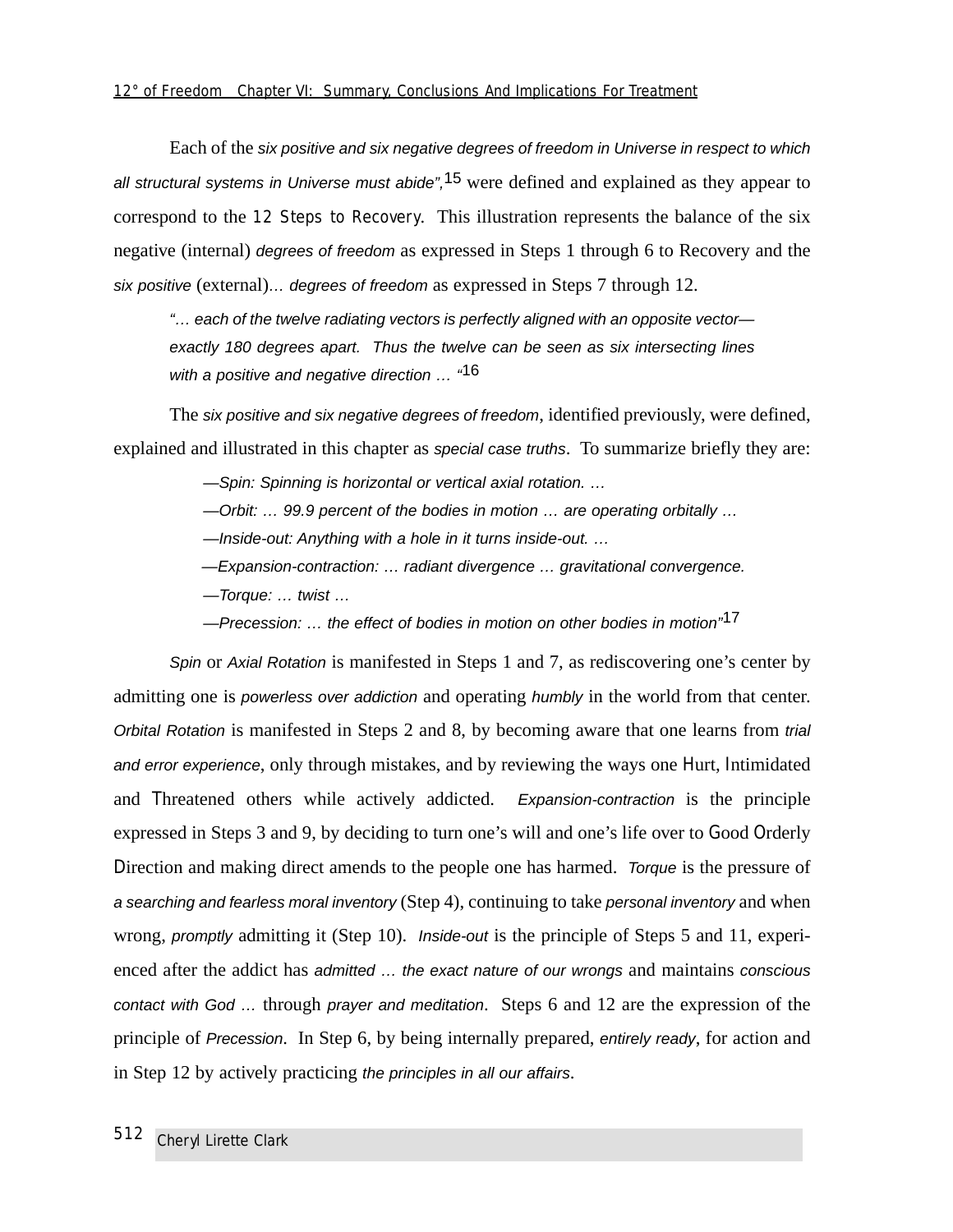# 12° OF FREEDOM



"…six positive and six negative degrees of fundamental transformation freedoms, … provide 12 alternate ways in which nature can behave economically upon each and every energy-event occurrence."<sup>18</sup>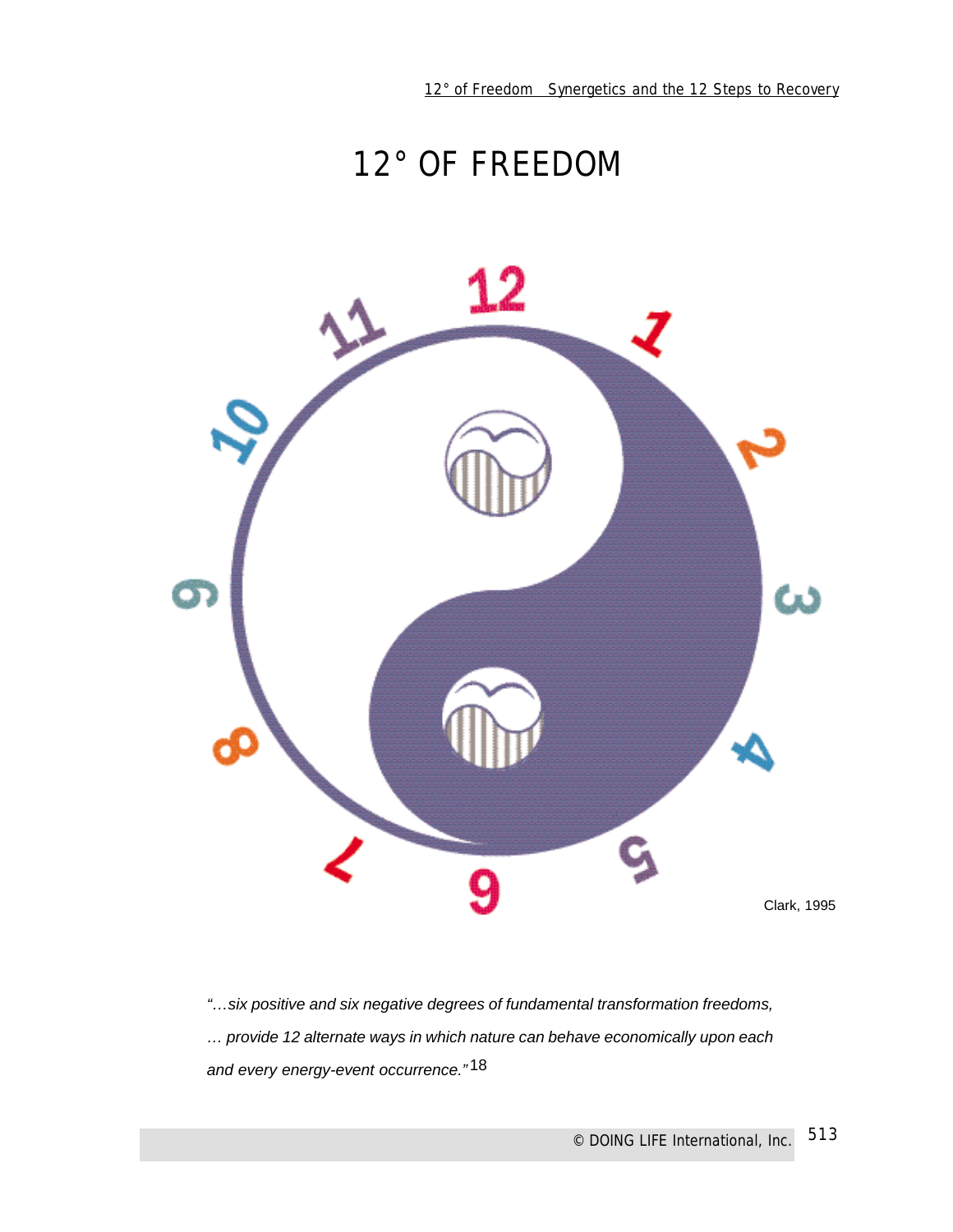As there is much controversy about whether the 12 Steps to Recovery constitute a religion, from addicts and public officials alike, the issue of God in the 12 Steps was explored in Chapter III to present the position of Alcoholics and Narcotics Anonymous and to offer a perspective from Synergetics principles. Adler's The Great Ideas: *A Syntopicon of Great Books of the Western World*, 19 offers a summary of this age-old discussion. The notion of the anthropomorphic God of man's creation (Dark Ages thinking) as contrasted with God as Generalized Principle was explored.

"I asked myself whether I had any direct experiences in life that made me have to assume a greater intellect than that of humans to be operative in Universe. I immediately referred back to my good education in the sciences … I am o'erwhelmed by the only experientially discovered evidence of an a priori eternal, omnicomprehensive, infinitely and exquisitely concerned, intellectual integrity that we may call God, though knowing that in whatever way we humans refer to this integrity, it will always be an inadequate expression of its cosmic omniscience and omnipotence."<sup>20</sup>

This issue is important in the decision-making process when planners are considering whether to use the 12 Steps in publicly funded treatment programs. Issues of constitutionality have been debated by the courts with conflicting results. Generally however, as long as participation in programs with a spiritual base are not exclusively linked to privileges, courts have ruled that inmates may participate in AA and NA, and other 12 Step models. Despite Alcoholics Anonymous making it clear that the 12 Steps are a set of spiritual principles, not a religion, one court did rule that AA constituted a religion because the word God is used in the steps. That the millions of dollars spent on such efforts are all paid for with bills that say "In God We Trust"; that the decision is made in a courtroom with that motto prominently displayed; that the principles of religious freedom are grounded in belief in God, has been lost in the drama of the controversy.

This chapter offered a Synergetic perspective on the issue of God and Spirituality, including references from Fuller, Einstein, oceanographer Robert Ballard, other scientists, and AA's founder, Bill W. and his physician, Dr. William Silkworth. Bill W. summarized the position of this chapter when he said, "… My intellectual heroes, the chemists, the astronomers, even the evolutionists, suggested vast laws and forces at work. … How could there be so much of precise and immutable law, and no intelligence? …" 21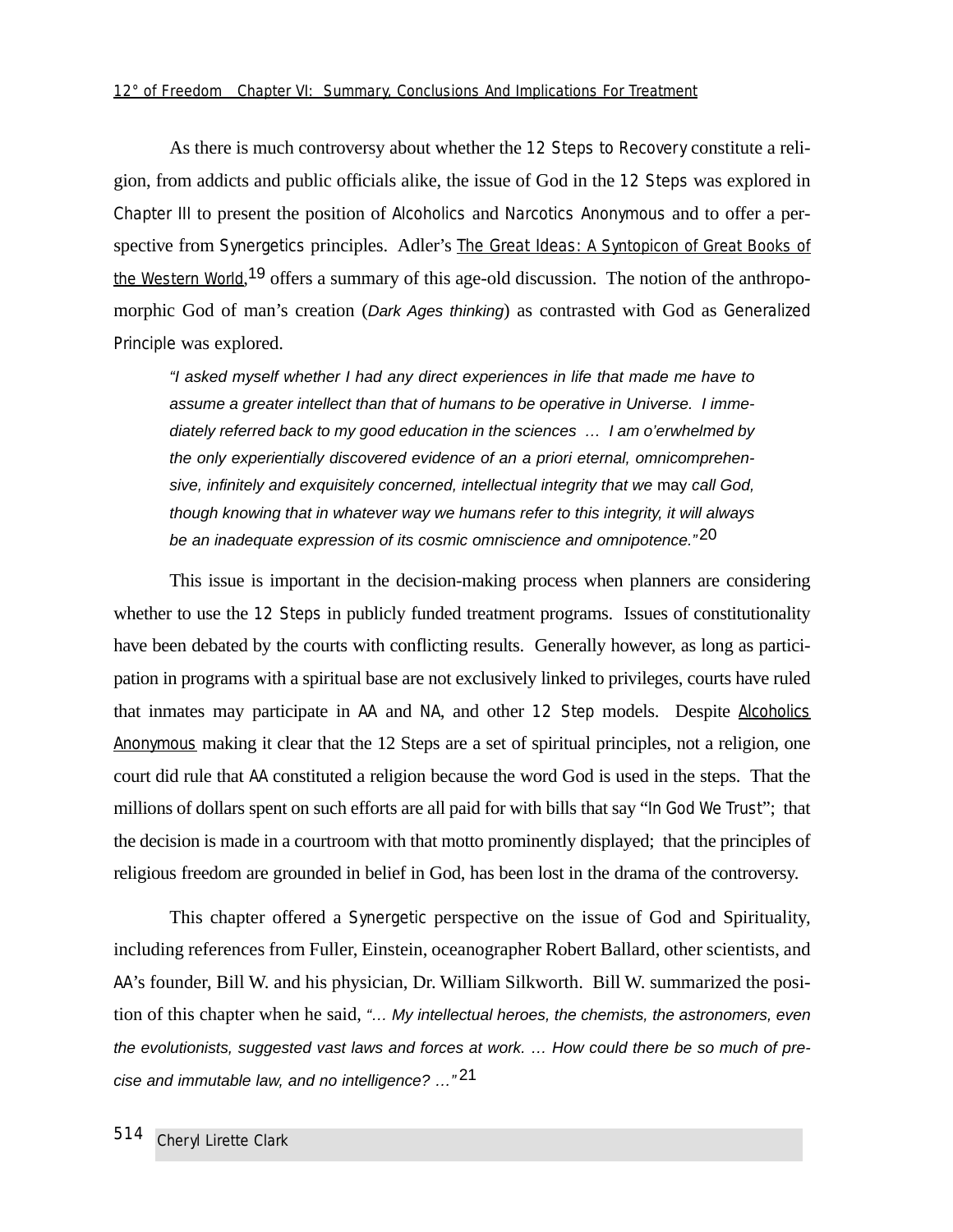#### Chapter IV: Environment Is Stronger Than Will

Chapter IV responded to the questions: "How is this discipline applied in an addictions treatment program, in prison or in any treatment setting? How does one establish a Total Learning Environment™ in prison? What results can be expected from a treatment approach based in Synergetics?" The chapter began with Fuller's admonition:

"I would never try to reform man —that's much too difficult. What I would do was to try to modify the environment in such a way as to get man moving in preferred directions. … I must commit myself to reforming the environment and not man; being absolutely confident that if you give man the right environment, he will behave favorably."22

The difficulties surrounding reform efforts were discussed, noting the poor results achieved from centuries of approaching addiction and crime as human failings that demand punishment for the "sins" of man. The history of correctional reforms is a history of failure. Attempts to reform man are always initially touted as innovative, to be replaced after their failure by further innovations. Fuller said this was a fault of approaching problems as a specialist rather than as a comprehensivist. He showed how "specialization leads to extinction." This chapter presents a comprehensivist approach to reform, Total Learning Environments™ (TLE™) as contrasted with specialized interventions responding to specific, identified "problems."

Prisons, as a method of intervening in criminal behavior, are a relatively modern phenomenon. Exile, torture, mutilation or death were ways in which offenders were routinely punished for their crimes prior to the last 200 years. In some countries on the planet, these remain the preferred methods of dealing with those who offend society or authority. The first prisons were created by the church. Roman law made confinement illegal; exile was the sanction of choice when torture or death was not imposed. English law only confined those who could not give their "parole" (word of honor) or bond that they would appear for trial. During the reign of Constantine, the practice of granting asylum or sanctuary became a practice of the church, adopted from Hebrew tradition. Since monks lived in small, single cells, monasteries provided an ideal setting for confinement for "penitence" for crimes. Thus, the first prisons were monasteries.23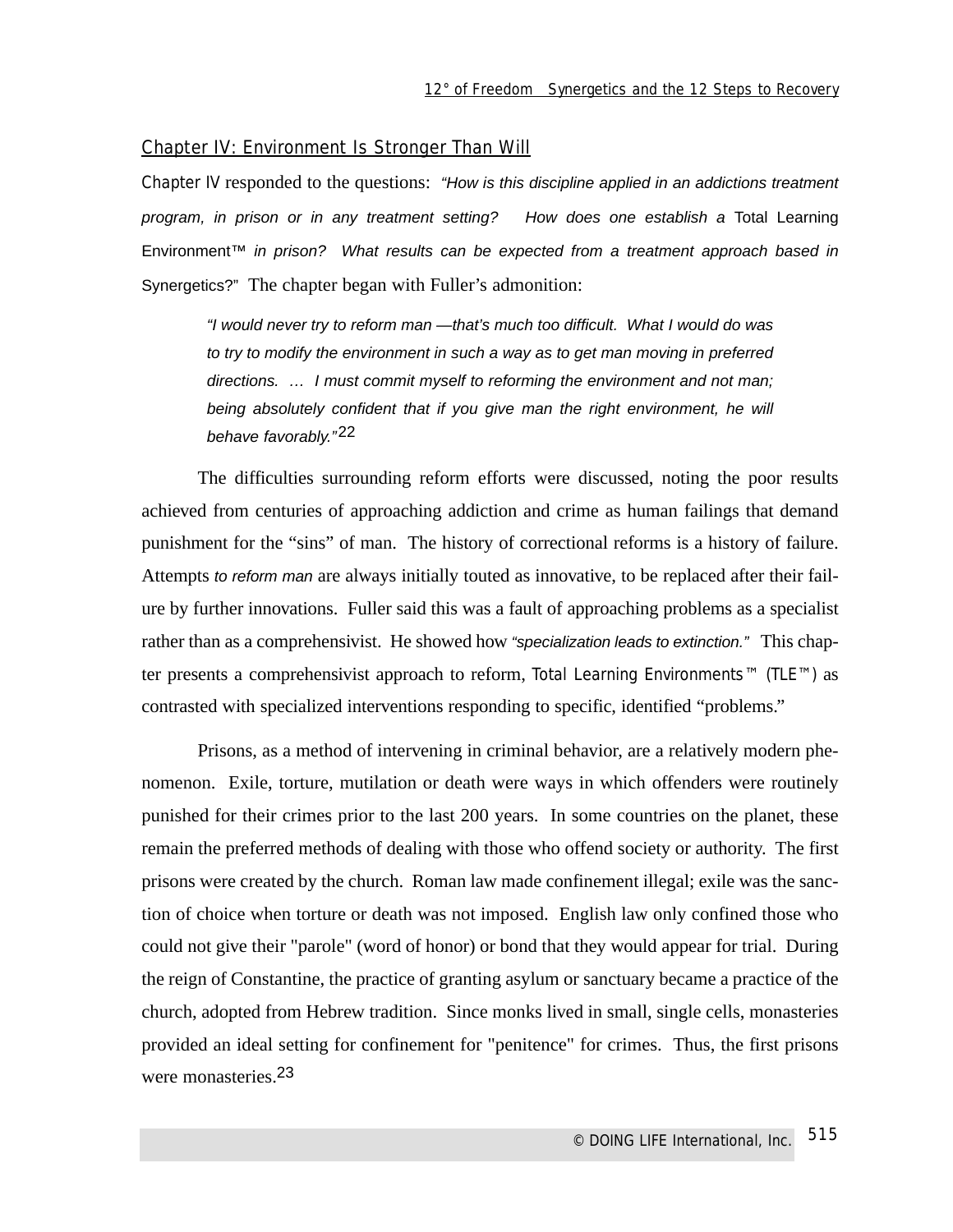#### *12° of Freedom Chapter VI: Summary, Conclusions And Implications For Treatment*

The order of Cluny, in France, had cells with no windows, doors, light or heat. Mont St. Michel served as a prison for the church, the military, and for citizens at various times. Crimes were regarded as "sins" and therefore were considered properly the domain of the church. There was no such thing as "separation of church and state" until the Constitution of the United States was written. Until that time, Church and State were considered one entity. The Inquisition used a variety of tortures to cause offenders to recant their "sins", and also used underground cells where prisoners were confined for life. In a move to more humanitarian approaches to treatment of offenders, "workhouses" were established to get undesirables off the streets and put them to work at hard manual labor to teach them a work ethic. These "workhouses" were built all over Europe and were a ready source of cheap labor. They primarily housed petty thieves and offenders. Men and women were often confined together.<sup>24</sup>

The modern prison, as it is known today, had its origins in the United States in the "City of Brotherly Love", Philadelphia, PA, in the Walnut Street Jail. Its purpose as the Quakers envisioned it, was to provide a place of solitary confinement, isolated from the distractions and temptations of the world. Rather than the often cruel and inhumane treatment afforded criminals at the time, the Quakers intended a more humane approach to those who had offended society. They too, viewed crime as a sin against society, and believed that "sinners" needed to repent. They created the penitentiary as an opportunity for offenders to repent, to be alone and meditate, with only the Bible as a companion. They believed that with the "Good Book" as a guide, offenders would come to know the error of their ways and, after a period of time and the opportunity for penitence, would be ready to return to society and live in brotherhood and peace.

As with many such intentions, the spirit which motivated them was honorable, even admirable. This peaceable Society of Friends could not abide the cruelty of chaining offenders like animals in solitary cells with no doors or windows. They abhorred the violence of cutting off a hand, arm, foot or leg, gouging out an eye, or throwing people in dank, filthy dungeons until they starved to death. The Quakers brought the treatment of offenders out of the dark ages. It was also a transition from Old to New Testament thinking. Rather than the "eye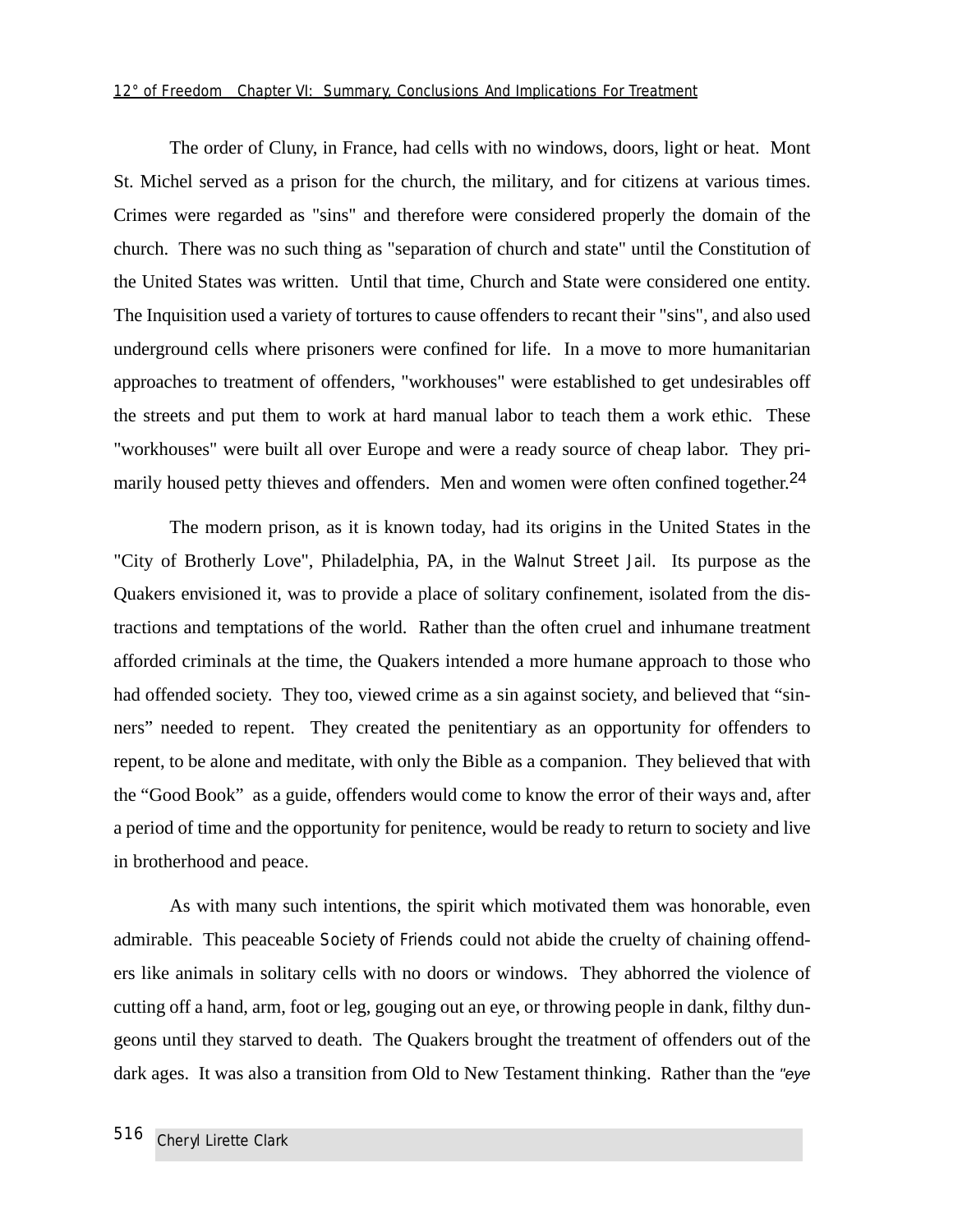for an eye" law of Moses and Abraham, they "modernized" punishment to reflect the teachings of Jesus Christ on forgiveness. It was a noble cause and unfortunately, every bit as much a failure as prior methods had been.

There were no filthy dungeons or barbarous practices in the Walnut Street Jail. Inmates were expected to keep themselves and their cells scrupulously clean, up to the standards of the day. The doors to the individual cells were low, so that inmates had to bend down, in an attitude of penitence, in order to enter the cell where they spent the entire length of their sentence. They did have a small, solitary yard attached to their cells, where they could walk and meditate. The concept of solitary confinement removed them from "temptation" and allowed them time for contemplation and prayer. Each inmate was given a Bible to study, so that they could reflect on the word of God. One minor problem was that the majority could not read, so even that comfort was one of which most could not avail themselves. The experiment had to be abandoned eventually, as often the offenders became mentally ill from solitary confinement.

The next major influence on the treatment of offenders was what came to be known as the "Auburn System" named for the prison in which it started, in Auburn, NY. While prisoners continued to be confined in single cells, they worked communally at hard labor in workshops or outdoors during the day. They were not allowed to speak to each other, but worked in silence.25 The virtue of "hard labor" continues as an ethic in the prison culture to this day, based in a belief that part of the "problem" is laziness. In the 1880's, laws were passed in New York which prevented products from inmate labor competing with the paid labor force in the state. No products of inmate labor, nor farm produce, dairy or cattle could be sold on the open market. Because of this, Zebulon Brockway, warden of the Elmira Reformatory, instituted a military model at the reformatory in 1888, hoping to instill discipline and moral fiber in those confined at the institution. Warden Brockway believed:

**"**Military discipline is found to be exceedingly beneficial in inculcating promptness in obedience, attention, and harmony of action with others. It develops the prisoner physically, quickens him mentally and, by making him a part of the disciplinary force, gives him a clearer insight into the meaning and benefits of thorough discipline."<sup>26</sup>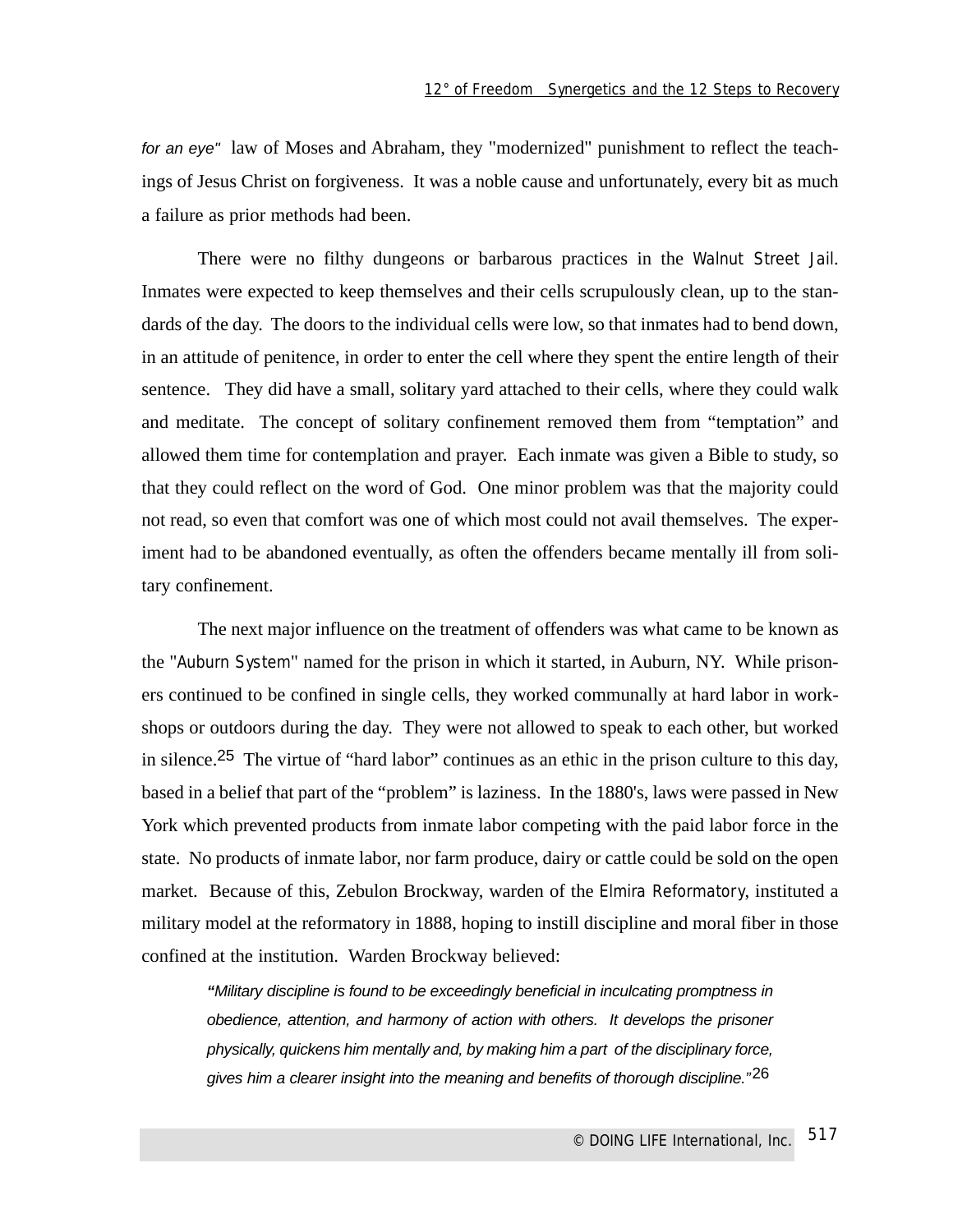Pictures in the reports published at that time show inmate platoons, with squad leaders, corporals, sergeants and "honor" designations displayed prominently on their uniforms. Platoons of inmates performed daily calisthenics, military drills and ceremonies, worked in vocational education shops learning a trade, worked at hard labor projects strictly for the benefit of the prison, and attended academic classes, learning to read and write. The military model eventually ceased to be the basis of the program at Elmira, though all of the other components: vocational trades and academic education, hard labor, and movement in groups, has continued in prisons to the present.

The 1970s saw a move to "rehabilitation" programs in prisons. The September 1971 riot at Attica Prison in New York was a turning point in the history of incarceration. Overcrowding, combined with limited services and resources available to the inmates, led to unrest in the prison. A weakness in one of the gates in Attica's "Times Square"—connecting all four blocks—was the fluke that contributed to the inmates being able to take over the yard and take officers as hostages.27 This terrible tragedy, leaving 11 staff and 30 inmates dead, lead to reforms in the corrections system throughout the United States. For a while, the public rallied around Attica as a symbol of all that needed change in the country. The name became a rallying cry for political and cultural change and was popularized in the films and books of the decade. Even 30 years later, Attica symbolizes "prison" in countries all over the world.

Education and counseling became priorities in the new prison culture. With a redefinition of the "problem" as one of a lack of education and a need for rehabilitation, the pendulum swung from a strict emphasis on security and discipline to an emphasis on treatment programs. An influx of programs, counselors, teachers, religious groups, prisoner's legal services, and volunteer organizations began to change the dynamics in prisons. A wide variety of treatment approaches began to be implemented in prisons: transactional analysis, rational emotive therapy, encounter groups, gestalt, drug and alcohol treatment, sensitivity groups and behavior modification were among methods tried. College courses were offered to offenders through extension programs, and the availability of religious services were greatly expanded. More staff were hired to deliver the services being offered in the system.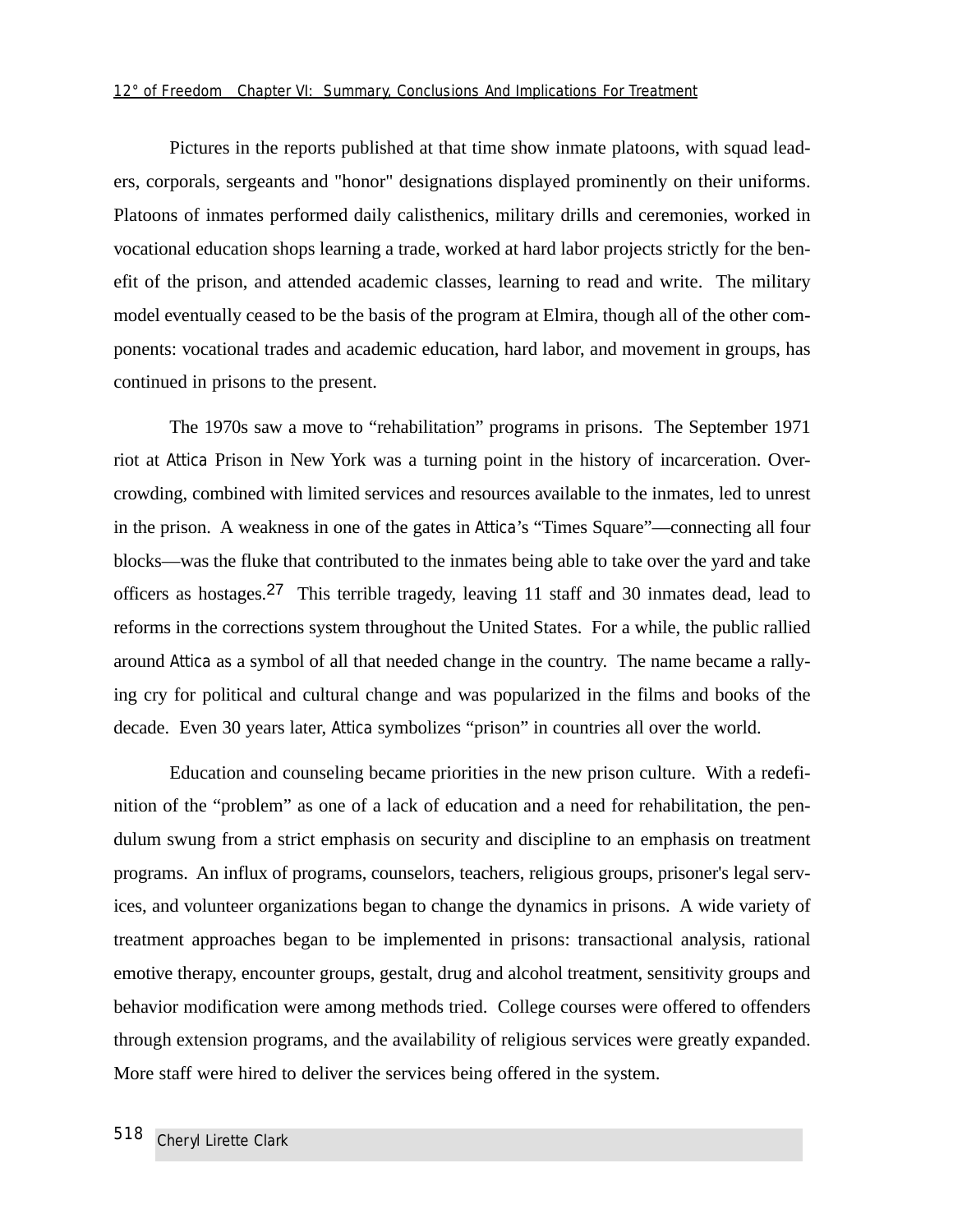Some areas were slow to embrace the changes that came out of the Attica uprising and on February 2, 1980 history tragically repeated itself in the New Mexico prison riot. More deaths resulted from that incident, triggered by many of the same things cited as sparking the Attica riot: overcrowding, inadequate resources and services, and a sense of hopelessness about reforms, perhaps more frustrating because of advances made since Attica.

In 1983, a "new" approach was tried in Georgia and Oklahoma. Mandatory sentencing laws were filling existing prisons and led to rapid growth in the building of new prisons. The end of the draft in the 1970s meant that judges could no longer "recommend" military service as a way to "straighten out" young men. Some who felt strongly that their military service had *"made a man out of me"*, and were now in positions of influence in legislatures and corrections departments, decided to implement "boot camp" prisons. By 1987, New York became the ninth state to implement this type of program. As of the start of 1993 more than 43 state, federal and local jurisdictions had some type of "boot camp" program in place, for young offenders.<sup>28</sup> The National Guard also began boot camp programs in states and territories throughout the United States. More than 187 such programs were operating by 2001.

The sole common thread in all of the programs is the emphasis on military discipline and physical training. Apart from this, "boot camp" programs tend to reflect the philosophy of individual corrections administrators and legislators in the jurisdictions where they operate. In general, the programs are short-term (three to six months on average), intensive approaches to dealing with reducing crowding in limited prison space.

New York once stood alone in the country as a program with an equal emphasis on substance abuse treatment, decision making and life skills, military discipline, work skills, and academic education. A few programs have adopted this design after visits to Shock Incarceration, with improved results; though the majority of "boot camp" programs still limit themselves to military drills, physical training and physical labor; very few address substance abuse treatment, academics, counseling or related issues. As a result, research indicates little or no success relative to recidivism in programs with a narrow focus. In contrast, New York's program consistently stands out as having a significant impact on the rate of return to prison in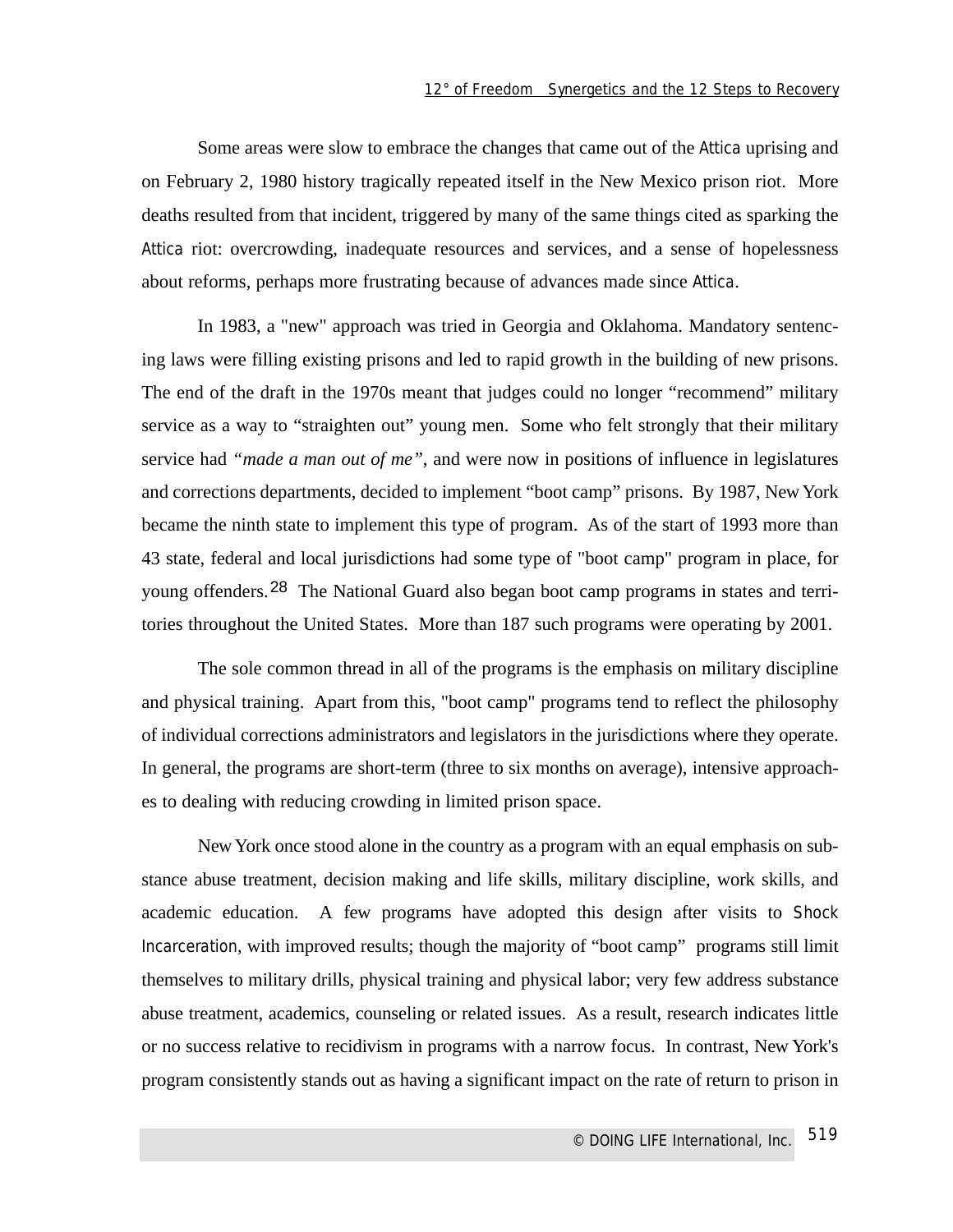the first three years post-release, and a rate commensurate with a similar population of releases, serving much longer sentences, three years or more after release. There is a great deal of controversy over the merits of correctional boot camps, primarily because of the vast differences in these types of programs throughout the country. One thing that is consistent is that there are no neutral corners in the debate. Everyone, informed or not, has an opinion about the merits or liabilities of these programs. Even correctional administrators do not agree about the purpose of the programs, though they are generally touted as a cost-savings measure.

Chapter IV emphasized that the model presented here focuses on creating environments that support each individual to be maximally successful in their lives. A Total Learning Environment™ is a wholistic approach that attends to the physical, mental, emotional and spiritual dimensions of a human being. The elements of a TLE™ are summarized in the illustration on the facing page which integrates the principles of Synergetics and Control Theory. The TLE™ employ strategies that teach participants *how* to think, not *what* to think. The goal is to have them learn to function autonomously in the world as people of character.

The first step to developing autonomy is to understand that freedom is a natural result of respect for limits, for compliance with standards. One cannot learn autonomy absent a sense of the function of rules in society. Compliance is initially taught through external controls, with the goal of developing an internalized system of values, based in learning from successful role models. Children who do not have stable structures such as regular bed, bath, and meal times, predictable rituals, family activities, and limits set on acting-out behaviors, do not learn as well as those who learn how to predict from and respond to stable cues in their environment. Autonomy develops when one has mastered developmental skills successfully. Most participants in the TLE™ have not had much stability in their lives. As a result, they have experienced learning difficulties, problems with conforming to behavioral standards and other challenges relative to mastery of normal developmental stages. The TLE™ are structured to provide daily opportunities to learn and practice these essential skills. Sample schedules were provided as examples of the structure and content of the TLE™. The regular, predictable structures of the TLE™ support learning, creativity and personal growth, in short,—autonomy.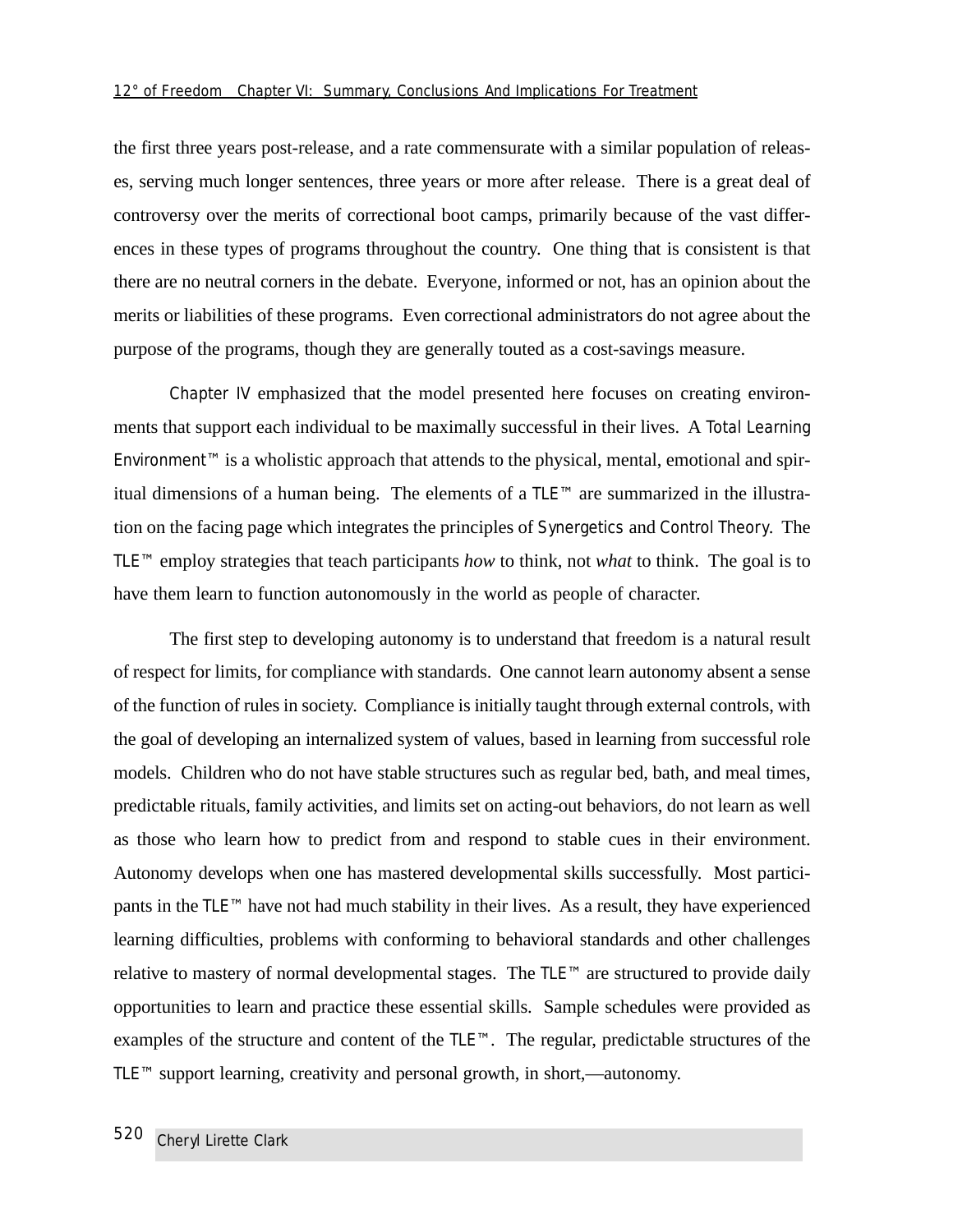# ELEMENTS OF A TOTAL LEARNING ENVIRONMENT™

BASED IN THE COMBINED SCIENCES OF NAVIGATION AND BALLISTICS



ENVIRONMENT TO EACH MUST BE ALL THERE IS, THAT ISN'T ME … IT SEEMS TO BE YOU MAY BE ME IF THAT IS SO THERE'S ONLY WE - R. Buckminster Fuller

> *© DOING LIFE International, Inc.* 521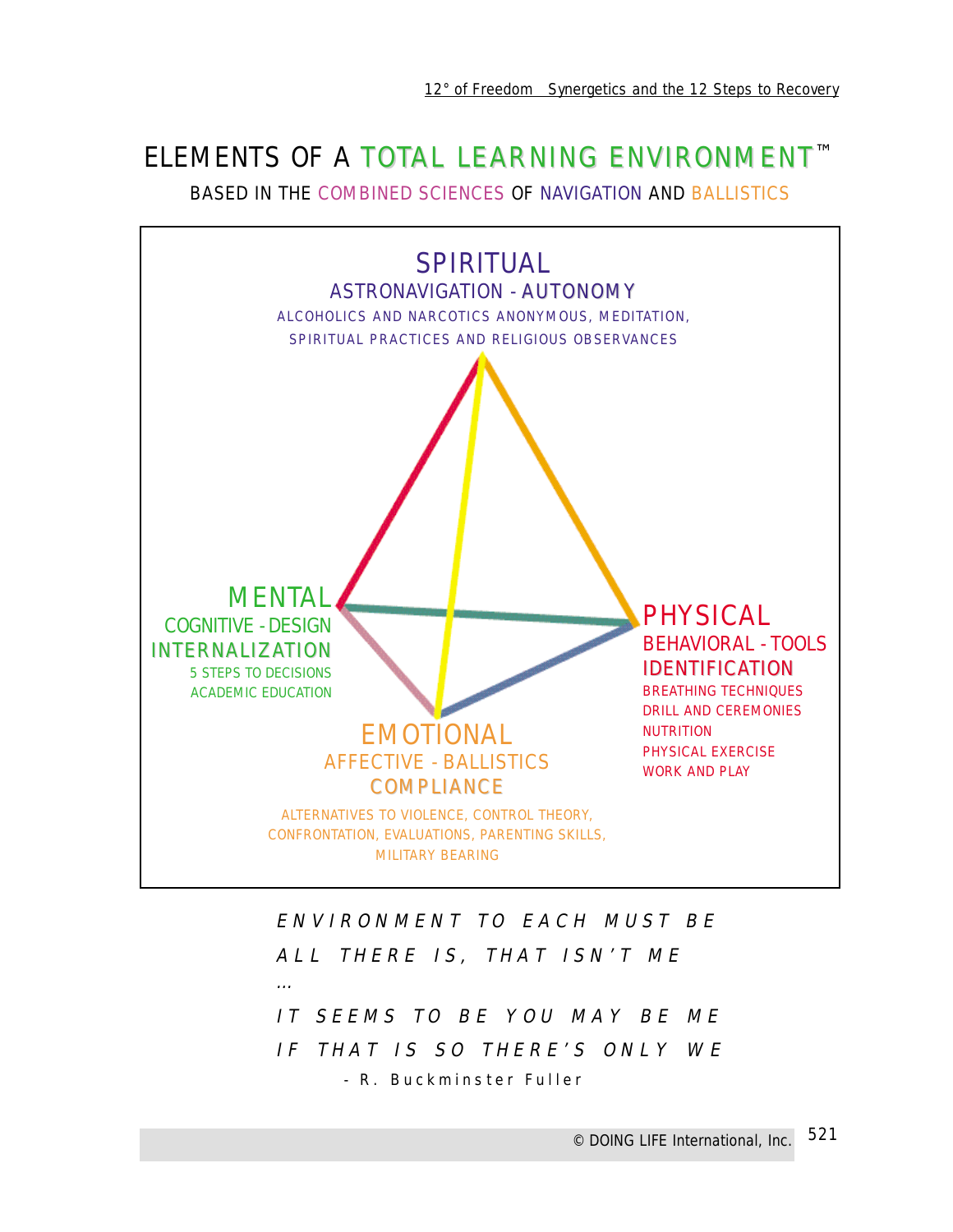The first TLE™ was the Network program, begun in 1979 in the New York State Department of Correctional Services. (NYDOCS) That program was so successful that it became the foundation of the later TLE™ that evolved from that model: Shock Incarceration in New York, which in turn became the model for IMPACT in Louisiana, SUMMIT in Oregon, the Willard Drug Treatment Campus in New York and programs in New Jersey and other states. Those jurisdictions that have adopted the wholistic TLE™ model have experienced results similar to those of New York.

The military components of Shock Incarceration provide the stable rituals essential to the development of autonomy. Every event in the environment, from the triangular structure of physical training first thing in the morning, to the military bearing required to maintain focus throughout their day, supports offenders to learn about the safety of predictable boundaries and ways to feel safe without having to join gangs. Gangs are understood here as a means of getting needs met when they are not met in appropriate ways. Synergetics provides an explanation for the importance of "safe" boundaries and their reflection in systems occurring in nature:

"… picture a large room full of people asked to spread themselves out for stretching exercises. If the room is sufficiently crowded, a more or less triangular pattern in the distribution of people can be observed, as a result of individuals' trying to maximize the area of their territory. Each person feels he or she has more space when the distances are as close to equivalent as possible. ..."<sup>29</sup>

Results of the Shock Incarceration program, published in Annual Reports to the Legislature since 1988 verify that this model has consistently reduced the recidivism rate of graduates and taught them skills they continue to apply successfully in their lives post-release. Both statistical and anecdotal references were included as evidence for the success of the model. From the first platoon graduation in 1988 to September 2000, New York State has realized more than \$772.1 million in cost savings to taxpayers. This is the direct result of the unprecedented success rate of graduates who remain at liberty for longer periods of time than similarly situated offenders. Despite spending an average of nine to fourteen months longer in the system than Shock graduates, comparison groups do not do as well as Shock graduates, in or out of prison. Key to this success is the dedicated *AfterShock* program that supports graduates to continue the growth begun while they were in confinement.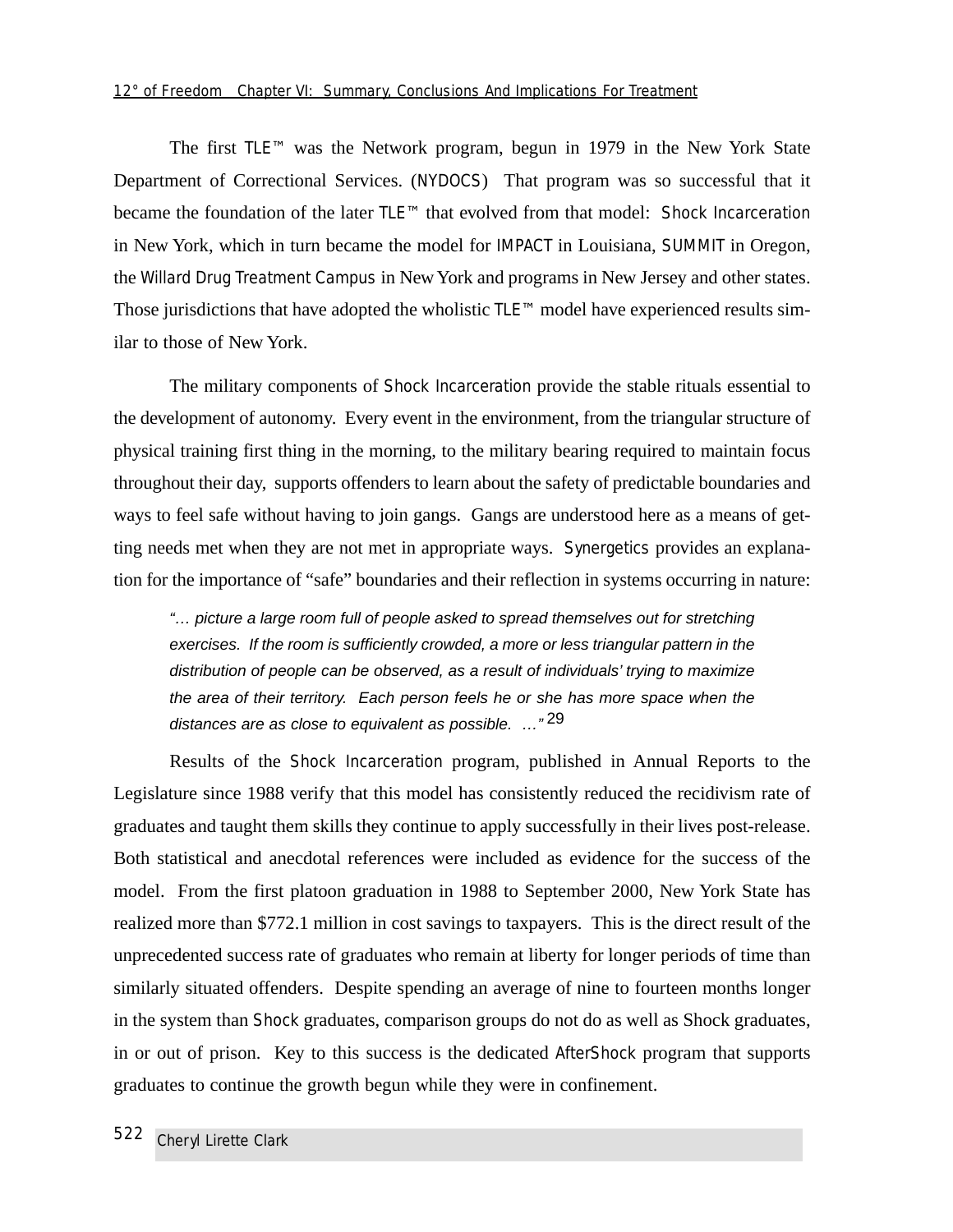

"… people in a room naturally (and quite unconscious of the advantages of triangular distribution) milling around until each carves out a desirable comfort zone can end up by increasing the overall symmetry. This organization does not require a director at the head of the room. Nature behaves in the same manner, seeking the most comfortable resting position." $30$ 

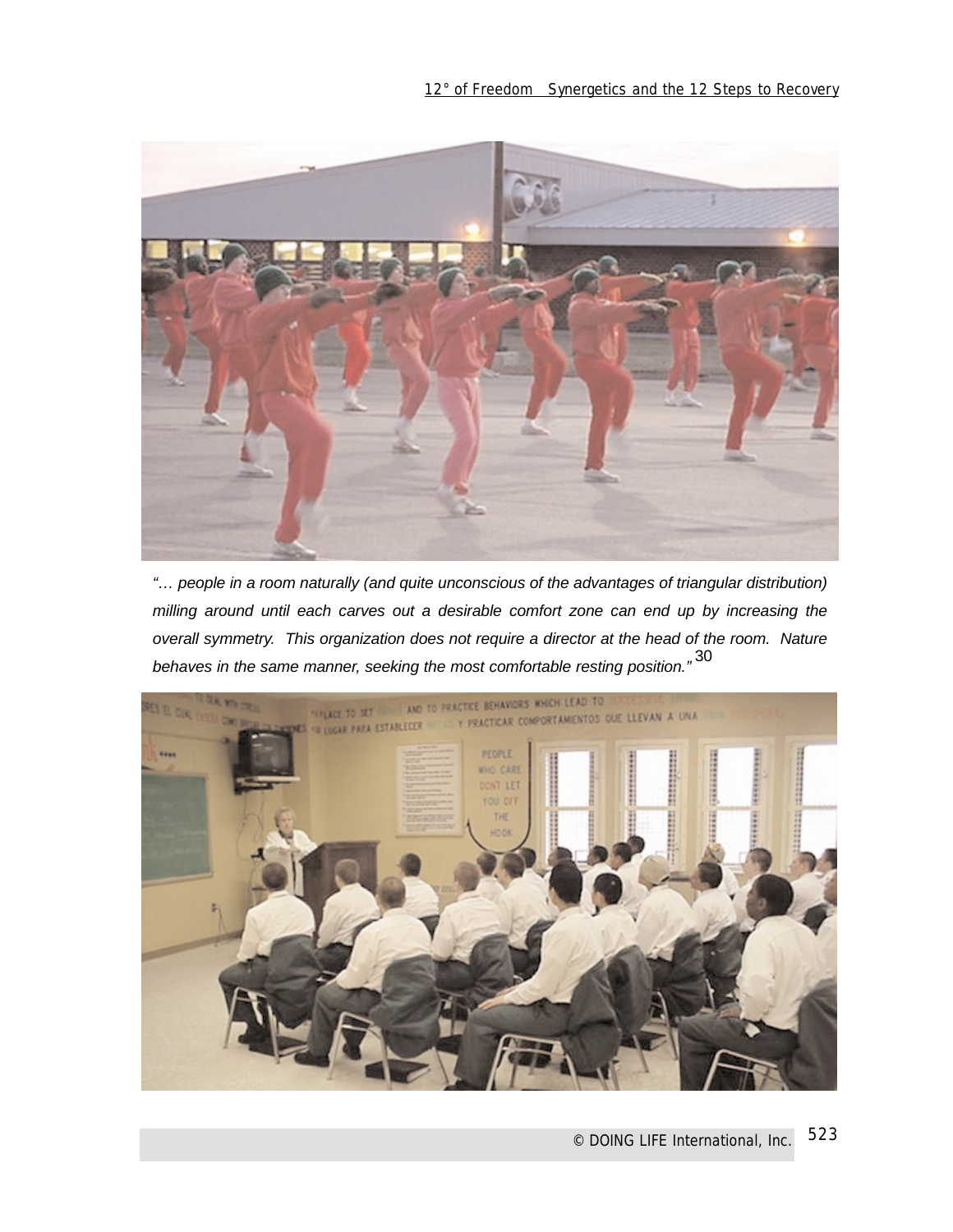#### Chapter V: DOING LIFE!: 12° Of Freedom In The 12 Steps To Recovery

Chapter V expanded on responses to the questions: "What does the discipline of Synergetics have to contribute to the treatment of addicts and offenders? How does Synergetics relate to the 12 Steps to Recovery of Alcoholics Anonymous and Narcotics Anonymous? How is this discipline applied in an addictions treatment program, in prison or in any treatment setting?"

When a court case challenging the use of the 12 Steps in corrections arose from an inmate who declared himself an atheist, a well-meaning public official suggested that perhaps the Steps that mentioned the word God be eliminated from the Alcohol and Substance Abuse Treatment (ASAT) program, "*Have 8 Steps to recovery,"* he joked. The issue of tying participation in a 12 Step program to access to privileges was the core of the issue.

One person took the official seriously and has done just that, to avoid offending those who do not profess a faith, and are protected by the Religious Freedom Restoration Act  $(RFRA)<sup>31</sup>$  passed about the same time. The program planner developed a nine step, purely cognitive approach, reflective of other programs that have taken "separation of church and state" to an extreme never intended by the founding fathers. The program has had poor results. Anyone who has any experience with addicts knows that Intellectualization and Rationalization of their problems are two principal forms of DENIAL. Given the opportunity to rationalize their behaviors, addicts eagerly pounce on these kinds of strategies to avoid taking responsibility for their behavior.

The confusion over whether or not the 12 Steps constituted a religion started, in this particular case, as a well-intentioned attempt to require an inmate, returned to prison for a third sentence of 12 to 25-years, for crimes once again related to his persistent drug and alcohol abuse, to finally do something about his addiction. Participation in substance abuse treatment was made a condition of his being approved for family reunion visits with his wife (whom he had married while he was in prison on his second bid). When the inmate objected, on the grounds that he was an atheist and should not be forced to participate in a religious program, a guidance counselor with no background or training in treatment agreed with his point, admitting that the 12 Steps probably were a religion, since the phrases, "God, as we under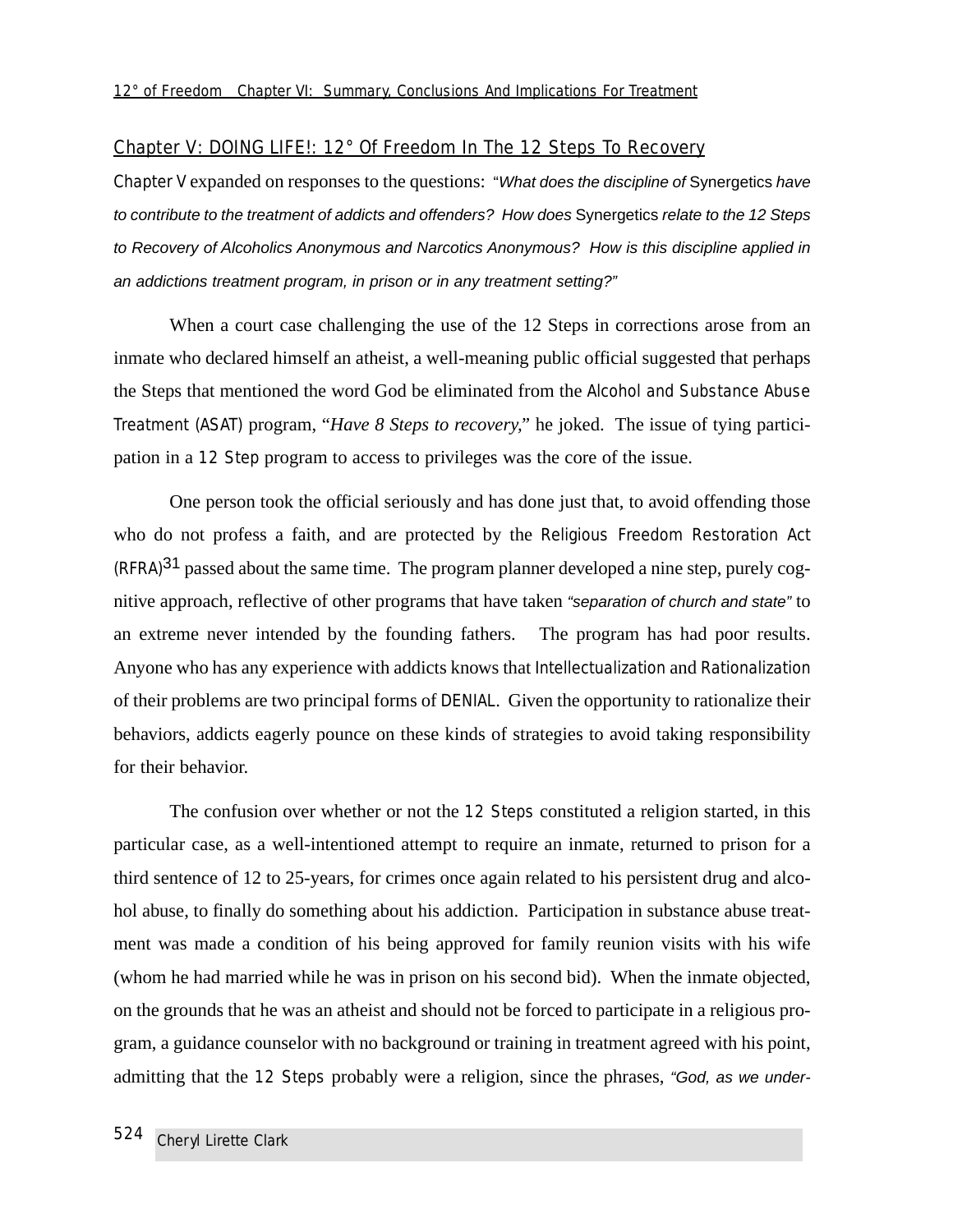stood Him", and a "power greater than ourselves" figure prominently in the Steps.

The court in this case ruled that because of the foundation in faith in "God", the 12 Steps did constitute a religion and the State could not mandate participation in any religion or religiously-based activities. The court had no option except to respond to the case as it was presented. The confusion was compounded by the fact that the mandate to the inmate was inappropriate in the first place, and by the lack of accurate information about the 12 Steps and 12 Traditions of AA in the second. The "State", reacting to the newly passed RFRA (repealed in 1997, revised and reissued in 2000) did not present a sufficiently clear case, resulting in a ruling that participation in 12 Step programs could not be coerced. Subsequent rulings on similar issues have corrected some of this confusion, though there have been conflicting rulings on both sides of the issue at various times.

AA and NA agree that participation in 12 Step programs should not be coerced. The 12 Steps were formulated to be used by those who choose to use them, "The only requirement" for A.A. membership is a desire to stop drinking."  $32$  The Steps were never intended to be a political tool. Participation should not be mandated by public policy, even a policy that intends reform of individuals who have committed crimes against society. As this manuscript has emphasized, human beings resist attempts at reform because they are a form of external control. To attempt to "… try to reform man … is much too difficult." No representative of AA has testified in any of the test cases, because The Twelve Traditions, particularly Tradition Ten and Tradition Eleven, limit AA and NA's involvement in public controversy.

#### **Tradition Ten:**

"Alcoholics Anonymous has no opinion on outside issues; hence the A.A. name ought never be drawn into public controversy."

#### **Tradition Eleven:**

"Our public relations policy is based on attraction rather than promotion; we need always maintain personal anonymity at the level of press, radio and films."<sup>33</sup>

These Traditions are an integral part of AA and NA and have been since AA began. The Tradition of "Attraction, Not Promotion" is an important one. This controversy was an additional impetus that spurred the writing of DOING LIFE!, as an opportunity to teach the principles as generalized principles in nature, rather than be misunderstood as religious tenants. Part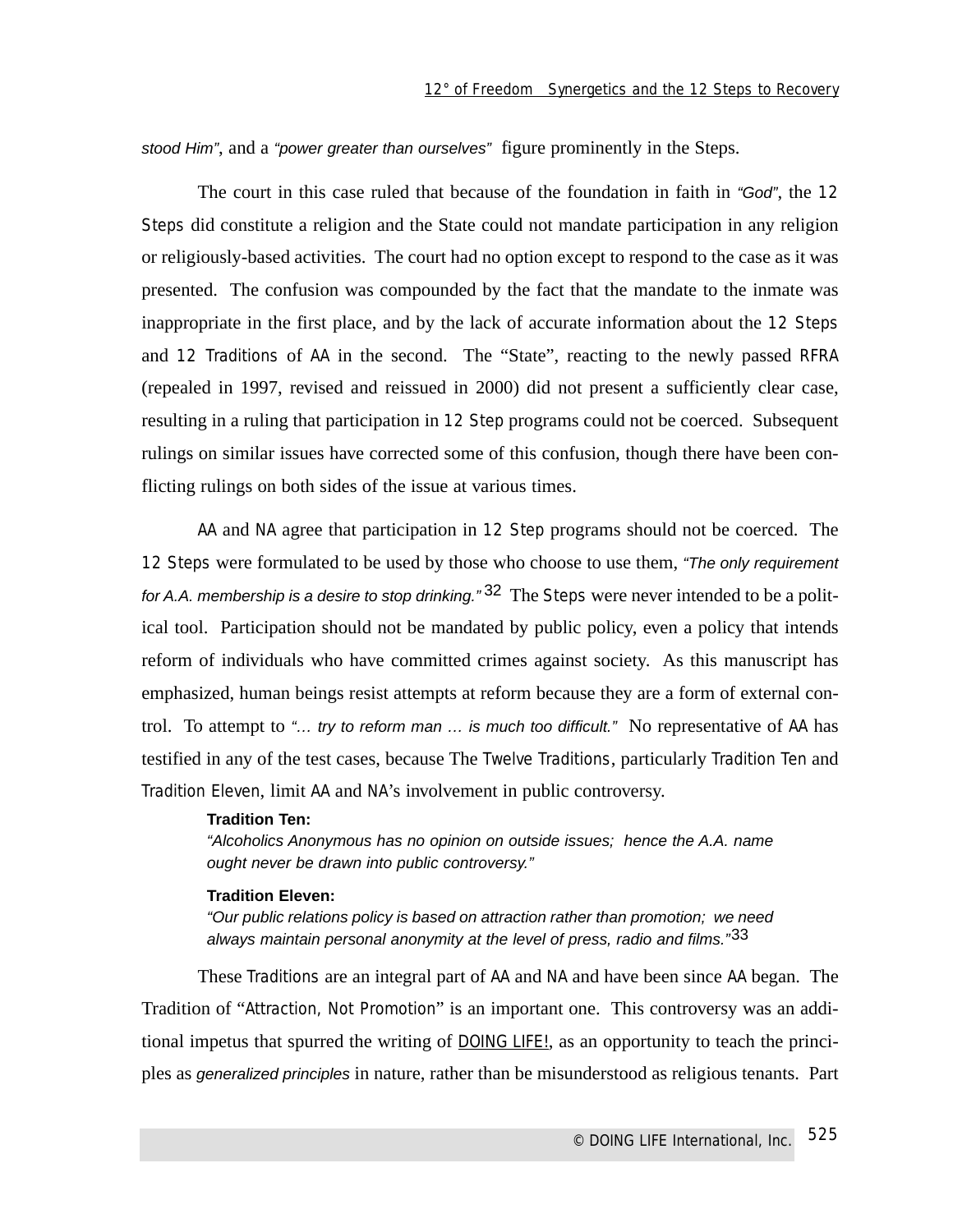of the issue around the 12 Steps is the now somewhat antiquated language of those Steps, from when they were formalized for the first time in 1935. The Review Of Literature discussed the history of Alcoholics Anonymous and the 12 Steps to Recovery. DOING LIFE! uses the 12 Steps as written, and includes a discussion of the language used to express the principles, in the context of late 20th Century vernacular, when words like "bad" meant "good", "down" meant "up" and "hot" meant what had been "cool" in the 1970's and '80's.

The 12 Steps, as written, stand the test of time when one considers them from the perspective of Synergetics. This work has attempted to demonstrate how they are special case truths of the generalized principles in Universe, always and everywhere true. DOING LIFE! is based in Fuller's principles of design science. The series respects the history and Traditions of AA while offering a fresh perspective on the Steps as Universal Principles. By considering the 12 Steps as manifestations of the 12° Of Freedom, the political and emotional "charge" is diffused and they may be explored objectively.

"I have talked to you about solving problems by design competence instead of by political reform. It is possible to get one-to-one correspondence of action and reaction without political revolution, warfare and reform."34

The Twelve Traditions reflect the intention of the founders to offer a powerful tool that had worked for them, when every other intervention had failed in their cases. AA was neither a political nor a religious movement. It was a self-help movement that spread because the principles worked for those who chose to use them. It is the position of this work that they have sustained and thrived for so long because they are are special case truths of the generalized principles in Universe. The Twelve Traditions shown here in the short form on the facing page, also reflect the essence of the generalized principles.

As DOING LIFE! was being developed and written, this writer became even more impressed with the power of the Steps and with their connection to many philosophies studied over more than 30 years. There is a depth to the Steps which reveals itself ever more profoundly with each careful study. The power of the words, the sequence of the Steps, reflect a universal pattern which permeates every great spiritual philosophy as well as the principles of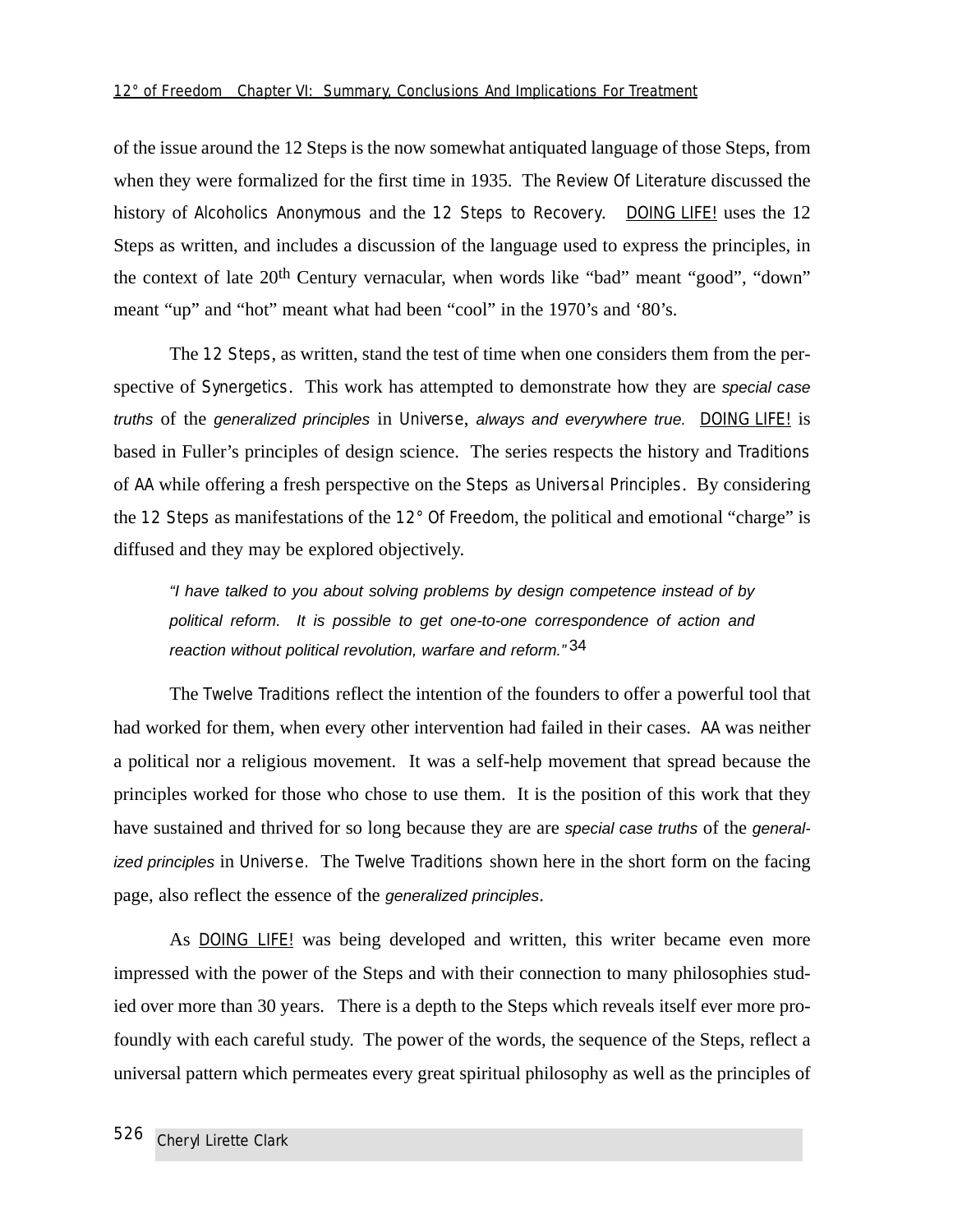# THE TWELVE TRADITIONS<sup>35</sup>

## Tradition One:

*Our common welfare should come first; personal recovery depends upon A.A. unity.*

### Tradition Two:

*For our group purpose there is but one ultimate authority—a loving God as He may express Himself in our group conscience. Our leaders are but trusted servants; they do not govern.*

## Tradition Three:

*The only requirement for A.A. membership is a desire to stop drinking.*

### Tradition Four:

*Each group should be autonomous except in matters affecting other groups or A.A. as a whole.*

### Tradition Five:

*Each group has but one primary purpose—to carry its message to the alcoholic who still suffers.*

### Tradition Six:

*An A.A. group ought never endorse, finance, or lend the A.A. name to any related facility or outside enterprise, lest problems of money, property, and prestige divert us from our primary purpose.*

### Tradition Seven:

*Every A.A. group ought to be fully self-supporting, declining outside contributions.*

### Tradition Eight:

*Alcoholics Anonymous should remain forever non-professional, but our service centers may employ special workers.*

### Tradition Nine:

*A.A., as such, ought never to be organized; but we may create service boards or committees directly responsible to those they serve.*

### Tradition Ten:

*Alcoholics Anonymous has no opinion on outside issues; hence the A.A. name ought never be drawn into public controversy.*

### Tradition Eleven:

*Our public relations policy is based on attraction rather than promotion; we need always maintain personal anonymity at the level of press, radio and films.*

### Tradition Twelve:

*Anonymity is the spiritual foundation of all our traditions, ever reminding us to place principles before personalities.*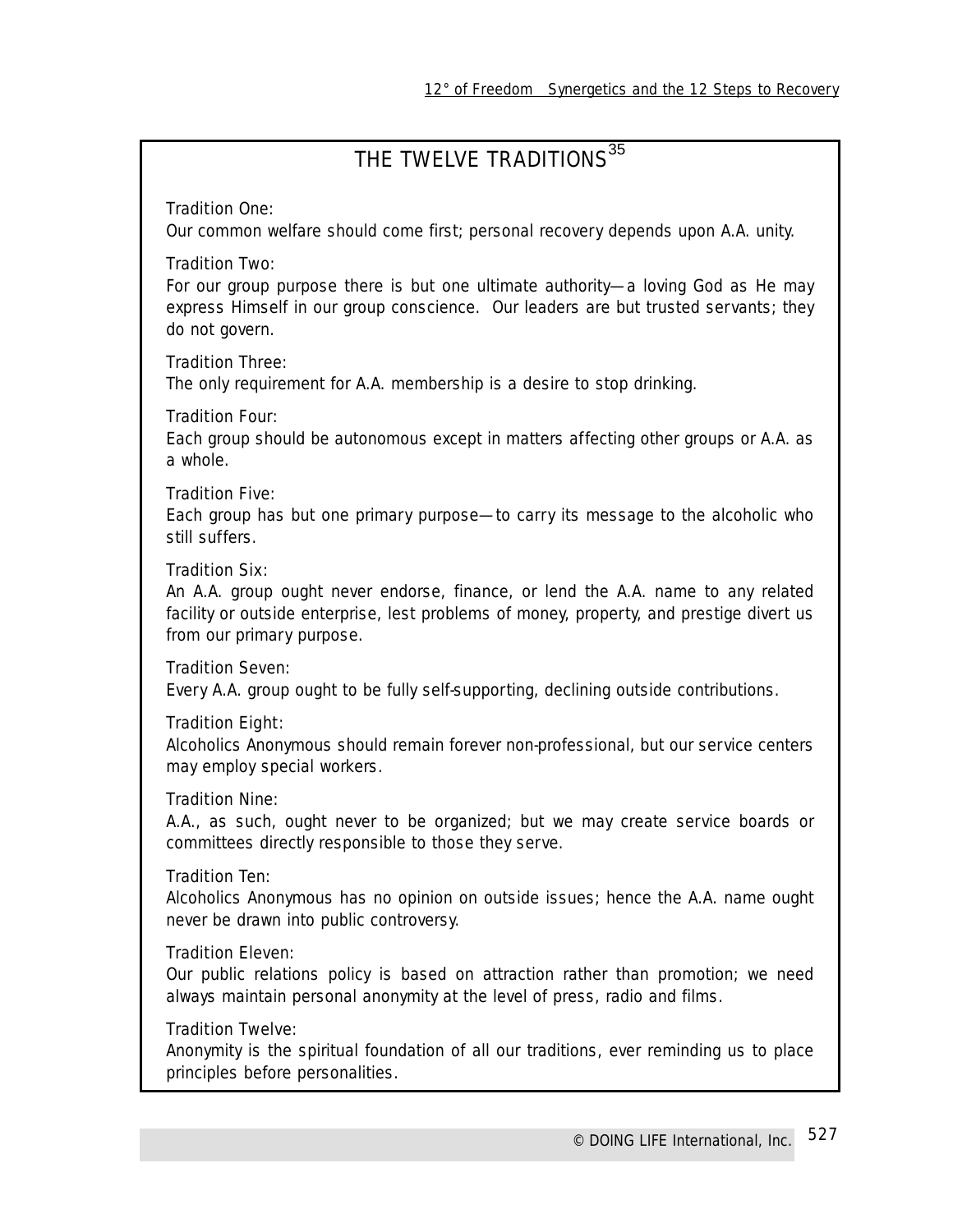physics and metaphysics. One does not have to be an addict to benefit from the sound, common-sense approach of the principles espoused in the 12 Steps to Recovery.

Chapter V illustrated how DOING LIFE! integrates the 12 Steps to Recovery and 5 Steps to Decisions with Synergetics as a scientific foundation. The original Thresholds program on which the 5 Steps to Decisions was based, was taught in 24 lessons, 12 Macro (group sessions) with 12 Micro (individual counseling sessions). That the principles taught in Thresholds exactly paralleled those of the 12 Steps was striking, another manifestation of the universal laws inherent in the principles. Fuller noted that one could tell that a generalized principle was operating because it appears over and over again in a variety of situations and never contradicts other principles:

"… Principles can interaugment one another … Principles themselves are often subsets of interrelationships existing only between specific principles. Apparently the integrity of the synergy … of all principles is continually testing its own comprehensive adequacy to accommodate all challenges ..."<sup>36</sup>

DOING LIFE! was designed to teach the special case truths of the generalized principles as expressed in the 12 Steps and 5 Steps. These principles were summarized in Chapter V as they are taught in the **DOING LIFE!** series, with examples from Fuller's writings, and selected illustrations from the workbooks. The Synergetic effect of this integration has proved to support participants to function more effectively in their personal, work, family and social lives. DOING LIFE! has been used in many different types of addiction treatment programs, in a wide variety of settings, both institutional and in residential and day treatment programs. Results reported by programs using this approach have been very positive. That the principles interaugment one another so effectively, is proved by their comprehensive adequacy to accommodate all challenges when addicts continue to practice the principles in all (their) affairs after they graduate and return to their home communities. In the case of Shock graduates, despite prevailing economic factors, they are more likely to be employed than comparison groups<sup>37</sup> and they are more likely to sustain long-term participation in personal growth activities, such as AA and NA, and in community-based counseling and education programs.<sup>38</sup>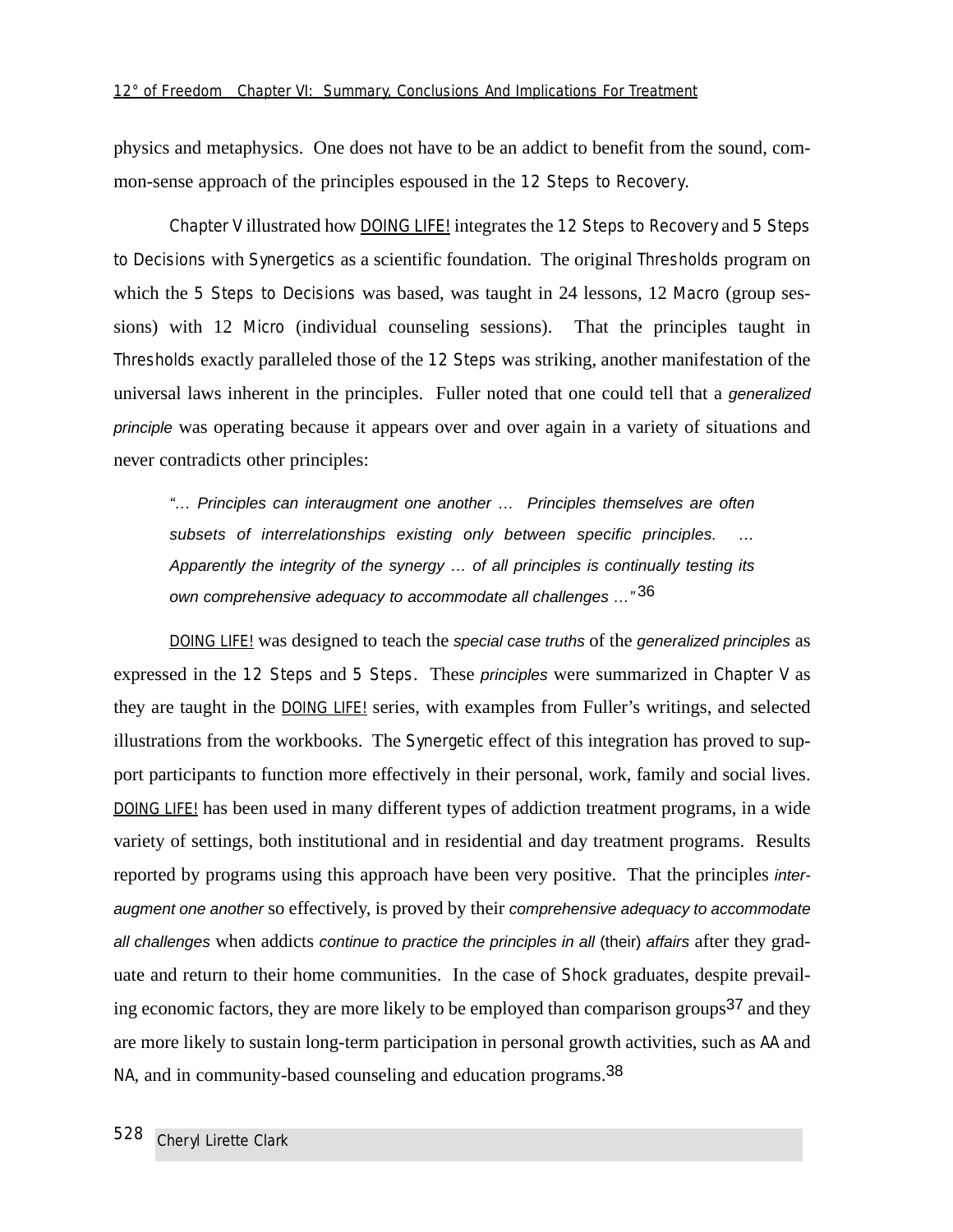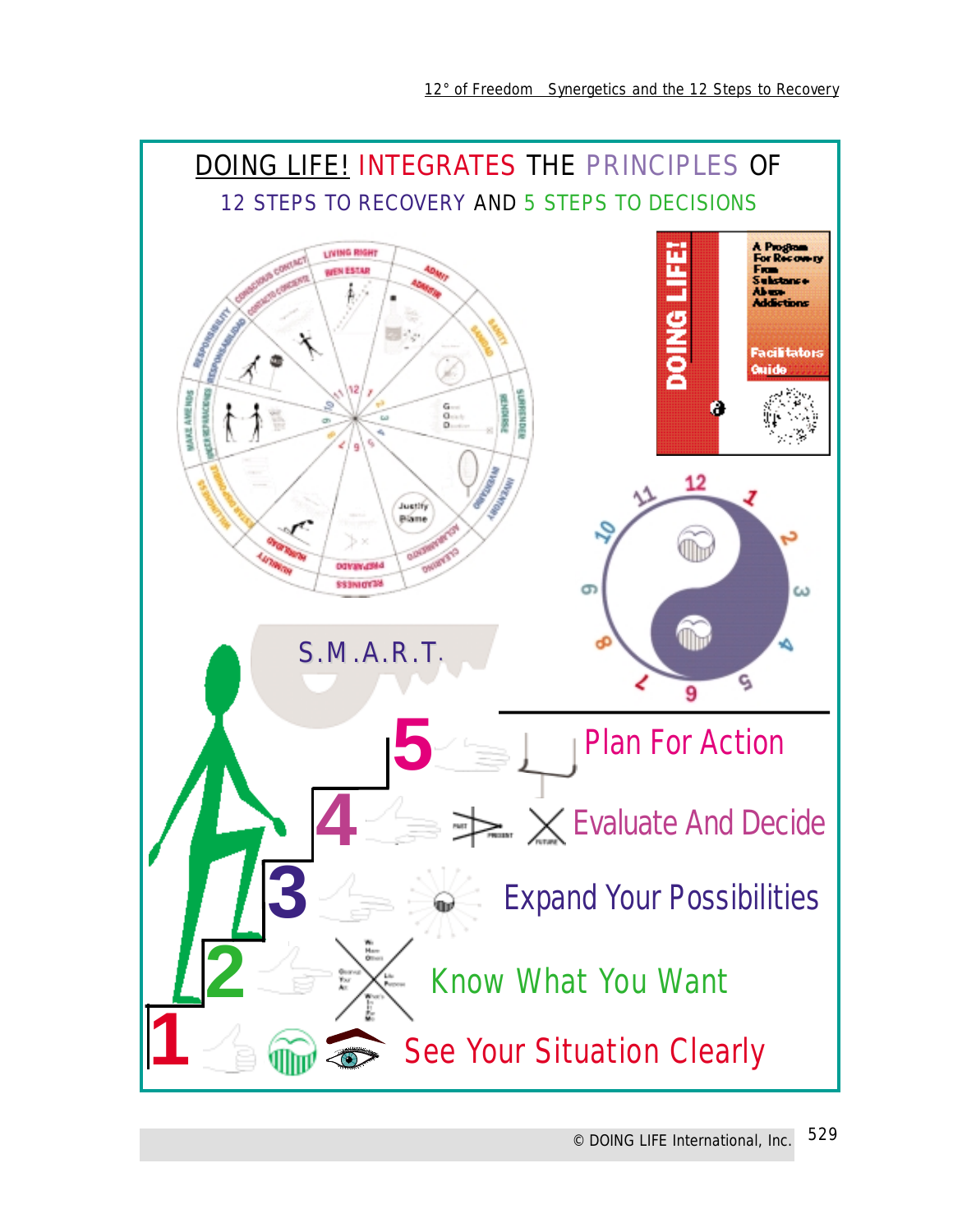#### Findings And Implications For Corrections And Addictions Treatment

Prisons have been evaluated a "failure" almost since the system began; yet society continues to use confinement as an intervention with an ever-widening range of offenders. The slow, conservative, middle course generally guides correctional intervention techniques. It is only when a chaotic event such as the Attica riot occurs that planners are mobilized to make major changes, and even then the first response is often to punish the offenders whose violent reaction to oppressive situations has brought the public's attention to problems in the system. This work has been an attempt to raise awareness of the issues surrounding incarceration and to suggest alternatives to punishment of individuals through the application of the generalized principles discovered through Synergetics.

In his book, Future Shock, Alvin Toffler put human history in a perspective that reinforces just how new the phenomenon of prison is. Fuller, in Critical Path, teaches much the same lesson about how very recent "modern" history truly is. They each discuss history from a perspective of communication from generation to generation. Toffler divides the last 50,000 years into generations of 62 years each, calculating roughly 800 generations until the last quarter of the Twentieth century. In the first 650 generations, humankind lived in caves. It has only been in the last six generations that the mass of humanity has had general access to written communication. Prisons have only been in common use for the last three or four generations. Despite studies that continue to show that this intervention has little to recommend it as a means of stopping addiction or crime, society continues to choose incarceration as the principle method of prevention for even low-level drug offenses.39

Fuller points to written communication as the turning point in cultural advances. He estimates that from the development of the Phoenician alphabet from 3000-1000 BC to the Guttenberg press in 1450 AD, the amount of available information on the planet doubled. From 1450 to 1969, the next doubling effect occurred. With the success of landing a man on the moon, with all of the communications technology developed from that effort, the amount of available information then began doubling about every five years. By 1993, accelerating acceleration was doubling the amount of available information every 18 months. Now, with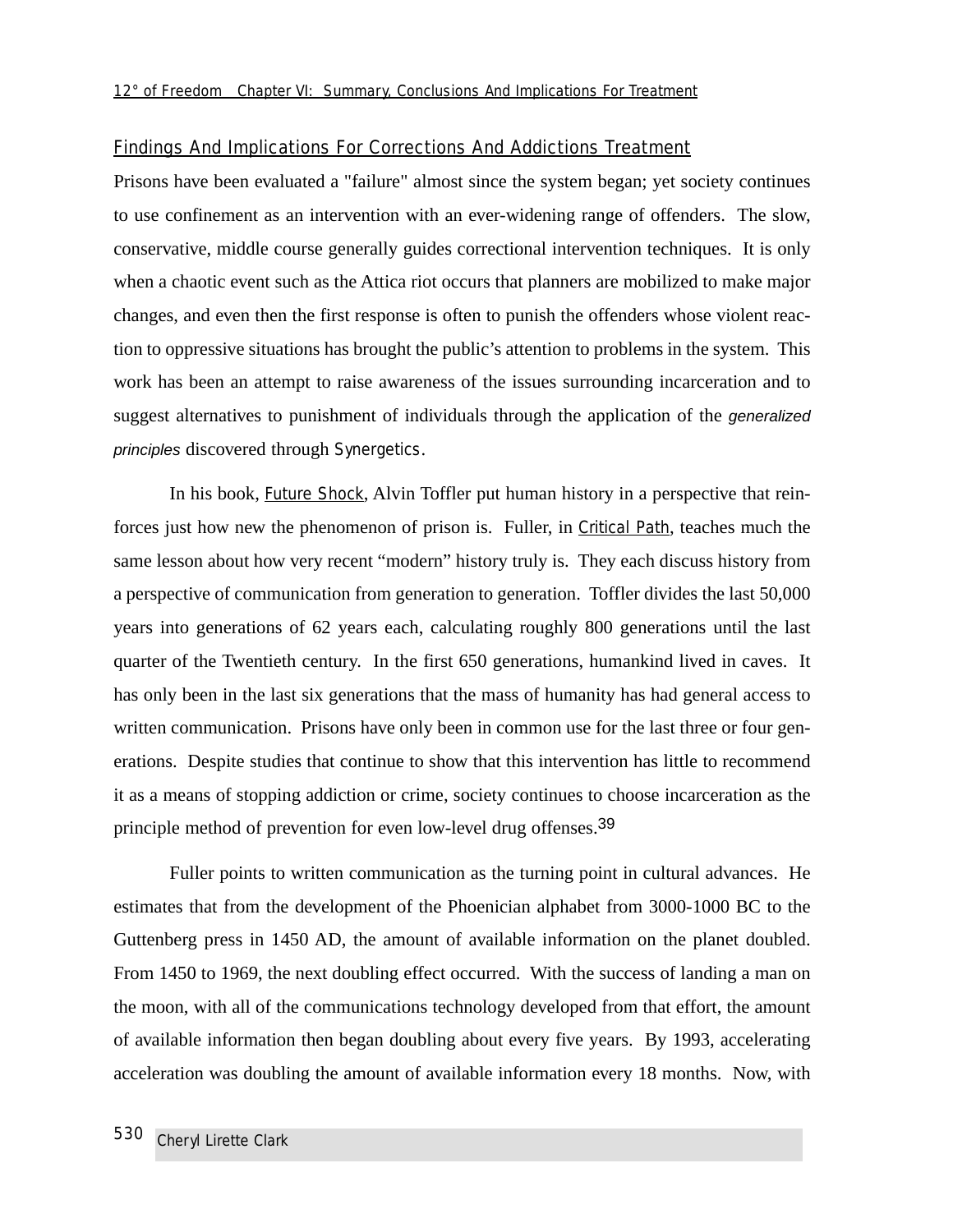CNN, fax machines and satellite dishes, there is instantaneous, worldwide communication. Technology changes about every three months, doubling information commensurately.

With advances in technology bringing computers to process information much more quickly, it is much easier to track criminals. Once someone has a "rap sheet", that information is available all over the country, immediately. Cooperation through international communications networks makes it possible to track criminals everywhere in the world. Fax machines, satellite communications, cable television and other communication events makes it possible to transmit simultaneous pictures and information worldwide. As Martha and the Vandellas sang, there is *"nowhere to run to, nowhere to hide."* This may be a comforting to some, but once information is out, people accept it as "truth." Subsequent facts contradicting those first published are almost impossible to believe. It appears that in a society where one is *"innocent until proven guilty"*, proving innocence is the greater challenge and more difficult task. *"Lock them up!"* is directed at the disadvantaged population. Those with money have greater access to sophisticated legal services and are far less likely to serve time in prison for the same, or even more serious, crimes for which the poor are routinely incarcerated.

Despite the deadening effect of confinement on the human spirit, there are good things happening in prisons. Many who have been incarcerated have used the experience as an opportunity to transform their lives. Excellent staff have dedicated their lives to creating and supporting viable programs designed to offer offenders an opportunity to take control of their lives. While the focus of criticism of the criminal justice system is on the 60% of the population who are incarcerated two or more times, the other 40% never return to prison after their first incarceration. Mandatory sentencing has changed the prison population dramatically, the percentage of those incarcerated for violent crimes has dropped dramatically in the last ten years. In 1984, 67% of those incarcerated were in prison for violent felonies. By 1994, less than 33% of the prison population were incarcerated for violent felonies. As numbers increased during the 1980's and '90's, the population in prison became younger, more often committed for less serious crimes, yet for longer prison terms.40

A sign painted at the entrance to the Superintendent's office at Lakeview Shock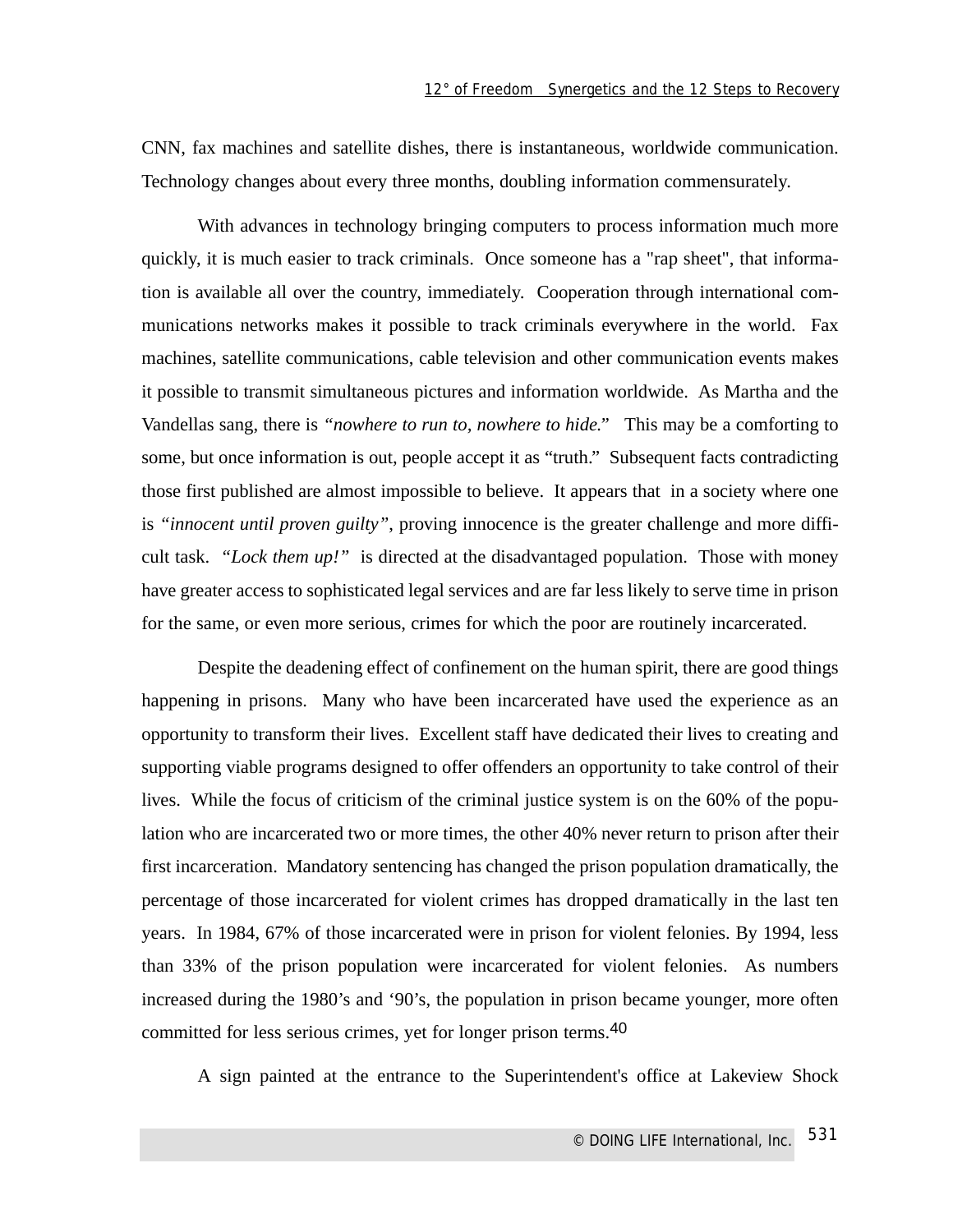Incarceration Correctional Facility in Brocton, NY, says "IF YOU DON'T TAKE RESPONSIBILITY, YOU TAKE ORDERS." If the criminal justice system is to truly change in this country, then it is time for everyone to take responsibility, offenders, administrators, citizens and politicians alike. Society takes the fact of prisons for granted, a few are even comforted by the knowledge that an increasing segment of the population are incarcerated. If society does not begin to take responsibility for educational and social systems that teach a whole segment of children that prison is an expected outcome, then the next generation of those incarcerated are in pre-schools and dropping out of grammar school today.

Society cannot afford to incarcerate escalating numbers of young people. It tears at the whole fabric of the culture in addition to the damage it does to individual lives. Systems that support change and growth need to be established in prisons and in aftercare programs as well, to bolster the new, unstable, transformed internal system of those who have been involved in programs like the TLE™ until those newly awakened internal systems become more stable in people just learning about their own inherent human dignity. Programs fail when there is no support system for the fledgling parolee after release. Where a continuum of services is available, research shows that there are considerable cost benefits to the public, the systems that support such endeavors and the individuals affected.

> • In sum, for the 24,001 releases from Shock as of September 30, 2000, the Department saved an estimated \$772.1 million in both operating and capital costs.41

These results are achieved when offenders who participate in programs continue to practice the skills they learned in the institutional setting after release. When skills have been taught and practiced consistently, post-release results are improved. Participants in the TLE™ learn a work ethic as well as many other skills that translate into practical applications, through a wide variety of experiences including: work, academic education, parenting skills, constructive use of leisure time, even skills for personal hygiene that many lack upon entry.

> • … Each year supervised crews of Shock inmates perform thousands of hours of community service … estimated that in calendar year 2000 inmates from Shock facilities performed approximately **1.2 million hours** of commu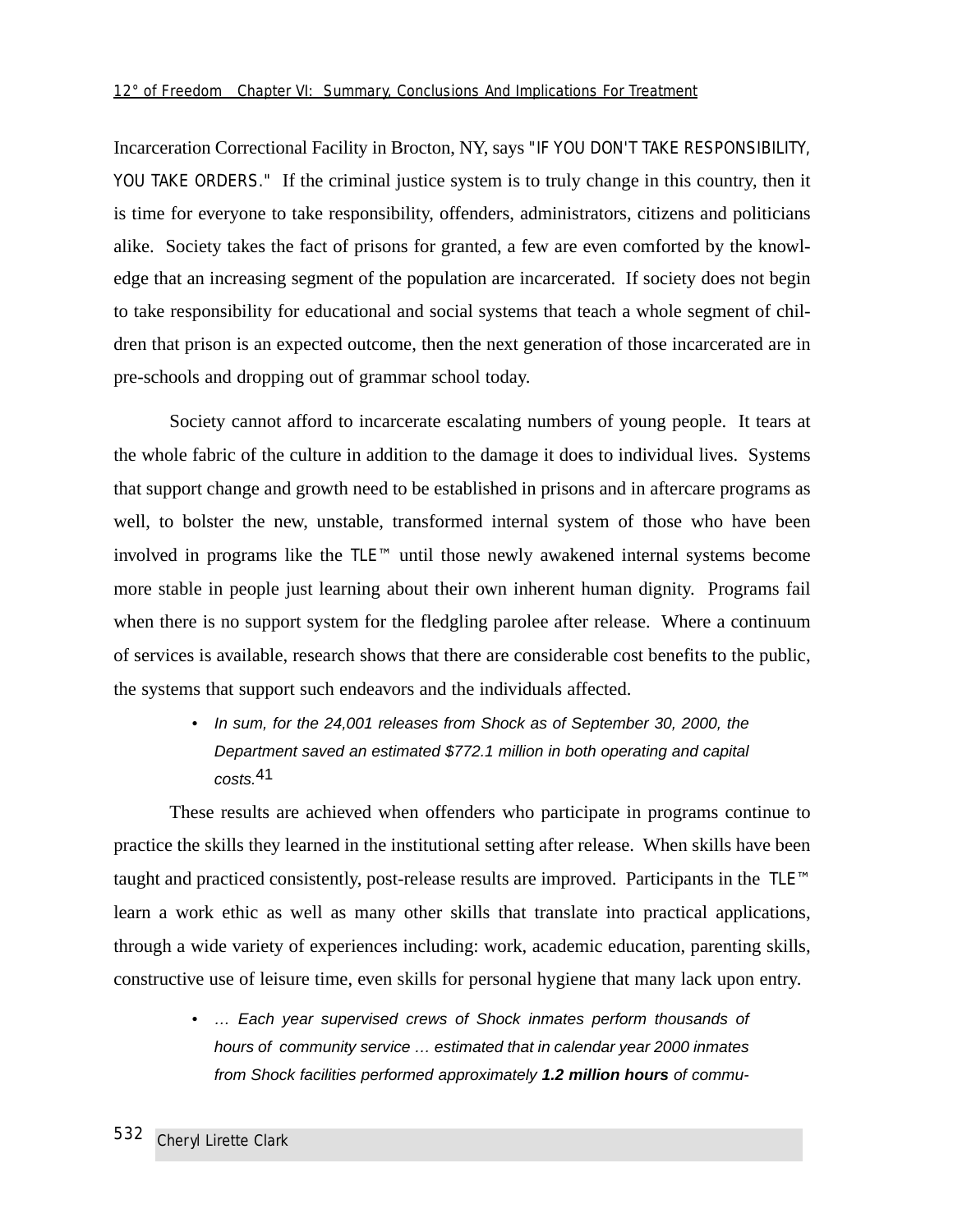nity service. If the municipalities which were helped had hired laborers at a federal minimum wage rate of \$5.15 per hour to accomplish these tasks **it would have cost approximately \$6.2 million to complete these projects**. …

- On average, Shock inmates who graduated during fiscal year 1999-2000 increased their math and reading scores by almost two grade levels. …
- During fiscal year 1999-2000, the GED passing rate for Shock inmates was 80%, considerably higher than the comparison medium (55%) and minimum  $(42%)$  facilities.  $42$

While the Shock population represents less than 4% of the total prison population, and less than 9% of those enrolled in high school equivalency programs, more than 18% of the GED certificates issued by the NYSDOCS have been issued to Shock graduates each year from 1991 through 2000. This, in a program that while the quality of academic programming is vitally important, the quantity is actually less than that offered to offenders in comparison correctional facilities. Shock participants spent an average of 11 hours weekly in academic classes while comparison group inmates are scheduled for an average of 20 or more hours of academic classes each week and spend approximately 9 to 14 months longer in preparation for the GED exam.

Of those offenders graduating from the six-month Shock Incarceration program, more than 90% of the Shock group remained in the community throughout their first year after release.

- After one year, 91% of the Shock group remained in the community, compared to 85% of the Eligible But Not Sent offenders and 81% of the Removal group.
- After two years, the Shock success rate (76%) was significantly higher than the Removal group (68%) or the Eligible But Not Sent offenders (61%)."  $42$

…

These kinds of results can be achieved when a comprehensive program focuses on developing all dimensions of the individuals who participate. The model presented here suggests that a wholistic approach, a Total Learning Environment™ based in Synergetic principles is most likely to produce significant results.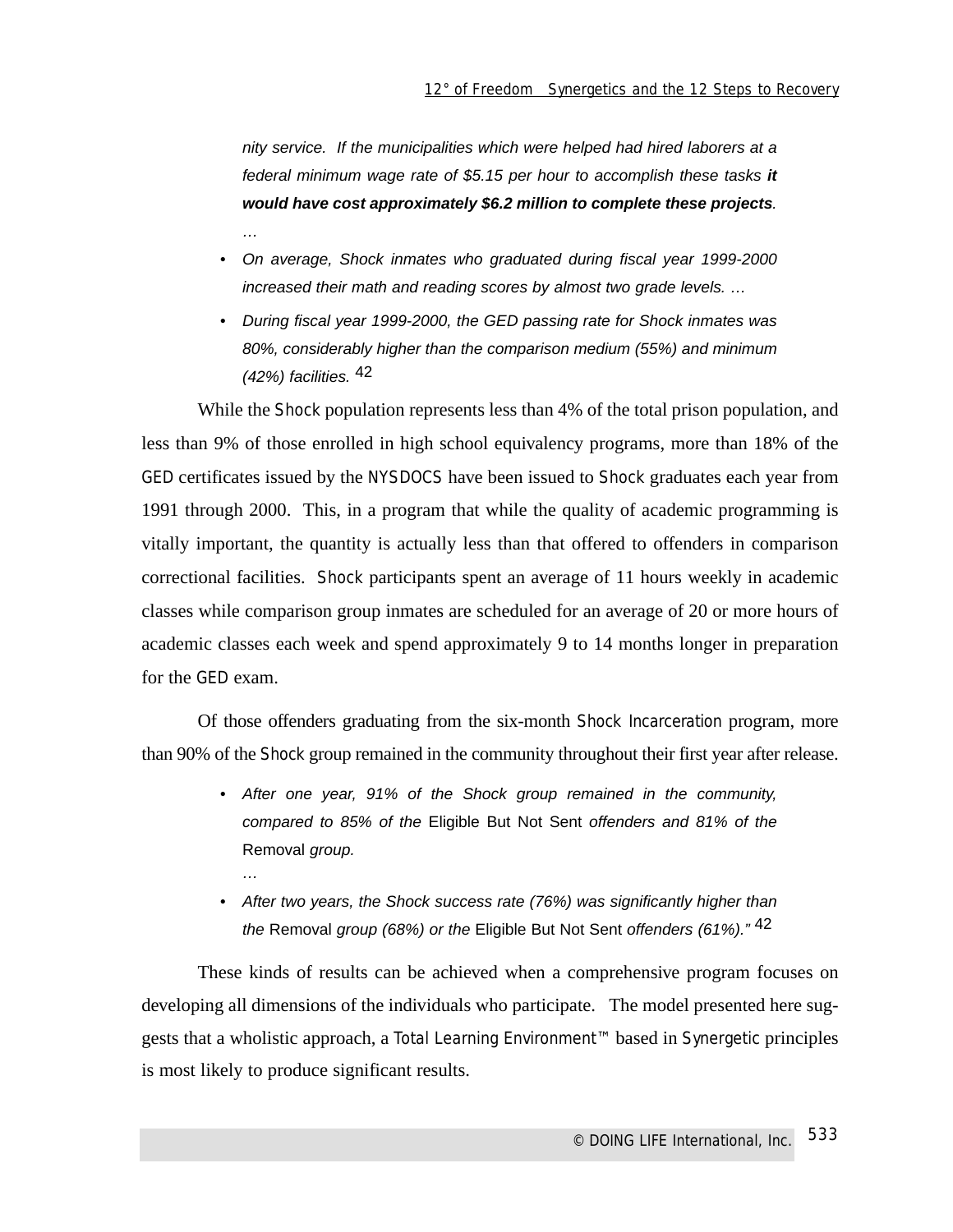"If the success or failure of this planet and of human beings depended on how I am and what I do, how would I be? What would I do?" -R. Buckminster Fuller<sup>43</sup>

#### Recommendations

This work has demonstrated that Total Learning Environments™, established in residential, institutional and aftercare programs have effectively intervened with those once destined to spend an average of ten years in prison during their young adult lives. The TLE™ offer a model for other programs, through a wholistic approach to intervention.

The leaders of the programs described here believe that the significantly higher results can be attributed to the wholistic approach of the TLE™ and the accelerated learning techniques in which all staff, including uniformed security staff, are trained. Staff training is essential to align all working in the TLE™ toward a common mission and teach them the skills to operate effectively. As Deputy Superintendent West of Willard DTC has said, *"You can't teach what you don't know. You can't lead where you won't go."* As noted, all staff who work in the TLE™ in New York receive a minimum of four weeks of specific training for the TLE™, in addition to the general Departmental training they receive upon entry in the system. All instructional modules in Shock Incarceration and Willard DTC staff training are based in brain-based accelerated learning strategies and staff of all disciplines and levels learn this approach. Drill Instructors, correction officers, teachers, counselors, secretaries, support staff and program assistants are trained together with facility administrators and managers in accelerated learning techniques, in an intensive, four week session, designed to teach everyone who works in these environments all program methods and procedures.

Programs cannot function effectively without clearly articulated goals, methods and intended results. To be effective, interventions first require a clear VISION, expressed through a clearly articulated Mission Statement. The program DESIGN must include a S.M.A.R.T. Action Plan that anticipates the forces impacting on the intervention, answering the internal and external questions: *Who, What, When, Where, Why, How?* Adequate resources have to be provided so that the TOOLS required to get the job done are in place and adequately sustain the effort. Finally, constant and continuous EVALUATION is essential to making sure the program stays on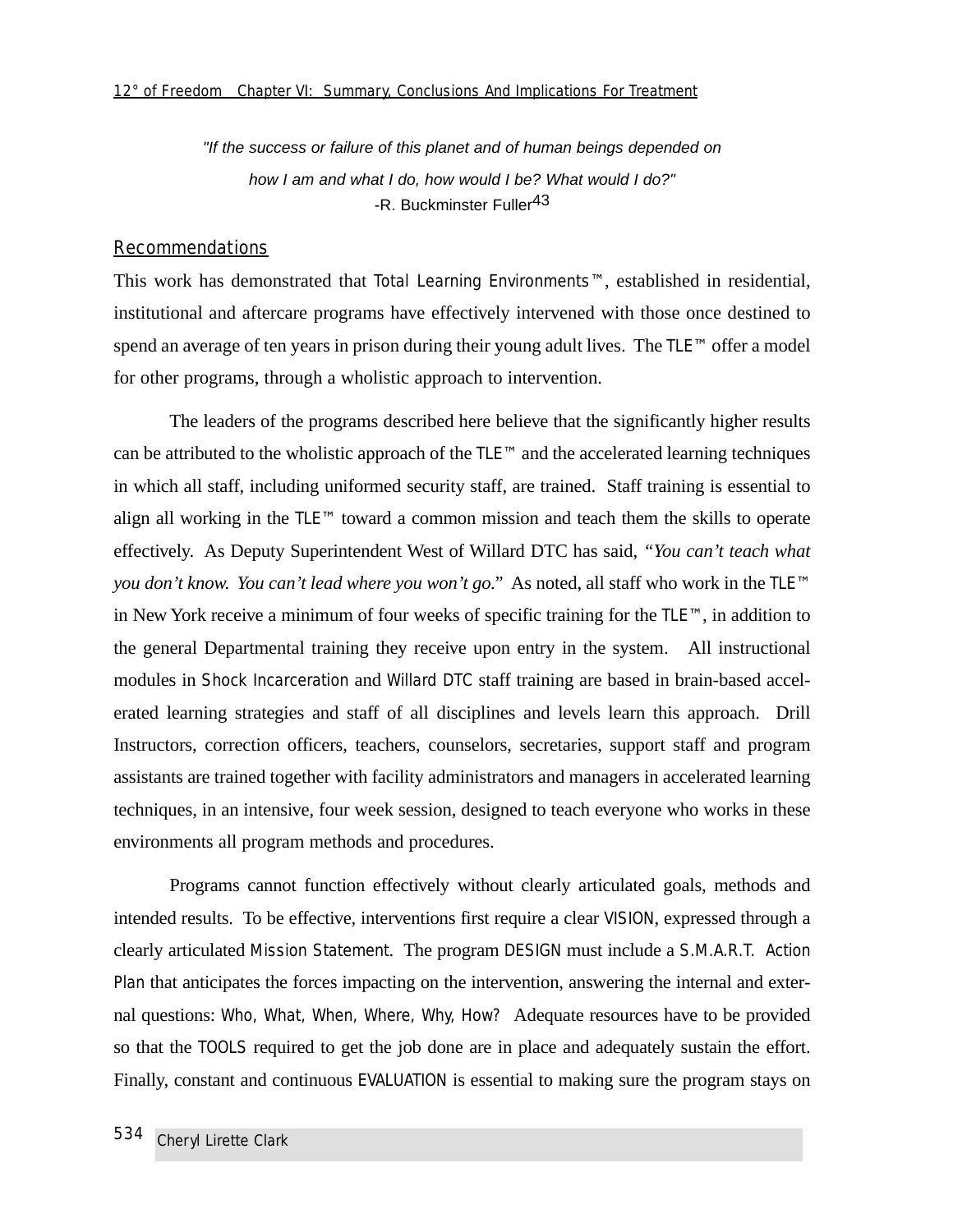# A DESIGN SCIENCE APPROACH TO PLANNED CHANGE



target. This is accomplished through regular informed supervision, under the direction of managers who understand and are aligned with the purpose and goals of the program. Course correction is a constant, ongoing, basic requirement for keeping change efforts on target and involves continuous feedback from all elements in the system.

"Cybernetics, the Greek word for the steering of a boat, was first employed by Norbert Weiner to identify the human process of gaining and employing information. When a rudder of a ship of either the air or sea is angled to one side or the other of the ship's keel line, the ship's hull begins to rotate around its pivot point. The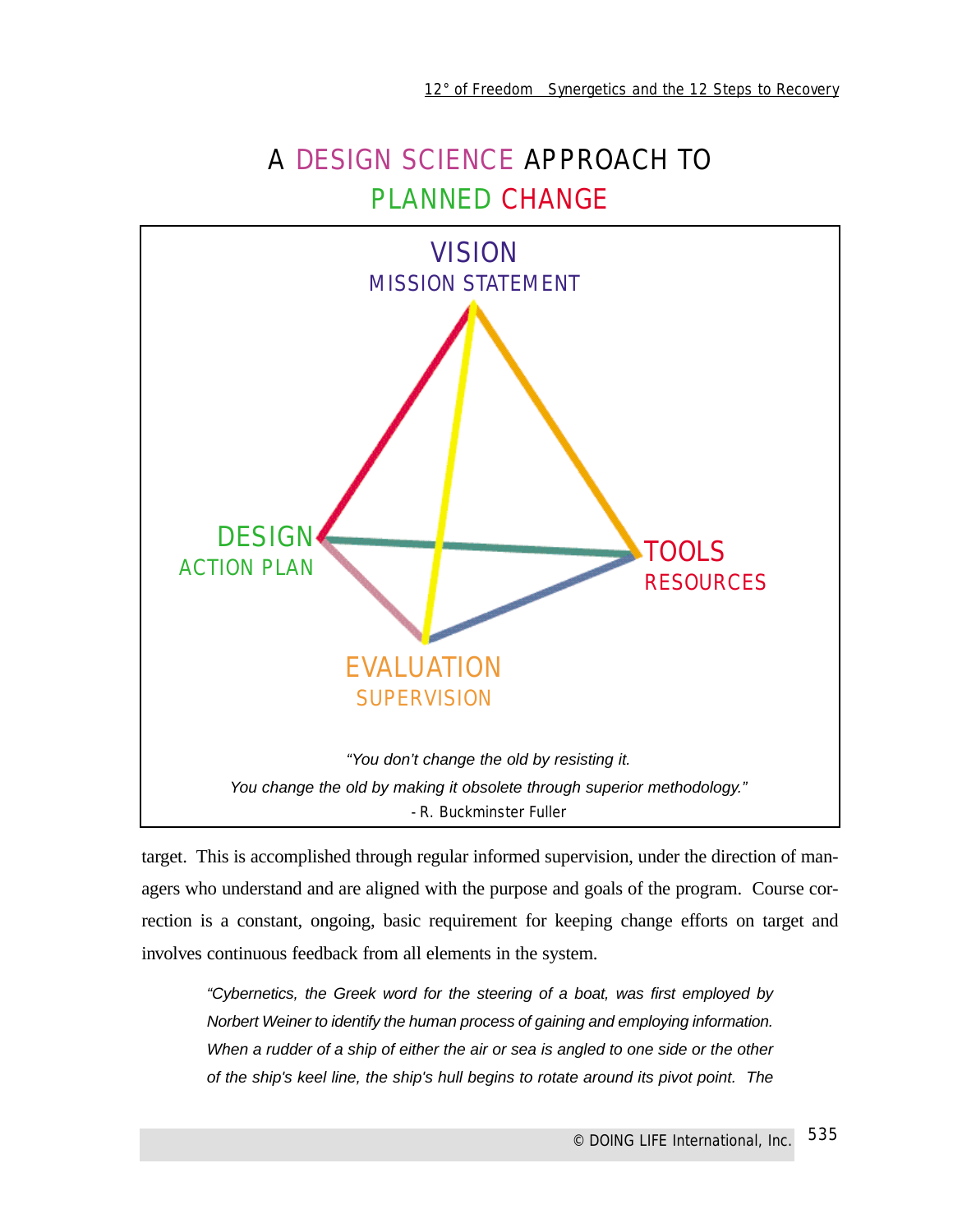momentum of that pivoting tends to keep rotating the ship beyond the helmsman's intention. He or she therefore has to "meet" that course-altering momentum whose momentum in turn has again to be met. It is impossible to eliminate altogether the ship's course realterations. It is possible only to reduce the degree of successive angular errors by ever more sensitive, frequent, and gentle corrections. That's what good helmsmen or good airplane pilots do."44

It is essential to remember that making mistakes is a key to the development of "experienced based knowledge." The recommendations offered here are based in experience gained from countless mistakes over the course of many years. Course corrections must be sensitive, frequent, and gentle if progress is to be made. There is no point in a *"beat-up"* when mistakes occur. More problems come from trying to cover up or deny mistakes when they happen. For example, a major lesson was learned in Shock Incarceration relative to the mission, having adequate resources in place, evaluation and planning, in the very first week of the program. On the fifth morning after the first group of 38 inmates arrived, right after breakfast, inmates started a fight on the housing unit. Six officers were injured and nine inmates ended up being removed from the program. It started over an apple stolen from the mess hall.

The problem was that Shock was a new program in an old setting. A work camp that had been in existence since 1932 was converted to the first Shock Incarceration Correctional Facility. The camp was staffed by older, experienced employees, who had earned the privilege of transferring to the minimum security camp setting from maximum and medium security facilities by virtue of their seniority in the system. These senior staff knew how to talk to inmates, though the new program was unfamiliar to everyone. Shock was brand new and there was a great deal of confusion in the beginning about how it should operate.

The former camp inmates had also been older and experienced, serving their last year or so of their sentence in a camp, having earned the privilege of transfer to the more relaxed setting by virtue of their good behavior in the system. In the camp, as in other levels of security, inmates could receive 35-pound packages from home with food they were allowed to heat up in designated areas on the unit. They could also buy food in the commissary to prepare and eat; meals in the mess-hall were optional. When the camp was converted to Shock, the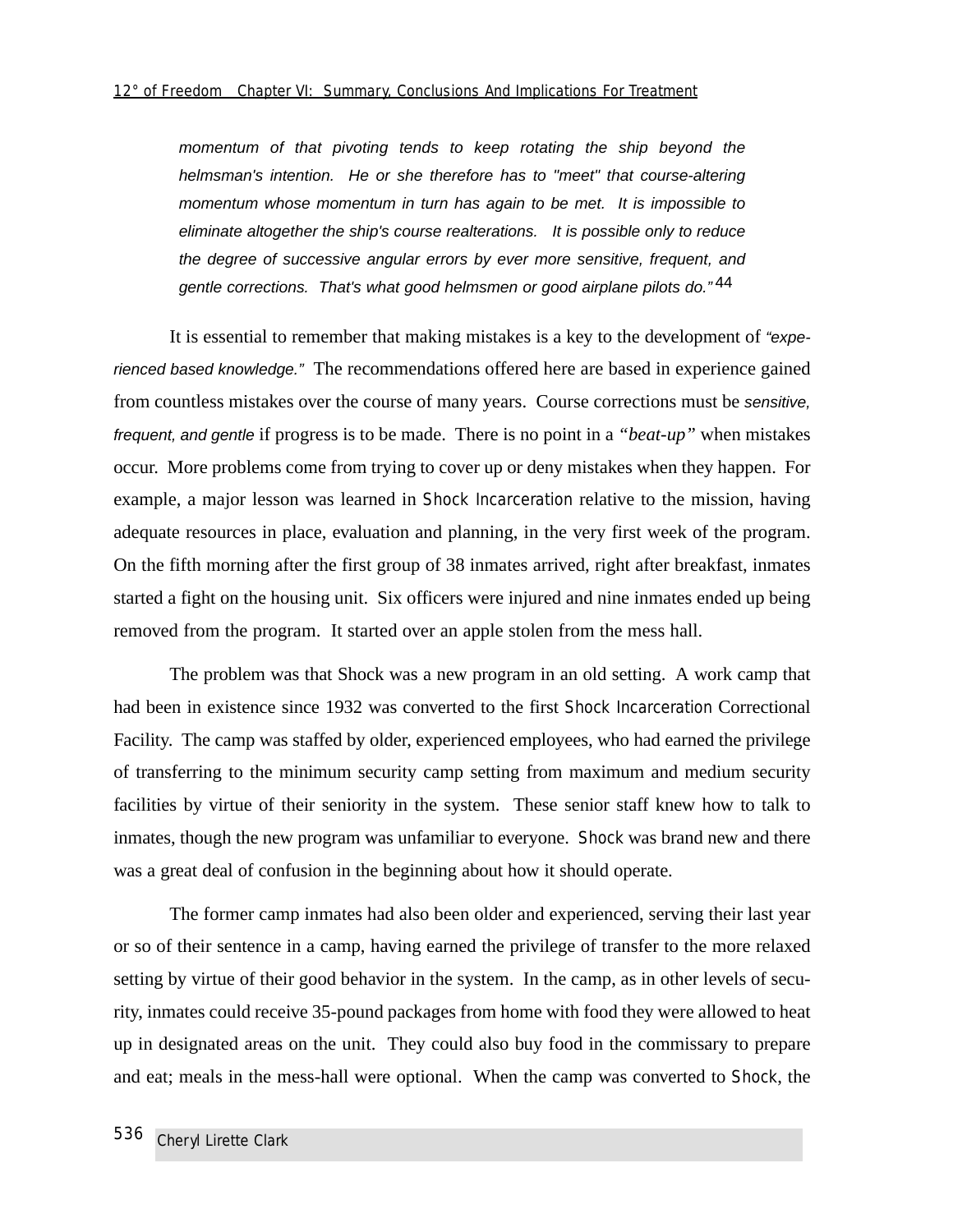older, more experienced inmates were shipped to other camps, the camp shut down and training started. Some staff resisted the training, which was admittedly unrefined in the beginning. Some experienced staff retired or transferred out because they did not want to work in the Shock Incarceration model. Thankfully, many stayed to help, the Captain having assured them that there was a role for everyone in the program.

When the facility reopened as a Shock program, the inmates who arrived there on September 11, 1987, were young, ages 16 to 24, on their way into the system, fresh off the streets. No packages were allowed in Shock and there was no food for purchase in the commissary. All meals were mandatory, served only in the mess-hall. The problem was, the menu had not changed. Young inmates, at a time when their growth cycle was accelerating, working from 5:30 AM until 9:30 PM, beginning each day with exercise and a run, performing hard physical labor for another six hours, straining muscles they did not know they had, followed by sitting in groups for four hours of treatment and education, were hungry. It may seem obvious in hindsight, as indeed it was when the debriefing after the 15-minute fight nearly ended what had barely begun; but at the time it was totally unexpected.

The fight started when one of the inmates saw another sneak the apple out of his pocket in the back of the dormitory, out of the officer's line of sight. They struggled, fought, and soon their friends joined the fray. The officer called for back-up to contain the fight, and officers responded immediately, just as they would have done in their younger days in maximum or medium correctional facilities. Officers who jumped in to break up the fight were hit, punched, thrown across beds by young street-fighters, most of whom had no idea why they were fighting with each other, except to keep from getting hit.

The Captain went over after hearing calls for assistance on the radio, arriving as one officer was shoved backwards across an iron bed rail. The noise of the shouting was deafening, so he had to find something to get their attention. He grabbed a 50-gallon, metal trashcan lid, banged it loudly and shouted, "*LOCK IT UP!"* He reported that no one was more surprised than he when the inmates stopped, ran to their bunks and locked up at the position of attention. The fight was over, injured officers were sent to the hospital and the younger, more resilient inmates were sent to Special Housing Units for disciplinary confinement.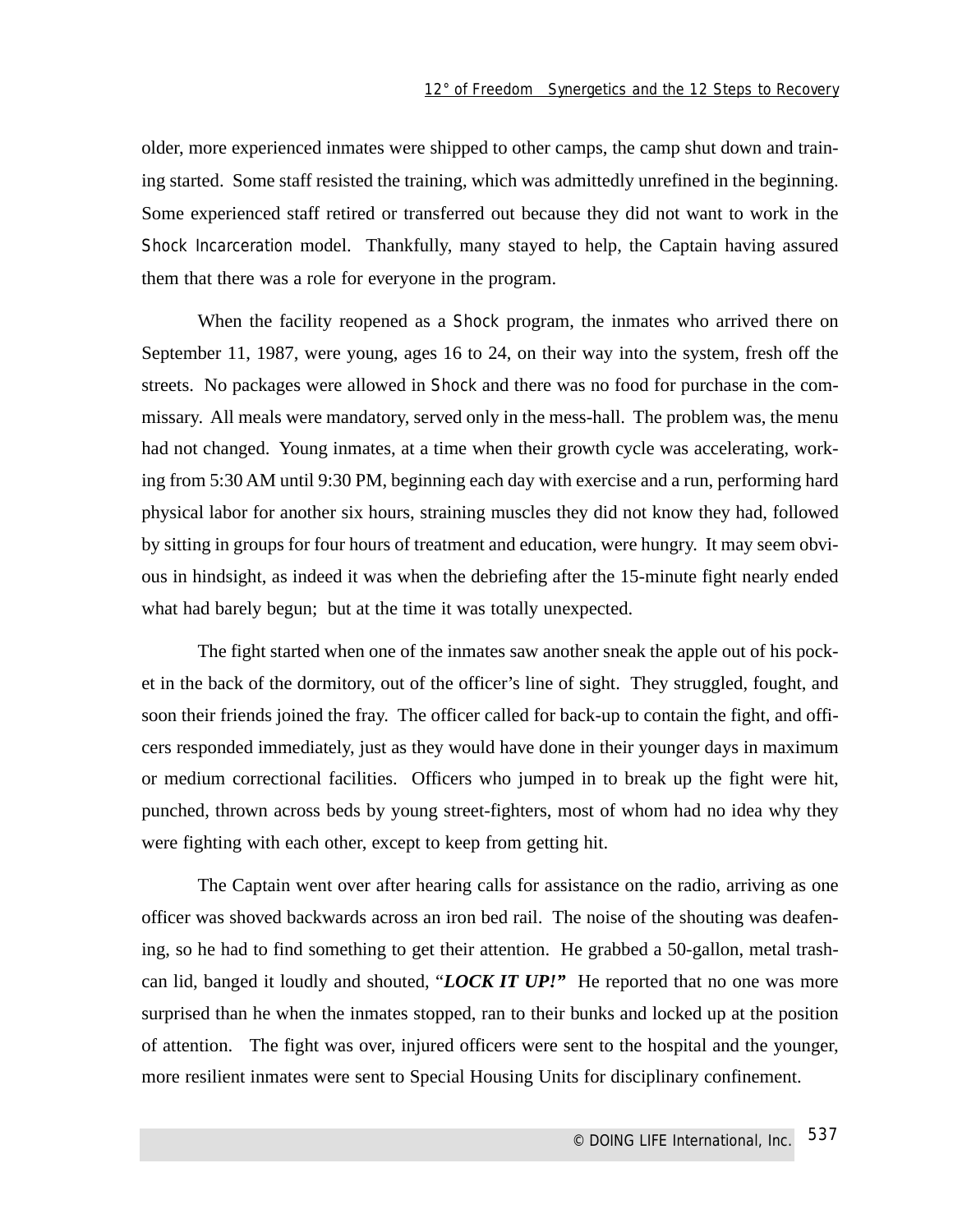#### *12° of Freedom Chapter VI: Summary, Conclusions And Implications For Treatment*

A small, yet critical example of the importance of integrating all four angles of the tetrahedron, this fight taught many lessons. First, the menu had to be enhanced greatly. A sports nutritionist advised carbohydrate-loading to ensure enough fuel to keep these young inmates moving effectively throughout the intense, 16-hour day. As a result, inmates in Shock are fed up to seven pounds of food a day, with potatoes, rice, bread and cereals figuring prominently in the menu to supplement the vegetables and protein required for a balanced diet. Second, the fight might have ended before it had really begun, had the staff used a military command as a first response. Inmates are taught, understand and respond appropriately to commands within the first few hours of admission to Shock. By day five they are practiced in that response. Consider also that in any fight at least half the participants are losing, so they want the fight to end and are grateful for the order to stop. Had the external control been applied, the inmates' own survival response would have welcomed it.

This simple, key lesson is one of many repeated for those who are starting new programs. Most have not considered enhancing the menu, food being a basic need and something most in institutional systems take for granted, though all acknowledge its vital importance in managing inmate behavior. As Superintendent Mosciki is always saying, *"It's the little things that will trip you up. Nobody ever trips over a Volkswagen; they trip over the curb."* Ballistics is concerned always with ensuring that the smallest details are in place to keep programs on target. Maintenance is constant, like housework, it is never "done." Some people forget this critical detail, to their regret.

The tetrahedron is the key to the effectiveness of the TLE™. The "angle and frequency modulating instructions" of the four angles and six vectors, provide a structure that informs any planned change effort. A vague idea in the beginning of Network, even in Shock, the model has been formalized over the years and is offered as a guide to effective implementation for others who seek to effect the save kind of results achieved by the TLE™. A TLE™ is just that, Total. The model does not stop at the gate; it must be continued in after care programs in the community. By changing the focus from *people* who *"need reform"* to a focus on "reforming the environment and not man; being absolutely confident that if you give man the right environment, he will behave favorably,"<sup>44</sup> results have been shown to be extraordinary.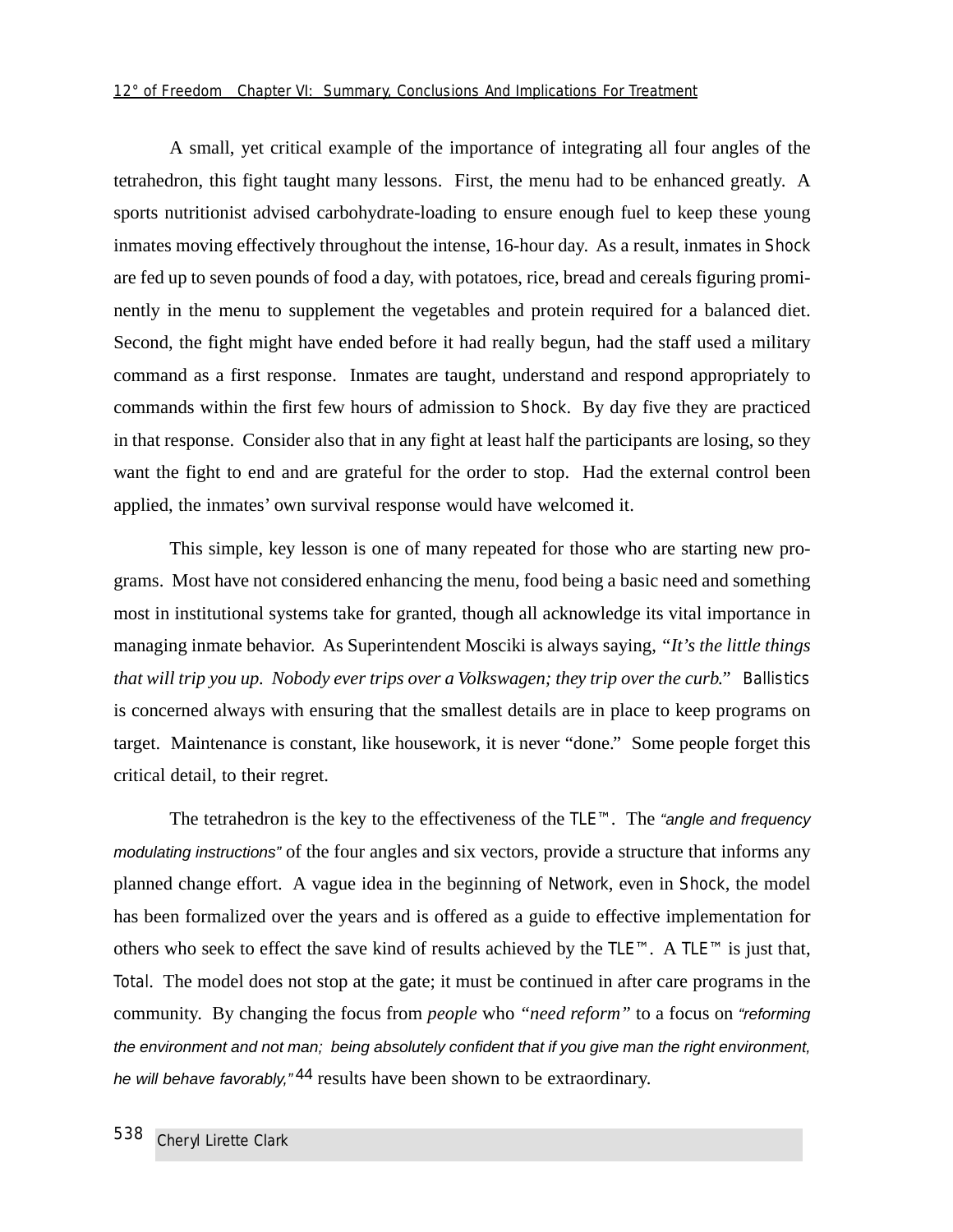Sometimes effective programs are not maintained because in the short-term they seem more costly. Adequate funding must be made available to ensure that all components are included in a Total Learning Environment™. If the nation can invest \$26,000 to \$30,000 annually per offender to incarcerate the nearly two million in jails and prisons at the beginning of the 21st Century, there seems to be a basis to argue for more adequate educational funding to avoid the demand for incarceration. If prison continues as an outcome for so many, investing the same amount of money in a TLE™ for non-violent felons over a shorter period of time results in a far greater return on investment than "warehousing" this same group for the average of 22 months they currently serve toward mandatory minimum sentences.

Finally, for real change to take place, it is up to each individual to take action in one's own community, to work toward effecting changes in educational and justice systems, if for no other reasons than purely selfish ones, i.e., lower taxes, safer, cleaner neighborhoods, schools where their children can thrive and grow. This process begins as Rolling Thunder suggests, with people taking responsibility for their thoughts, "so they have to learn to control them. It may not be easy, but it can be done. First we begin by watching our words and speaking with good purpose only."<sup>44</sup> Rather than labeling a whole group of people and concluding that poverty, race or ethnicity is the "reason" that those of a particular makeup are inevitably bound to end up in prison, remember the wisdom of Mad Bear as he warned against "anger and fear and contempt for your so called criminals. ... The idea is to have contempt for crime, not for people. ... It's more useful to think of every other person as another you - to think of every individual as a representative of the universe."  $45$  The key to change is thinking clearly about the issues then taking personal responsibility for one's environment, "all there is that isn't me."<sup>46</sup>

As has been emphasized throughout this work, challenging others to think clearly was the constant focus of Fuller's work.

"Some concepts have long been imagined by humans to be real: up and down, straight lines … squares and cubes. For ages, humans have mistakenly thought that solids were truly solid … Humans have deceived themselves that the existence of one, two, and three dimensions is independently demonstrable and that there is factual evidence proving the existence of more than one race of human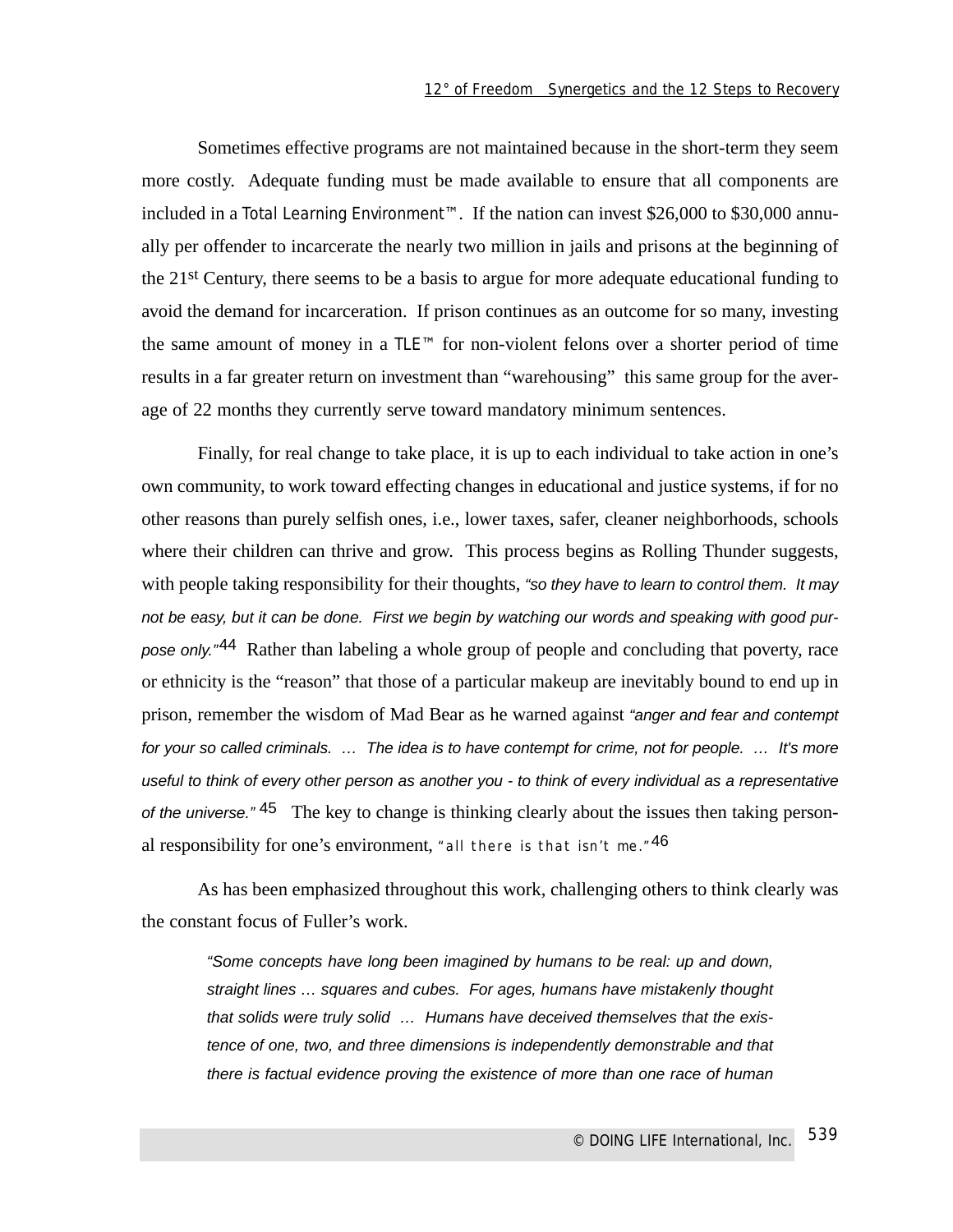beings. And further, humans attest to belief in God, although paying "him" oncea-week lip service in an otherwise human, male-dominated Universe.

…

Misorientation, wrong beliefs, and conditioned fixations are escapable only when that which is physically and metaphysically true becomes experimentally provable and comprehensible. The untrue is rendered spontaneously obsolete only by the demonstration of that which is true.  $\cdot \cdot$ <sup>47</sup>

This is important. It cannot be emphasized strongly enough that changing one's ideas, thoughts, words and actions, becoming consciously focused on the way one thinks about corrections and addictions treatment, can make a dramatic difference in public policy.

"THINK GLOBALLY, ACT LOCALLY" is not just a slogan for the Recycling program, though it does offer a very important message in terms of what such efforts do. It truly does make a significant difference when one begins to pick up the trash in one's own neighborhood; keeps the front stoop free of debris; gives a child a book and teaches him or her to read; volunteers in the community. It may sound simplistic to sum up the preceding 539 pages in a call to individual responsibility, though it is hoped that with all that has been discussed here about the power of "what the little, penniless, unknown individual might be able to do effectively on behalf of all humanity<sup>" 48</sup> has been made abundantly clear.

C.S.M. Perry has noted that during football games at schools in his district, parking lots are jammed with cars. On the other hand on P.T.O. night, the lot is empty, the same ten cars show up for the meetings month after month. Were the situation reversed, schools and education would change dramatically. With better education, the prison population will decrease rapidly. Each step has an effect on the next. AA and NA say, "ONE STEP AT A TIME. ONE DAY AT A TIME." This works in life as well. There is no stronger or more essential recommendation necessary. It is hoped that all who read this, take up the challenge and join to "raise the curtain on a new and universally propitious era of humans in universe."<sup>49</sup>

When he was Chancellor at the UN University for Peace in Costa Rica, Robert Muller wrote the accompanying poem, received on a postcard from a friend shortly after the Network Program began.<sup>50</sup> It is a heartening reminder of the power of individual commitment. Muller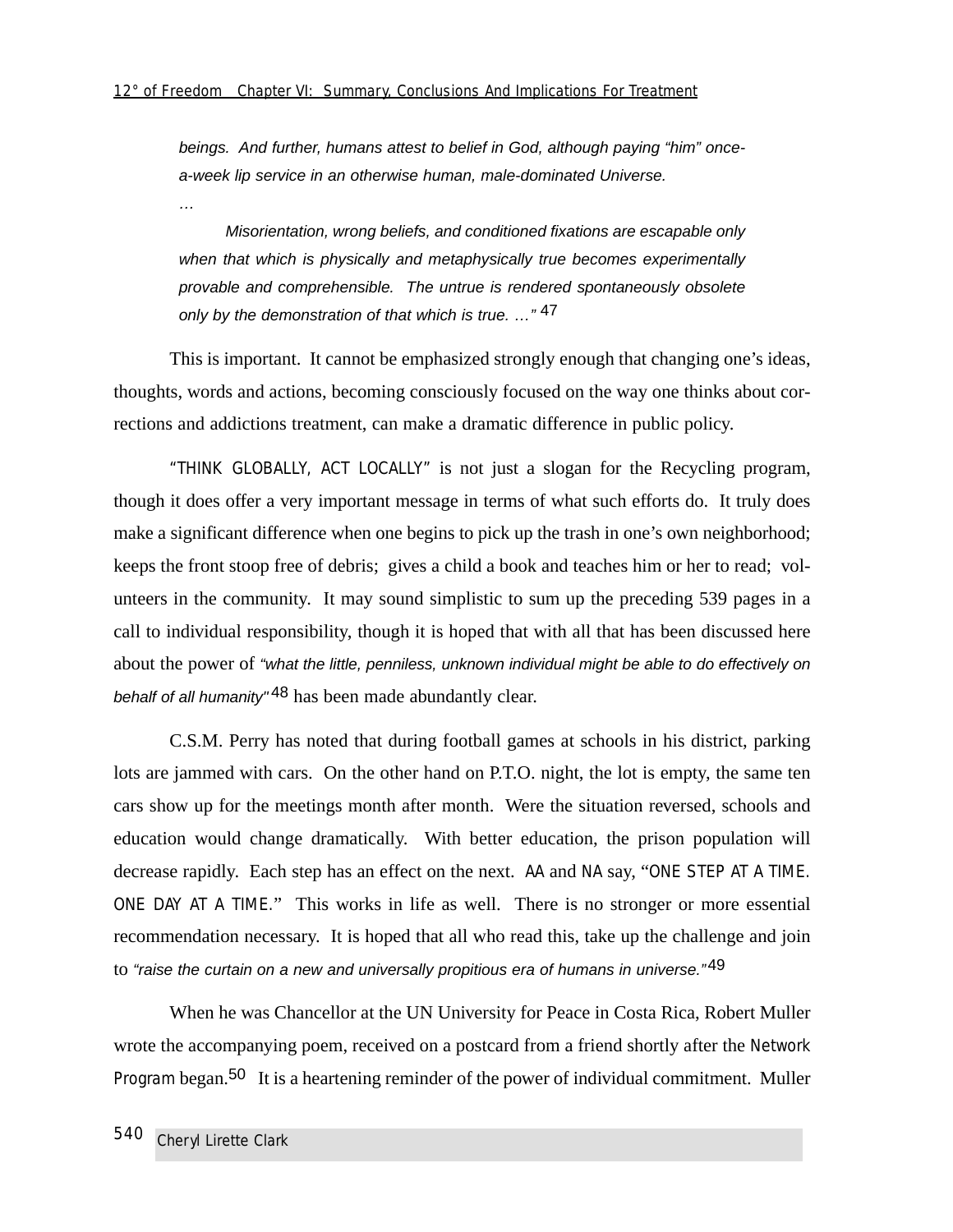## Decide to Network

Decide to network Use every letter you write Every conversation you have Every meeting you attend To express your fundamental beliefs and dreams Affirm to others the vision of the world you want Network through thought Network through action Network through love Network through the spirit You are the center of a network You are the center of the world You are a free, immensely powerful source of life and goodness Affirm it Spread it Radiate it Think day and night about it And you will see a miracle happen the greatness of your own life. In a world of big powers, media, and monopolies But of four and a half billion individuals Networking is the new freedom the new democracy a new form of happiness.

## Robert Muller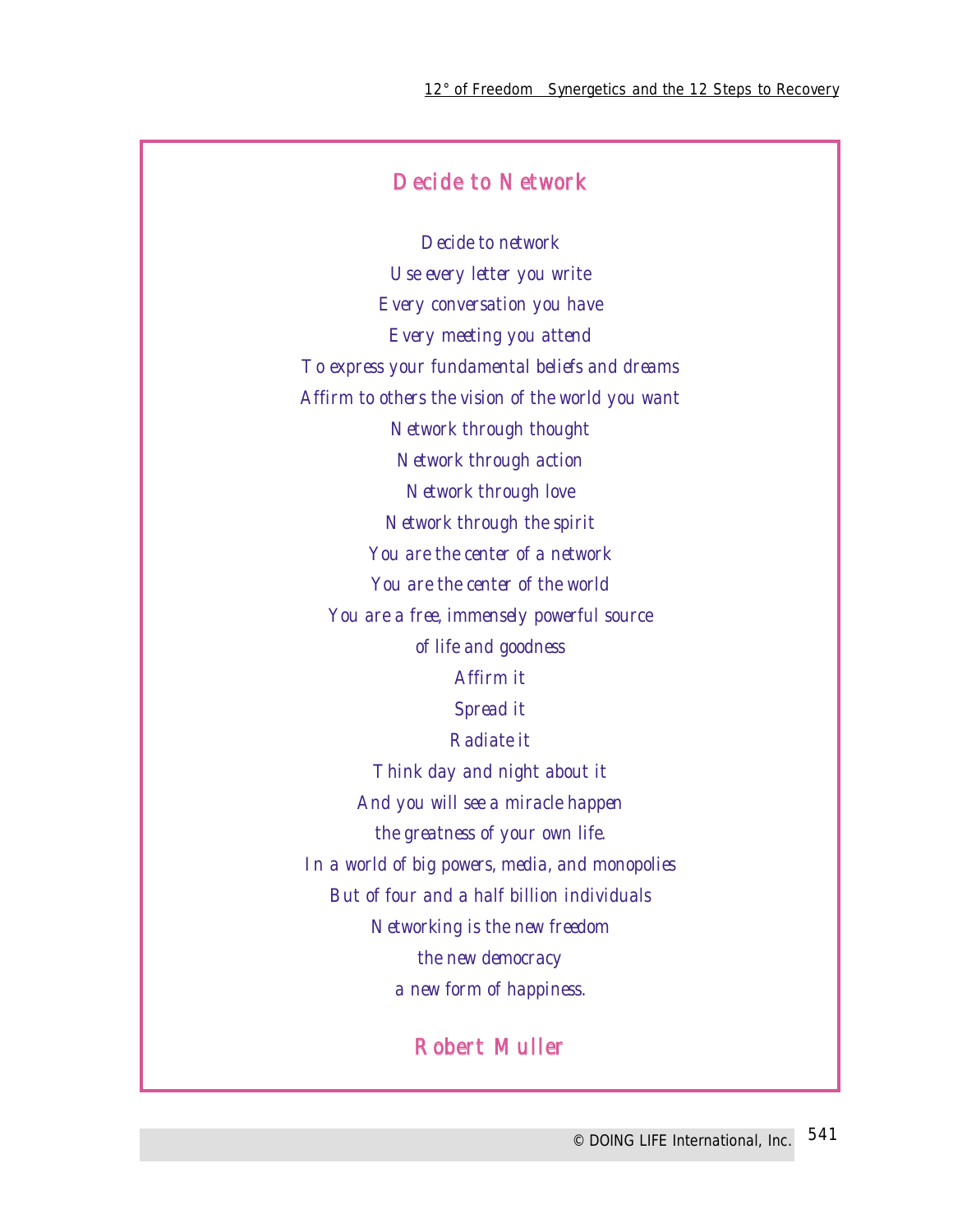has continued his vital work for peace and can be reached on his website at http://www.lsw.org/decide/ where his series of inspirational *"Decide to"* poems may be accessed. This next one is offered with thanks to you for your attention to this manuscript.

> *Decide to lookout For any sign of God For any occasion to do good Let the divine flower in you Think from morning to evening What else you can do for the good of the world Turn every stone you can To look for a hidden opportunity to do good Put many irons in the fire Be convinced that God is watching you, loving you and helping you God will send endless opportunities to do God's will And open your eyes, mind and heart to the astonishing miracles of life to the beauty surrounding you to the uniqueness of your being to the wonders you can achieve And your life, centered on its inborn divinity Will become what it was always meant to be: a cosmic masterpiece a jewel in the universe a shining proof of God*

You are essential to the work described here. Thank you for spending your valuable time on this. You would not have done it were it not equally important to you. As you continue your vital role toward effecting the changes recommended here, recall the wisdom of Cavafy. Here is the translation of his original poem.<sup>51</sup>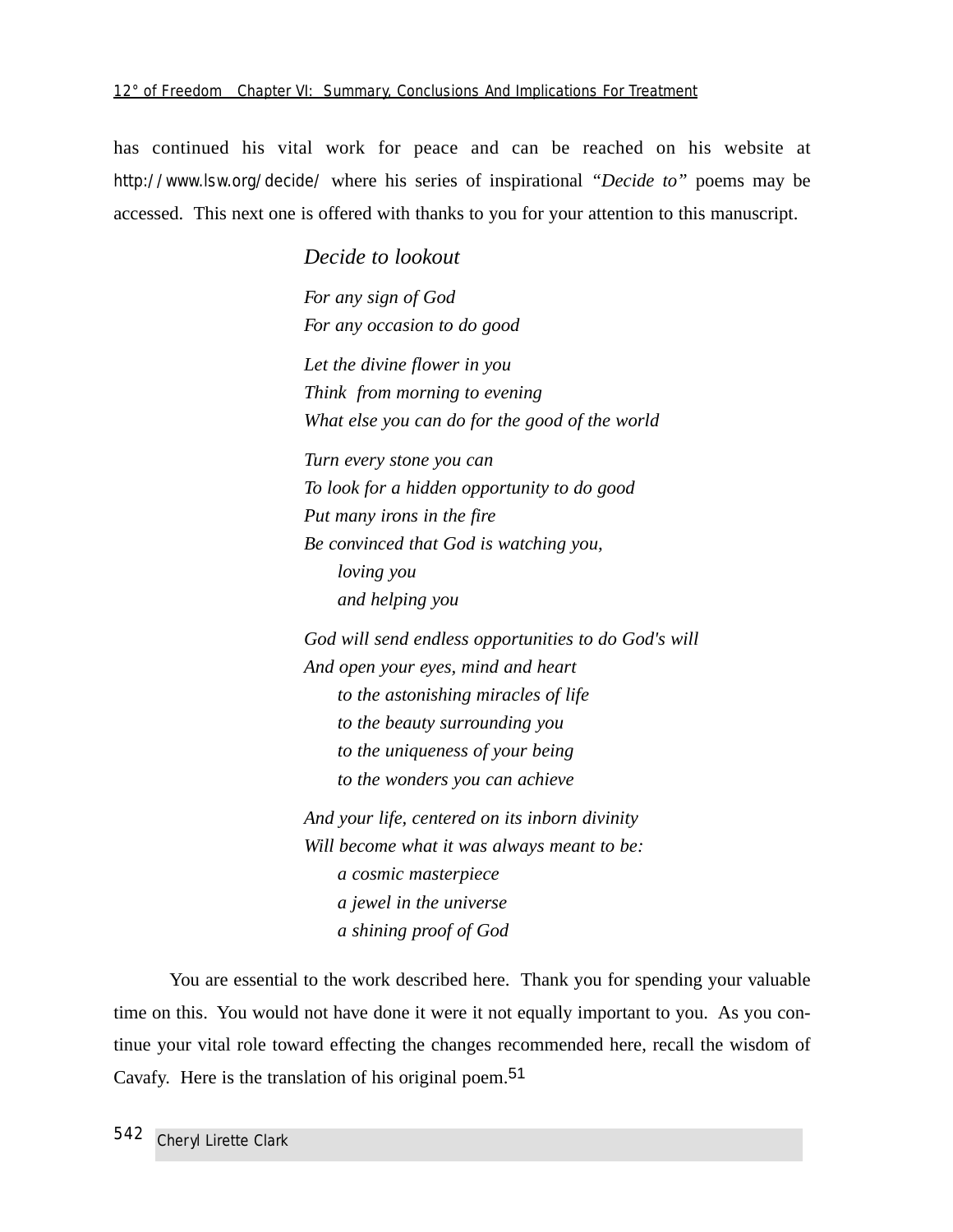## ITHACA

When you start on your journey to Ithaca then pray that the road is long, full of adventure, full of knowledge. Do not fear the Lestrygonians and Cyclopes and the angry Poseidon. You will never meet such as these on your path, if your thoughts remain lofty, if a fine emotion touches your body and your spirit. You will never meet the Lestrygonians the Cyclopes and the fierce Poseidon, if you do not carry them within your soul, if your soul does not raise them up before you.

Then pray that the road is long. That the summer mornings are many, that you will enter ports seen for the first time with such pleasure, with such joy! Stop at Phonecian markets, and purchase fine merchandise, mother-of-pearl and corals, amber and ebony, and pleasurable perfumes of all kinds, buy as many pleasurable perfumes as you can visit hosts of Egyptian cities to learn and learn from those who have knowledge.

Always keep Ithaca fixed in your mind. To arrive there is your ultimate goal. But do not hurry the voyage at all. It's better to let it last for long years; And even to anchor at the isle when you are old, rich with all you have gained on the way, not expecting that Ithaca will offer you riches.

Ithaca has given you the beautiful voyage. Without her you would never have taken the road, But she has nothing more to give you.

And if you find her poor, Ithaca has not defrauded you With the great wisdom you have gained, with so much experience, you must surely have understood by then what Ithacas mean.

- C. P. Cavafy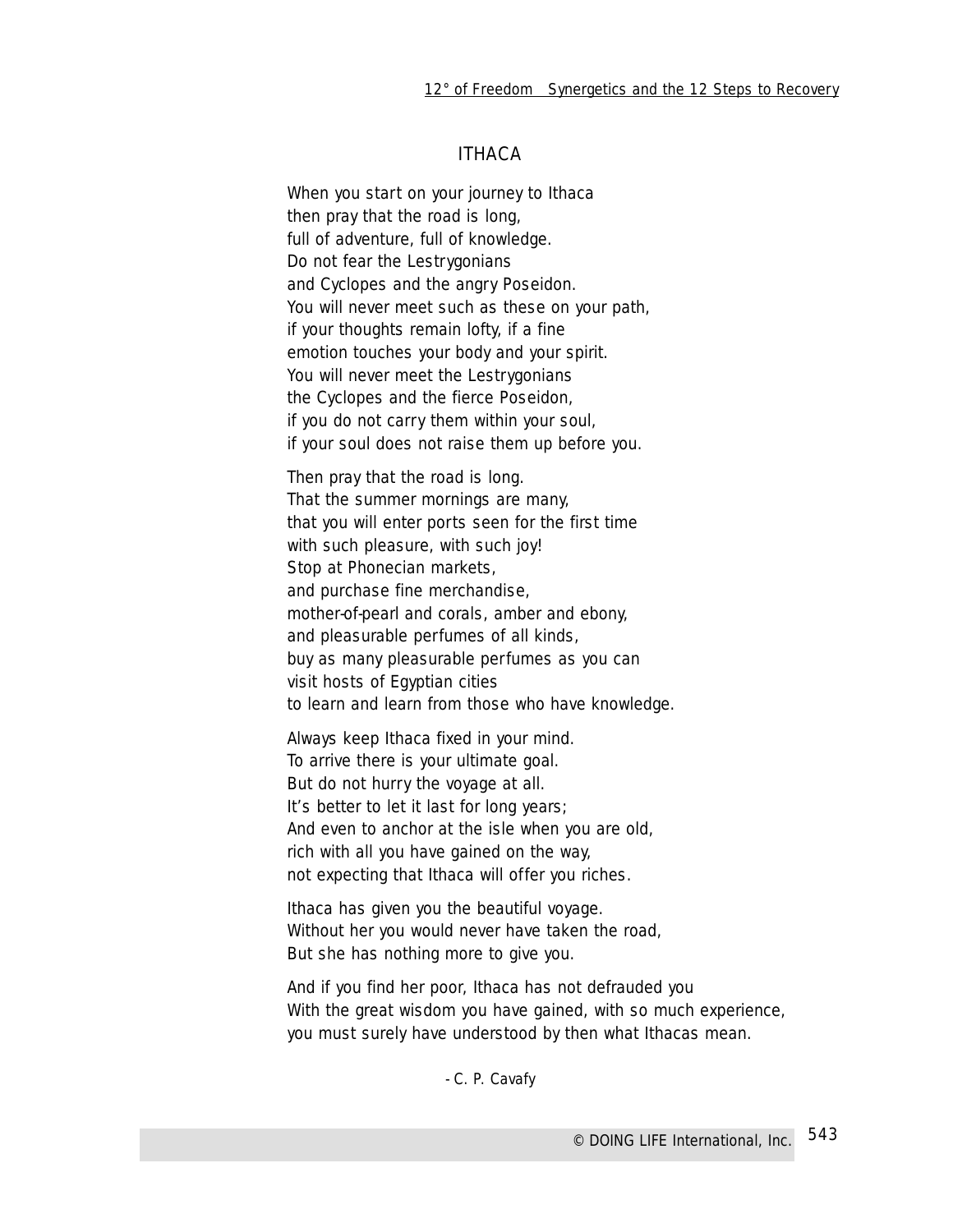## **FOOTNOTES**

#### **Summary**

- 1. Fuller, R. Buckminster with Kiyoshi Kuromiya, Adjuvant COSMOGRAPHY: A Posthumous Scenario for the Future of Humanity, ©1992, Macmillan Publishing Co. Inc., NY
- 2. Fuller, R. Buckminster *"Mistake Mystique",* (pp. 91-100) 1970, Intuition, ©1970, Impact Publishers, San Luis Obispo, CA, and in - R. Buckminster Fuller on Education, ©1979, The University of Massachusetts Press, Amherst
- 3. Epstein, Donald M., D.C., with Nathaniel Altman, The 12 Stages of Healing: A Network Approach to Wholeness, ©1994, Amber-Allen Publishing, San Rafael, CA and New World Library, Novato, CA
- 4. Fuller *"Mistake Mystique",* op. cit.
- 5. Fuller, R. Buckminster with Kiyoshi Kuromiya, Adjuvant Critical Path, ©1981, St. Martin's Press, NY. This is a reference to the importance of the science of Ballistics.

#### Chapter II: Every Day In America

- 6. Herrnstein, Richard J. and Charles Murray The Bell Curve, ©1995, The Free Press, NY
- 7. Jacoby, Russell and Naomi Glauberman, Editors The Bell Curve Debate: History, Documents, and Opinions, ©1995, Times Books, Random House, NY
- 8. Savitz, Leonard D. and Norman Johnson, Editors Crime in Society, ©1978, John Wiley & Sons, NY, Chichester, Brisbane, Toronto
- 9. Fuller, *"Mistake Mystique",* in Intuition, op. cit.
- 10. Kishline, Audrey Moderation Management, Kishline's book was cited in an AP wire report on her arrest for drunken driving, resulting in the deaths of a 37 year old father and his teenage daughter. Kishline, now serving a minimum sentence of 12 years, has recanted her position on moderation in drinking as an option for alcoholics.
- 11. Collins, Marva "Ordinary" Children, Extraordinary Teachers, ©1992, Hampton Roads Publishing Company Inc., Charlottesville, VA - Values, Values, Values, Values, Values, Values, Values, Values, Values, Values, Values, Values, Values, Values, Values, Values, Values, Values, Values, Values, Values, Values, Values, Va Lighting the Candle of Excellence, foreword by former First Lady, Rosalynn Carter, ©1996, Dove Books, Los Angeles, CA Collins, Collins, Collins, Collins, Collins, Collins, Collins, Collins, Collins, Collins, Collins, Collins, Collins, Collins, Collins, Collins, Collins, Collins, Collins, Collins, Collins, Collins, C Marva and Civia Tamarkin - Marva Collins' Way, ©1982, A Jeremy P. Tarcher/Putnam Book, published by G. P. PUTNAM'S SONS, NY
- 12. Machado, Luis Alberto The Right to Be Intelligent, ©1980, Pergamon Press, Oxford, NY
- 13. Fuller with Kuromiya, Critical Path, op. cit., pp. ix x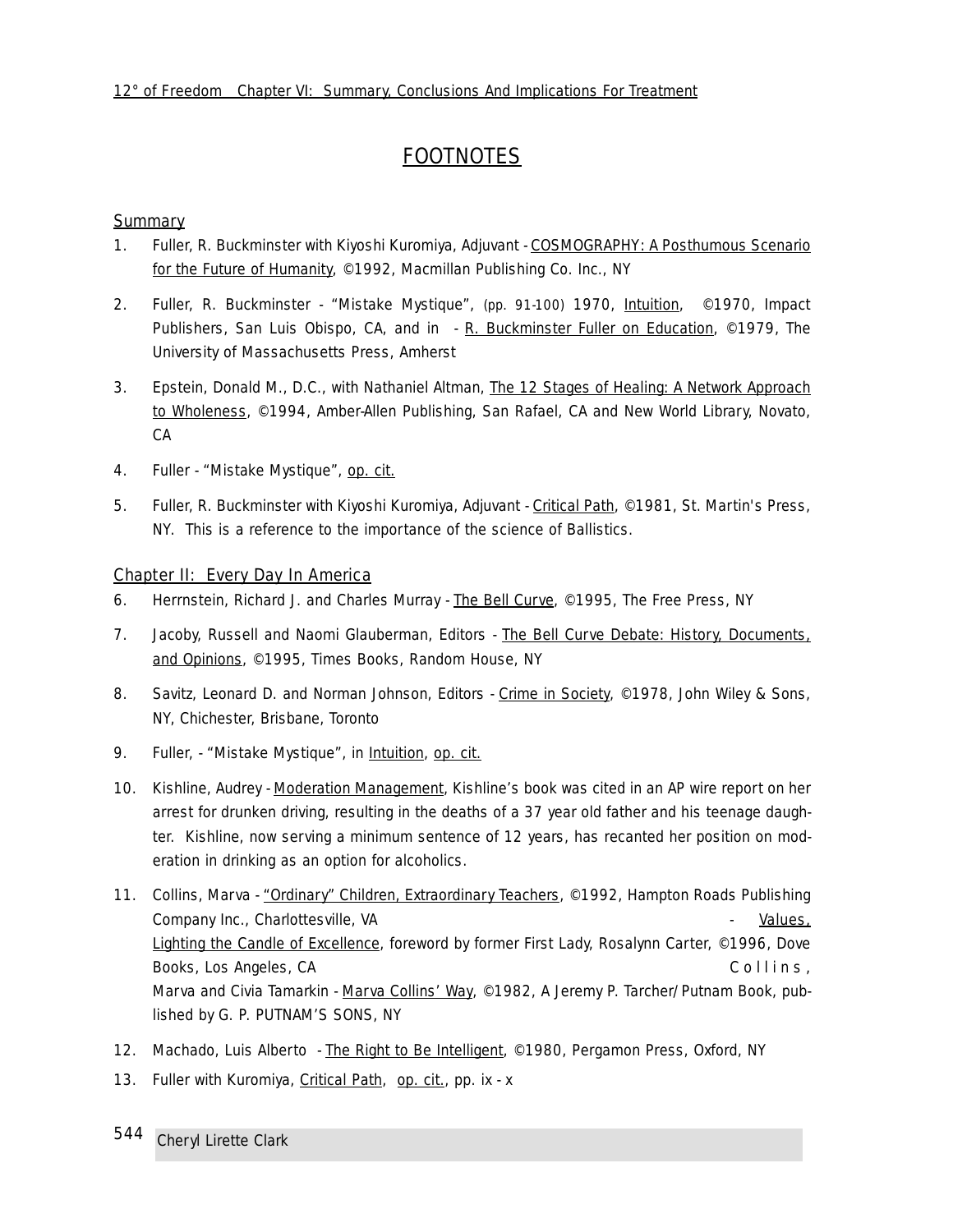#### Chapter III: 12° Of Freedom

- 14. Fuller with Kuromiya, COSMOGRAPHY, op. cit.
- 15. Fuller, R. Buckminster in collaboration with E. J. Applewhite Synergetics 2: Explorations in the Geometry of Thinking, ©1979, Macmillan Publishing Co. Inc., NY
- 16. Edmondson, Amy A Fuller Explanation: The Synergetic Geometry of R. Buckminster Fuller, ©1987, Birkhauser, Boston, Basel, Stuttgart
- 17. Fuller with Applewhite Synergetics 2, op. cit., p. 83
- 18. Ibid.
- 19. Adler, Mortimer J. The Great Ideas, *A Lexicon of Western Thought*, ©1952, 1986, 1992 By Encyclopædia Britannica, Inc., Macmillan Publishing Company, NY Adler, Mortimer J., Editor in Chief and William Gorman, General Editor - The Great Ideas, *A Syntopicon of Great Books of the Western World*, ©1952, 1986, By Encyclopædia Britannica, Inc., University of Chicago, IL
- 20. Fuller, Critical Path*,* p. 152, op. cit.
- 21. Alcoholics Anonymous World Services Inc. Alcoholics Anonymous, p. 10, ©1939

#### Chapter IV: Environment Is Stronger Than Will

- 22. Fuller with Kuromiya Critical Path, p. 125, op. cit.
- 23. Nagel, William G. The New Red Barn: A Critical Look at the Modern American Prison, ©1973, The American Foundation, Inc.
- 24. Ibid. and Foucault, Michel Discipline and Punish: the Birth of the Prison ©1975 Editions Galimard. Vintage Books Edition, February 1979, translation ©1977 by Alan Sheridan
- 25. Allen, Fred Extracts from Penological Reports and Lectures *Written by Members of the Management and Staff of the New York State Reformatory, Elmira*, p. 120, ©1928, The Summary Press, NY
- 26. Ibid.
- 27. The New York State Special Commission on Attica, Attica: The Official Report of the New York State Special Commission on Attica , ©1972, Bantum Books, NY
- 28. Camp, George and Camile Camp, George M. and Camille, *The Corrections Yearbook: 1993*, Criminal Justice Institute, South Salem, NY and Parent, Dale - *"Shock Incarceration in New York State"*, ©1989, ABT Associates, CT
- 29. Edmondson, Amy A Fuller Explanation: The Synergetic Geometry of R. Buckminster Fuller, p. 85, ©1987, Birkhauser, Boston, Basel, Stuttgart
- 30. lbid., p. 86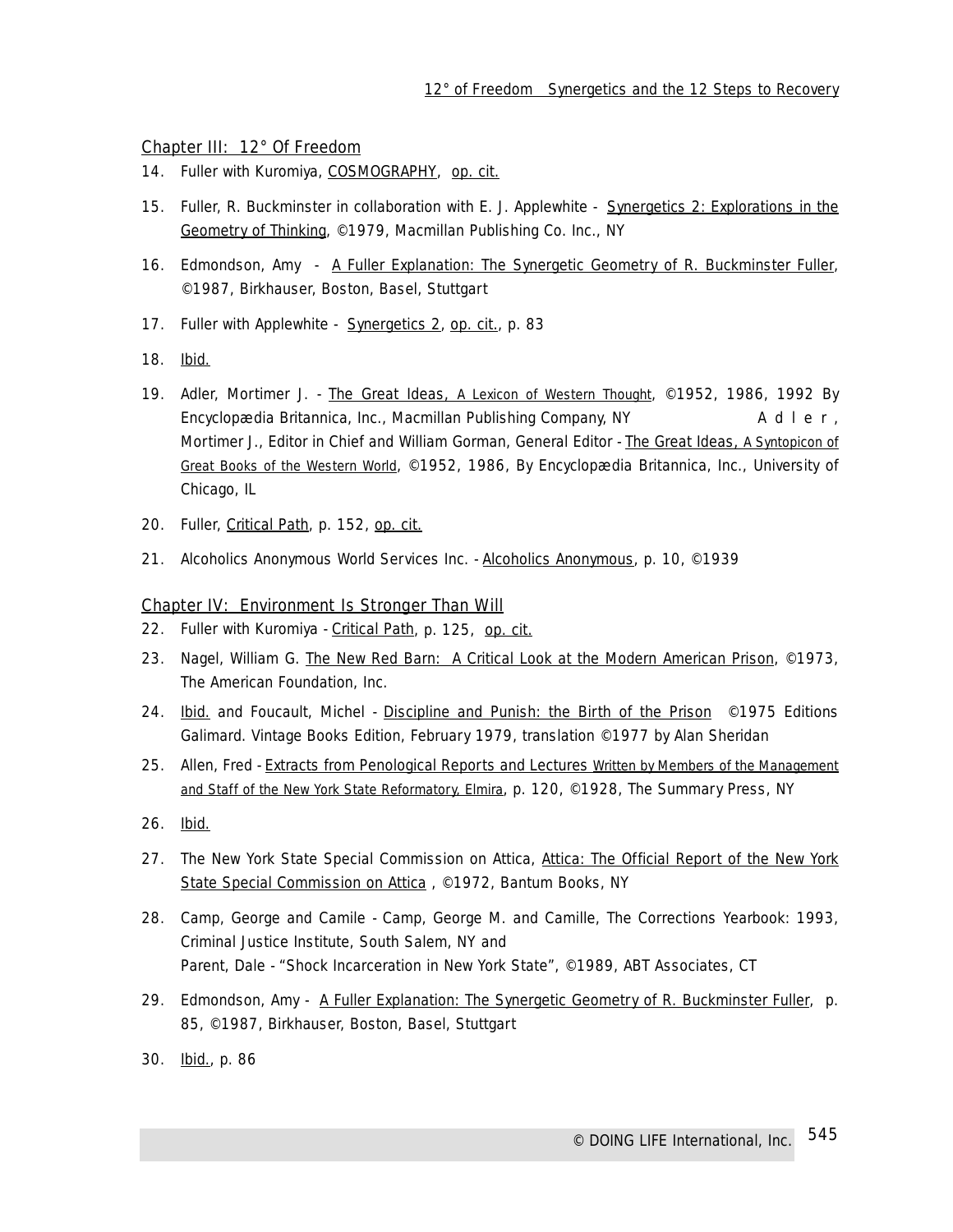#### Chapter V: DOING LIFE!: 12° Of Freedom In The 12 Steps To Recovery

- 31. The Religious Freedom Restoration Act was Passed in 1993, repealed in 1997 and revised and restored as the Religious Land Use and Institutionalized Persons Act in 2000. Section 3. PROTECTION OF RELIGIOUS EXERCISE OF INSTITUTIONALIZED PERSONS, says, *"No government shall impose a substantial burden on the religious exercise of a person residing in or confined to an institution, as defined in section 2 of the Civil Rights of Institutionalized Persons Act (42 USC 1997), even if the burden results from a rule of general applicability, unless the government demonstrates that imposition of the burden on that person.—]"* Since this act was revised, findings in regard to the 12 Steps have supported their use in programs for which inmates volunteer.
- 32. Tradition Three, short form. Alcoholics Anonymous World Services, Inc. Twelve Steps and Twelve Traditions, © 1952, 1953, 1981 by the A.A. Grapevine, Inc. and Alcoholics Anonymous Publishing.
- 33. Ibid. The traditions here are the short form, the longer form also appearing in this book and in Alcoholics Anonymous.
- 34. Fuller, R. Buckminster *"Education"* from *"Education Automation", ©1962,* (pp. 142-148) and in - R. Buckminster Fuller on Education, op. cit., and in Zung, Thomas T. K. - Buckminster Fuller: Anthology for the New Millennium, p. 54, ©2001, St. Martin's Press, NY
- 35. Twelve Steps and Twelve Traditions, op. cit.
- 36. Fuller with Kuromiya- Critical Path, p. 159, op. cit.
- 37. Thirteenth Annual Report to the Legislature: Shock Incarceration in NY State (2001), p. vi, Highlights, *"Shock parolees are more successful than comparison group parolees at securing employment. A total of 49% of the Shock parolees were employed compared to 32% of the* Eligible But Not Sent *offenders, and 26% of the* Removals*." -* New York State Department of Correctional Services Division of Program Planning and Research and the Division of Parole
- 38. There are many sources of this finding listed in the Bibliography. The earliest citation is one found in New York State Department of Correctional Services - (1987) *Follow-Up Study of a Sample of Participants in the Network Program,* Albany, NY: Unpublished Report by the Division of Program Planning, Research and Evaluation, which said, "*A five year out research study on Network Program participants indicated that inmates who participated in that program were far less likely to re-offend than similarly situated offenders released from other programs, 28% rather than 39% in other groups."*

Most recently in the Thirteenth Annual Report to the Legislature, op.cit., reported that less than 10% of graduates of Shock Incarceration were returned to prison in their first year of release as compared with 13% to 16% of similarly situated inmates. These statistics are consistent with previous years.